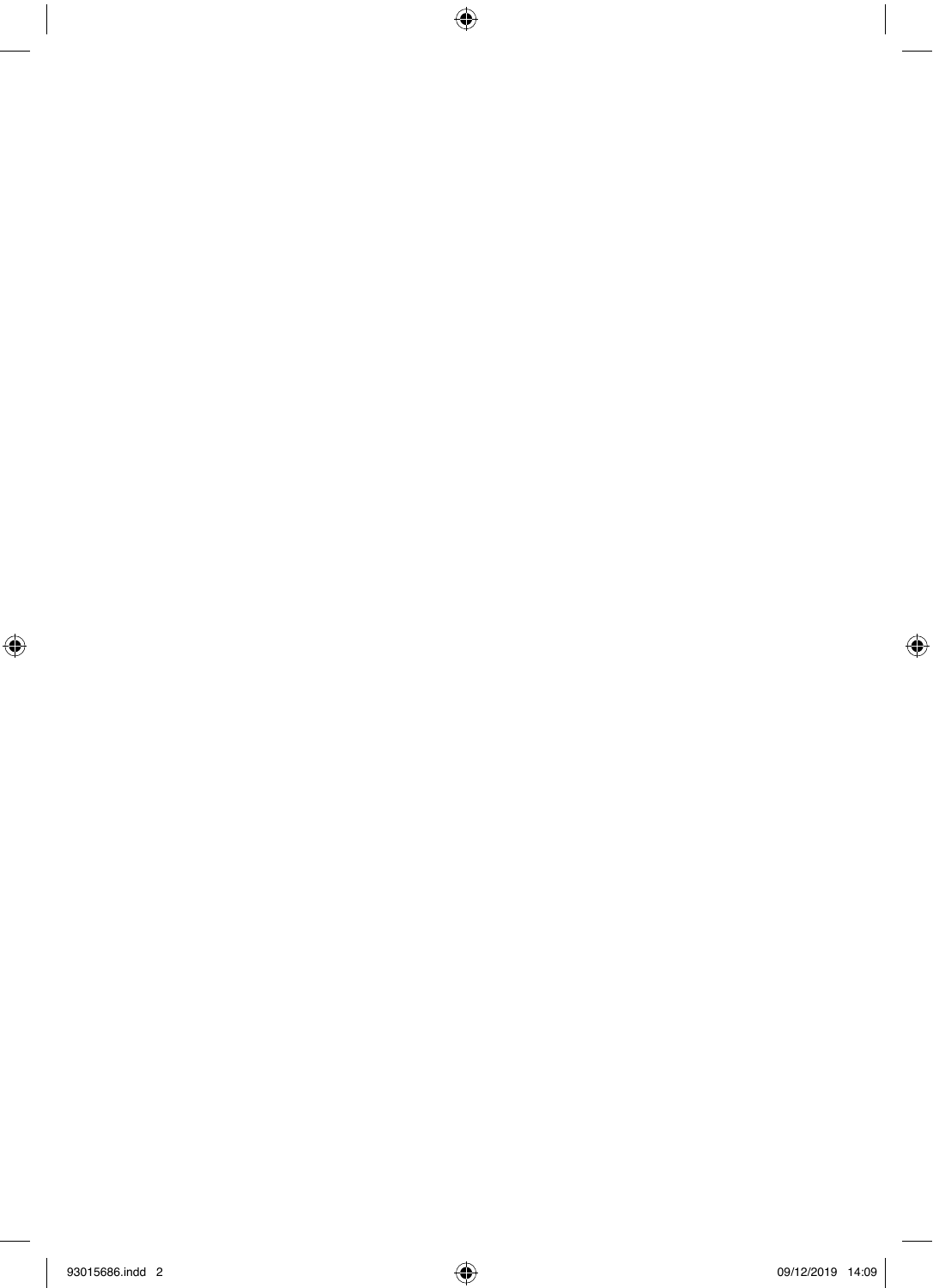# **Contents**

| Section                                                                                                           | Page           |
|-------------------------------------------------------------------------------------------------------------------|----------------|
| <b>Claims Helplines</b>                                                                                           | 4              |
| What you should do in the event<br>of an accident or theft                                                        | 5              |
| What our Claims Helpline and<br>Priority Repairers have to offer                                                  | 6              |
| How to use the RSA Windscreen<br><b>Repair/Replacement Service</b>                                                | 8              |
| How to make your vehicle more secure?                                                                             | 9              |
| What to do if you are taking your<br>vehicle abroad                                                               | 10             |
| What to do if                                                                                                     | 11             |
| Have you thought about<br>Breakdown cover?                                                                        | 12             |
| <b>About Your insurance Policy</b>                                                                                | 14             |
| The insurance contract                                                                                            | 14             |
| Section 1 - Loss or Damage to<br>the Motor Vehicle<br>What is covered/What is not covered<br>How We settle claims | 15<br>15<br>19 |
| Section 2 - Liability to Third Parties<br>What is covered/What is not covered                                     | 20<br>20       |
| Section 3 - Driving Abroad<br>What is covered/What is not covered                                                 | 24<br>24       |

| Section                                                                                                        | Page           |
|----------------------------------------------------------------------------------------------------------------|----------------|
| Section 4 - Other Clauses<br>What is covered/What is not covered                                               | 25<br>25       |
| <b>Additional Exclusions applying</b><br>to Sections 1 – 4                                                     | 27             |
| <b>Claims Conditions applying</b><br>to Sections $1 - 4$                                                       | 29             |
| Section 5 - Legal Assistance Plan<br>What is covered/What is not covered<br>Legal Assistance Plan - Conditions | 31<br>32<br>35 |
| Section 6 - Breakdouin<br>What is covered/What is not covered<br>Conditions applying to Section 6              | 37<br>37<br>45 |
| <b>Policy Conditions</b>                                                                                       | 46             |
| Definitions - Words with special meanings                                                                      | 49             |
| <b>Complaints Procedure</b>                                                                                    | 52             |
| How We Use Your Information                                                                                    | 53             |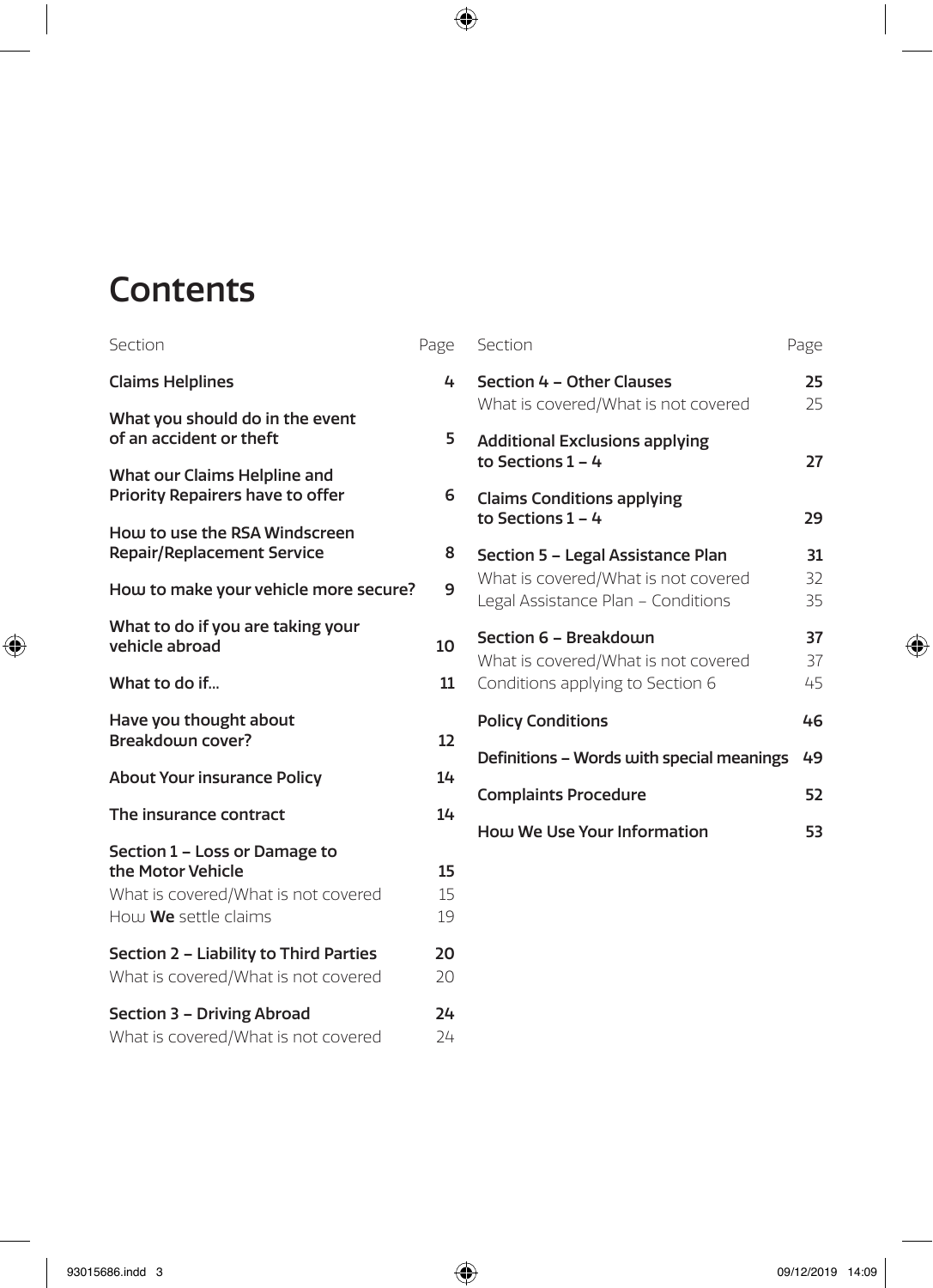# Claims Helplines

(available 24 hours a day, 365 days a year)

| Claims Service                         | 0345 300 4006                                                   |  |
|----------------------------------------|-----------------------------------------------------------------|--|
| Claims Service for<br>Accidents Abroad | +44 (0) 330 102 4115                                            |  |
| Windscreen Replacement                 | 0800 783 4695                                                   |  |
| Legal Assistance Helpline              | 01455 251500                                                    |  |
| Breakdoum Assistance<br>(if covered)   | 0330 102 4203                                                   |  |
| European Assistance<br>(if covered)    | +44 (0) 345 678 2787                                            |  |
| $\overline{\phantom{a}}$               | $\mathbf{r}$ and $\mathbf{r}$ and $\mathbf{r}$ and $\mathbf{r}$ |  |

(for your protection, telephone calls may be recorded and monitored)

## Claims Service

During office hours (09.00-17.00 Monday to Friday, excluding bank holidays), the claims helpline can be used to register your claim, and request recovery and replacement vehicle services.

At any other time, the claims helpline can be used to request recovery services for you or your vehicle. Our service provider can ask you for details of your claim to enable us to contact you during office hours.

## Windscreen Replacement

If you who have selected Comprehensive cover, you can take advantage of our priority service. We will repair or replace your windscreen anywhere in the country without affecting your no claim discount. If you have selected Third Party Fire & Theft cover you can benefit from this service at a discounted rate.

## Legal Assistance

Immediate and confidential access by phone to a team of legal consultants who will give you advice and guidance on any motor-related matter.

## **Breakdoun Assistance**

If you have selected Breakdoum cover uje have helplines to deal with various incidents from your motor vehicle breaking down to accidentally locking your keys in your motor vehicle.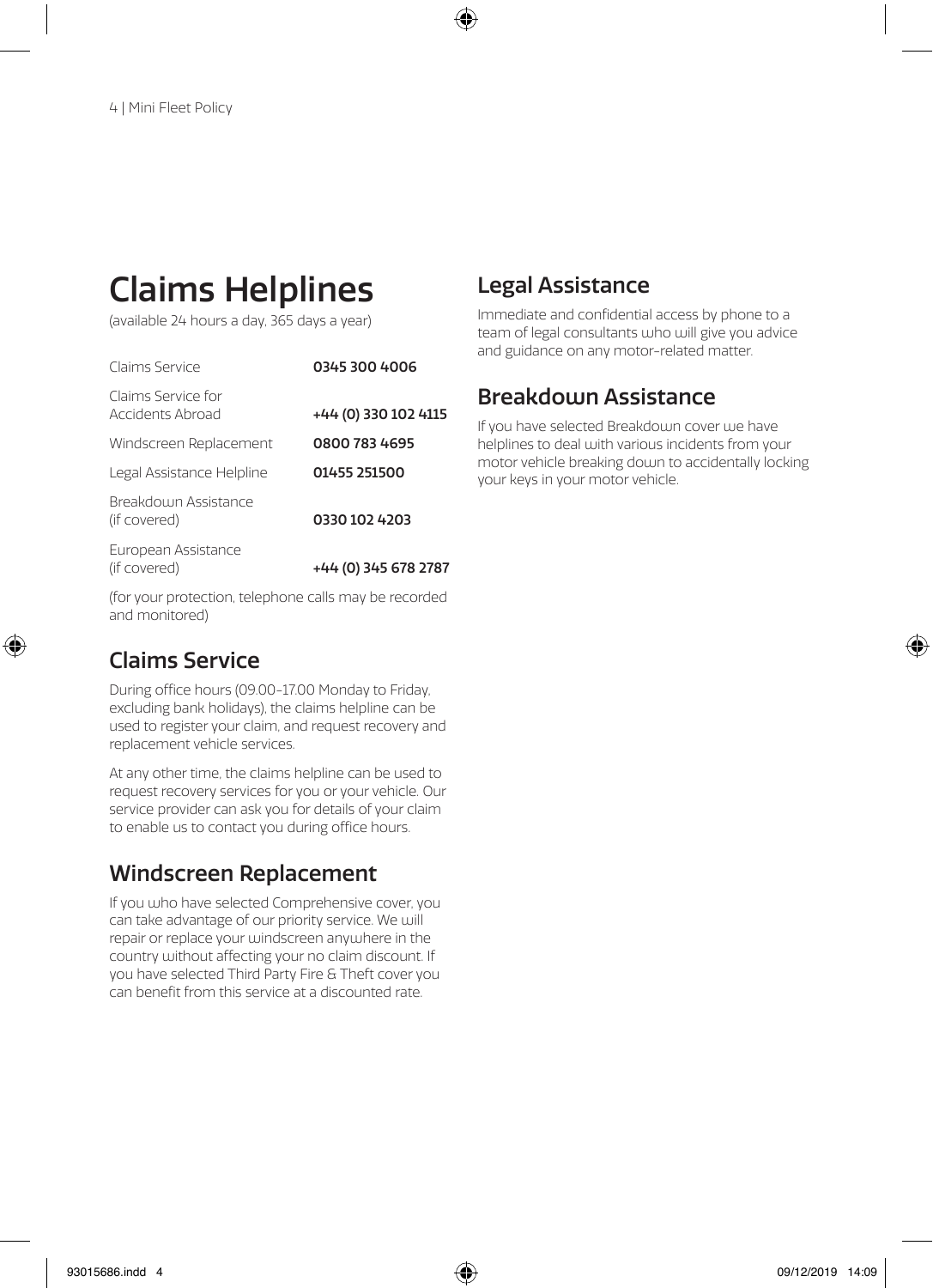# What you should do in the event of an accident or theft

Naturally, use hope you don't have an accident, but if you do, you may find the following advice useful:

- 1 People are more important than property and your first priority should be to check whether anybody is injured and attend to them, seeking medical help if necessary.
- 2 Always stop if you are involved in an accident and exchange the following information:
	- Names and addresses (including those of any eye witnesses)
	- Insurance companies and addresses (including policy numbers if known)
	- Vehicle registration numbers.
- 3 Do not admit you are to blame or offer any payment.
- 4 Draw a diagram of the accident scene. This should include the position of the vehicles before, and after the accident, the road layout, any obstructions to your or other road users' vision, the position of any witnesses and anything else which could be relevant to the cause of the accident e.g. speeds and distances involved, or the weather conditions.
- 5 IF ANYONE IS INJURED you must produce your Certificate of Motor Insurance to the Police or to anyone who has reasonable grounds for requiring it. If you can't do this at the scene of the accident you must produce it and report the accident to the Police within 24 hours.
- 6 In an Emergency, phone our 24 hour Claims Service.
- 7 In other circumstances, phone our 24 hour Claims Service Helpline or your Broker/ Insurance Adviser as soon as possible after an accident.
- 8 If you receive any letters or documents about the accident, please send them unanswered to us.
- 9 In the event of theft of your vehicle, you must report the incident to the Police and obtain a crime reference number as soon as possible and phone ourselves, your Broker or usual Insurance Adviser.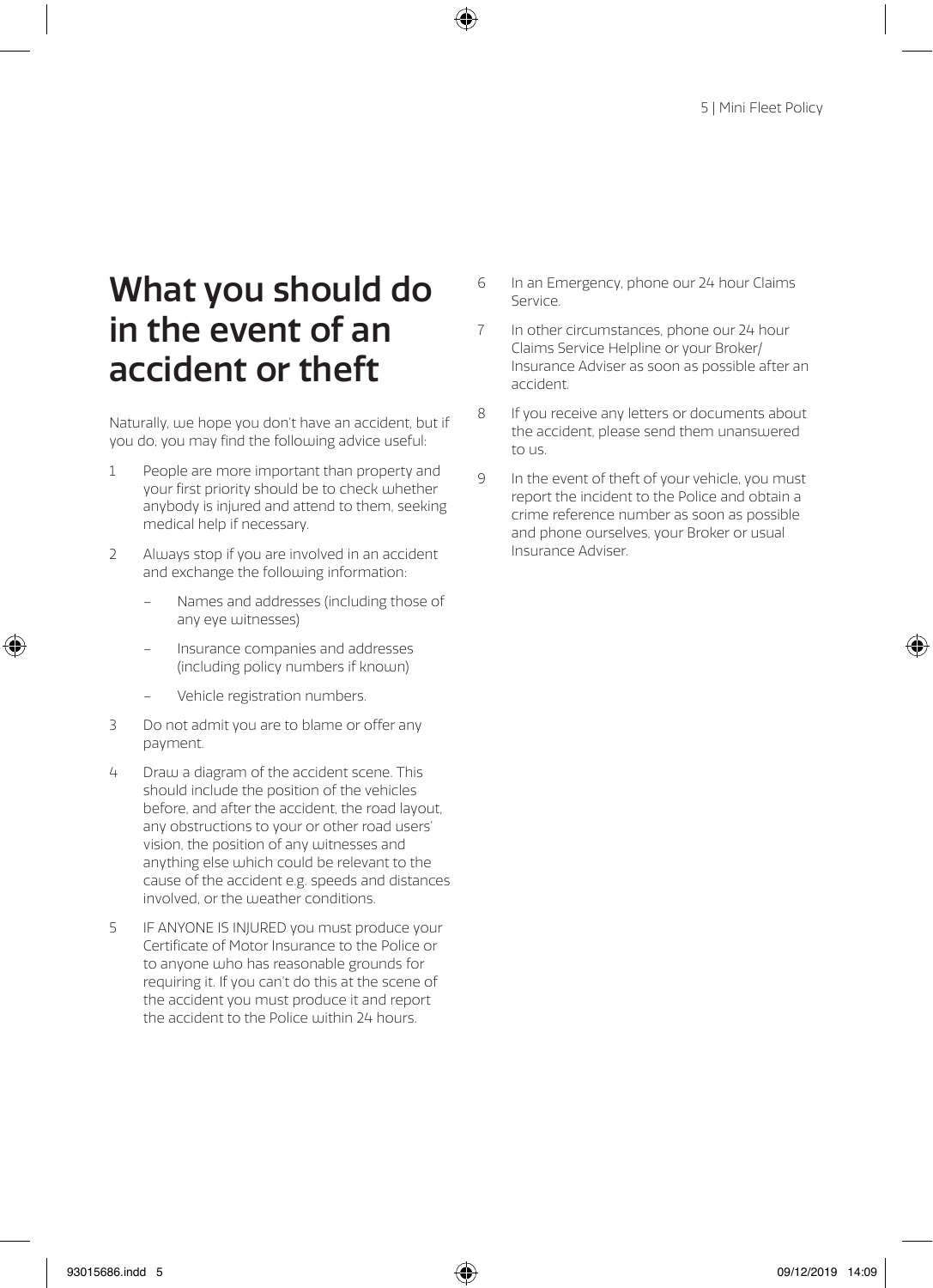# What our Claims Helpline and Priority Repairers have to offer

## In an emergency...

If your vehicle is either stolen, or immobilised/ unroadworthy (incapable of movement or illegal to use on a public highway due to it's damaged condition) due to an accident, fire, attempted theft or vandalism, we have arranged the following services:

- 24hr Accident Recovery Service
- 48hr Replacement Vehicle for Cars and Goods Carrying Vehicles up to 3.5 tonnes gross weight (within the UK only)

(to be eligible for the replacement vehicle, the driver must be 18-80 years old with a full licence if you have Comprehensive cover, or 21-80 years old with a full licence if you have Third Party, Fire and Theft cover).

All you have to do is call the 24 hour Claims Service Helpline on 0345 300 4006.

Our service provider usually arrives within an hour of initial contact and will be on hand to transport you and your passengers to your home or intended single destination within the UK, up to a maximum distance of 50 miles from the recovery location. If they are unable to arrange transport, our Service Provider will arrange overnight accommodation. Providing your vehicle is repairable, our service provider will then take your vehicle to your nearest recommended repairer to be assessed.

To help keep your business on the road, we will arrange for you to have a Replacement Vehicle for 48 hours, offering you a choice of appropriate vehicles, subject to availability. Please note this is not a courtesy vehicle and so is not be available when a roadworthy vehicle is in for repair.

## If your vehicle is damaged but roadworthy

Our Claims Service Team will provide advice and assistance to help you get your vehicle back on the road as quickly as possible and repaired to your complete satisfaction.

We take pride in the claims service we offer to our customers. Where your policy provides cover for damage to your vehicle we have a network of recommended repairers.

If you use one of our recommended repairers we will:

- collect your damaged vehicle free of charge
- commence the repair process as soon as your vehicle arrives on the premises
- provide a lifetime guarantee on all repairs safeguarding any existing warranty you may have
- if repairable, fix your vehicle, clean it inside and out, and deliver it back to you
- provide a temporary hire car (Class A vehicle supplied, for example, a small 3 door hatchback) or goods carrying vehicle (under 3.5T, although we are able to offer priority access to our supplier's extensive hire fleet of large goods vehicles) at no extra charge if you have Comprehensive cover
- provide insurance for the temporary hire vehicle provided whilst yours is being repaired.

Any temporary hire vehicle provided by us is intended to keep you mobile whilst the repairs are carried out and is not meant to be equivalent in terms of the size, type, value or status of your vehicle.

We will not be able to provide a temporary hire vehicle if you are involved in an incident whilst abroad.

If you chose not to use one of our recommended repairers, it will not affect your right to claim. However we may not be able to arrange any of the above benefits.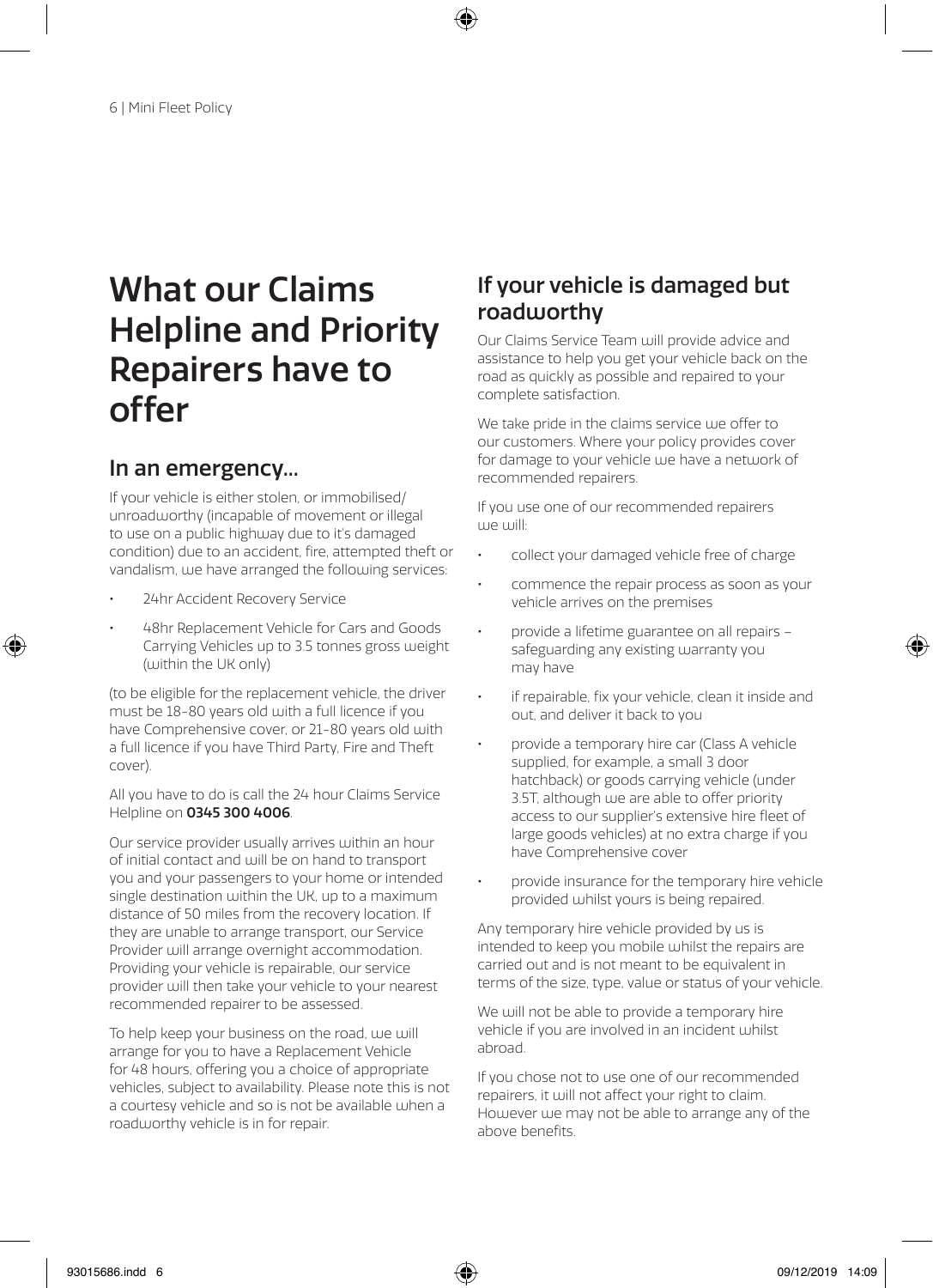We will:

- require a written estimate which we must approve prior to repairs commencing
- require the damage to be assessed by one of our own engineers
- not guarantee any repair even though we may pay for those repairs directly.

In the event of a claim, please call 0345 300 4006 to access our recommended repairers.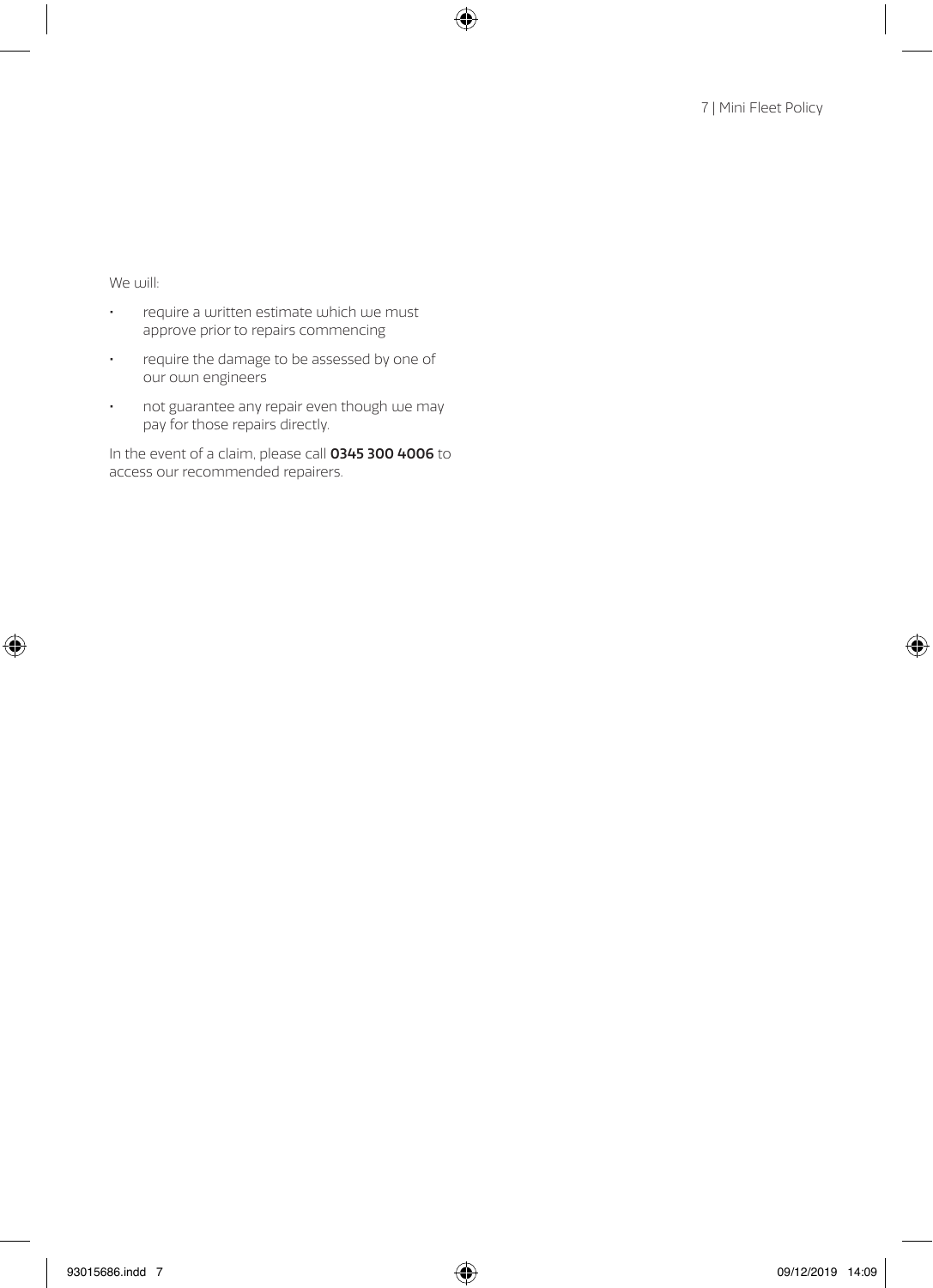# How to use the RSA Windscreen Repair/ Replacement Service

A shattered windscreen can be both inconvenient and expensive to replace. Therefore we have negotiated a priority service with a glass replacement provider for customers who have chosen COMPREHENSIVE cover. A glass replacement provider will repair or replace your windscreen anywhere in the country, 24 hours a day, 365 days a year.

If your windscreen is fitted with an Advanced Driver Assistance System, our glass replacement provider will reset this, at no additional cost, as part of the windscreen replacement service and as a condition of your policy.

In the event of an emergency simply call them on the FREEPHONE number below.

If your windscreen needs replacing you will be responsible for the Windscreen Excess shown in the Schedule and VAT (if you are registered), all other costs will be charged direct to us. If the windscreen can be repaired the Excess is waived and you will only be responsible for VAT (if you are registered).

Whether at the roadside or with our glass replacement provider, please remember to produce your current Certificate of Motor Insurance.

The use of any other windscreen supplier will not affect your right to claim.

If you have THIRD PARTY FIRE & THEFT or THIRD PARTY cover or have opted to exclude Windscreen cover for any other reason, you can still use the 24 hour priority glass replacement service but you will have to pay the full cost of any glass replacement. However, as an RSA customer you will be entitled to discounted prices. Simply show your RSA Certificate of Motor Insurance to obtain your discount.

### RSA - Freephone 0800 783 4695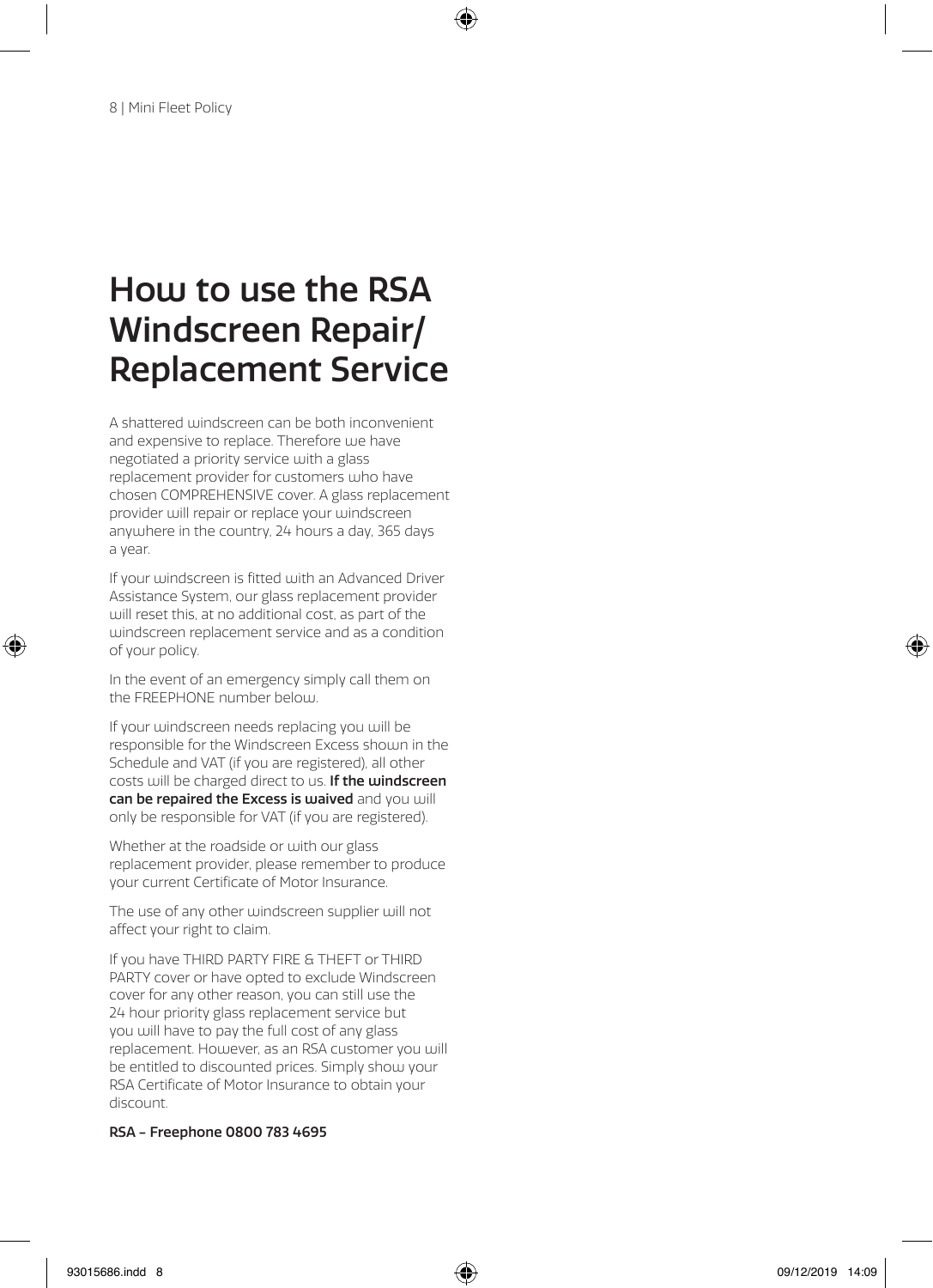# How do you make your vehicle more secure?

With vehicle crime escalating, even in more rural areas, it has become increasingly important to protect your vehicle.

We have therefore compiled a list of simple measures which you can take to reduce the risk of vehicle crime:

- Always lock your doors and shut the windows whenever you leave your vehicle, even if it is on your own driveway or in your garage. Don't forget to lock your garage as well. A few seconds is all it takes for a thief to steal your vehicle.
- Always take care where you park. If you have a garage at home – use it. When you are away from home try to use secure car parks. If this isn't possible, avoid leaving it in back streets or quiet areas because these are ideal working conditions for a thief. If you have to leave your vehicle outside at night always try and park it in a well lit and busy area.
- Don't leave items in view when you leave your vehicle unattended. Always keep them away out of sight e.g. in a glove compartment or under a seat. Even when you are in the vehicle consider these precautions as it has been known for thieves to reach through passenger windows to steal items when the vehicle is stationary. If you have a removable radio don't forget to take it with you when you leave your vehicle. If the radio is permanently fixed consider getting it security coded.
- Don't forget to remove all keys from your vehicle. Never leave your key in the ignition  $u$  uhen the vehicle is unoccupied e.g. at a petrol. station, even if it is only for a few seconds.
- Many vehicles are stolen after the keys have been stolen. Avoid leaving your jacket or coat unattended with your keys in the pocket, even for a few seconds. Avoid leaving your keys in your business premises or in the home where they could easily be seen by an intruder or where they could be stolen through your letterbox.
- Consider fitting even the most basic physical security measures e.g. a steering wheel or handbrake locking device will deter thieves. Better still consider fitting an engine immobilisation system, alarm system or both.

While the above won't necessarily prevent theft, it will reduce the chance of it happening to you.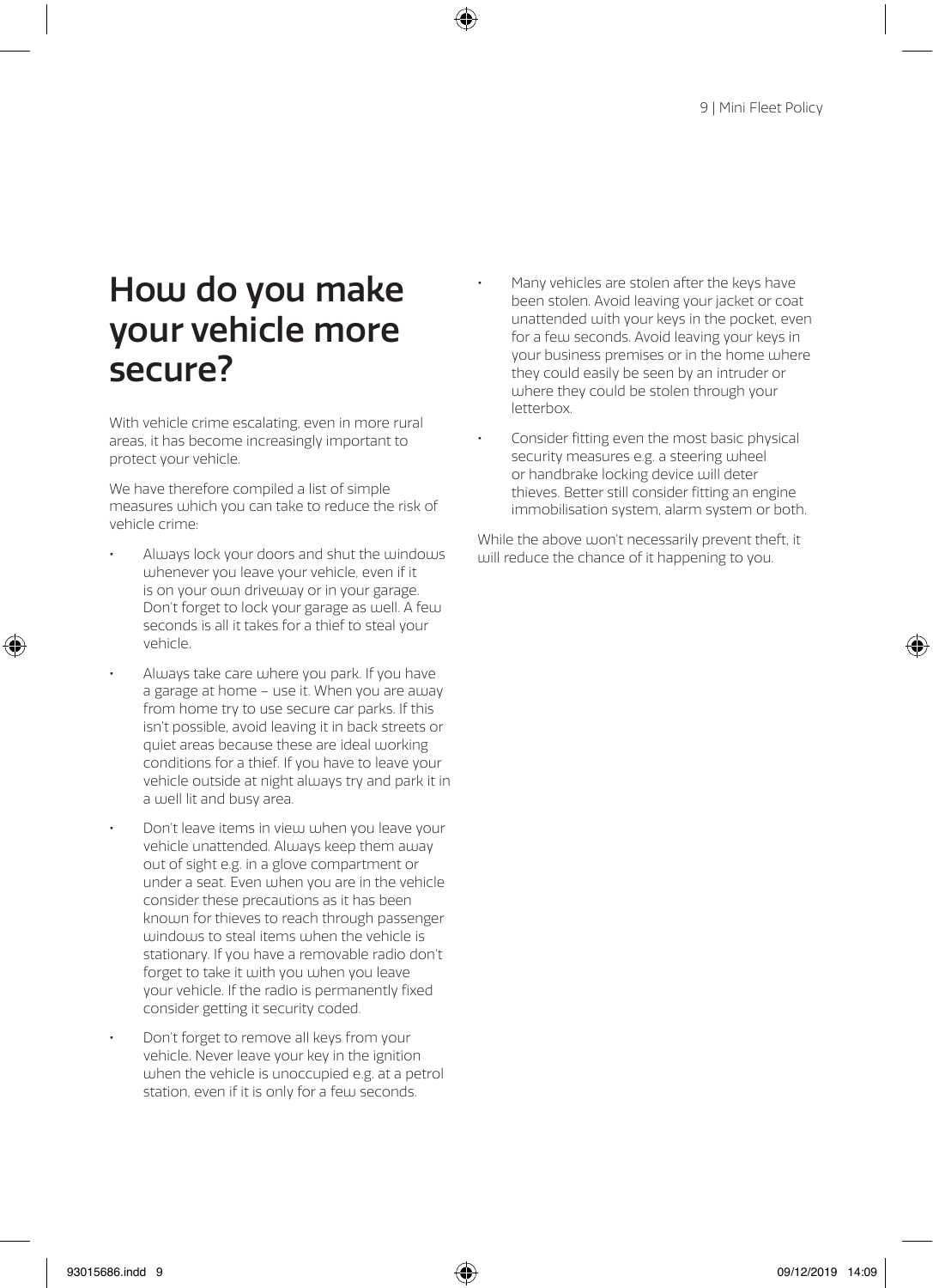# What to do if you are taking your vehicle abroad

Your Mini Fleet policy provides you with the same level of cover that you enjoy in the British Isles whilst visiting the following destinations:

All EU countries and in Liechtenstein, Norway, Iceland, Switzerland, Serbia and Andorra.

A charge will be made if you take your vehicle to any other countries not specified above - please contact your Broker, Insurance Adviser or ourselves in these instances.

You should take with you your Certificate of Motor Insurance, copy of your Policy and current Schedule. In addition you should contact your insurance adviser to request a Guidance When Driving Abroad leaflet and a European Accident statement.

Whilst Green Cards are not required in EU countries or in Andorra, Iceland, Liechtenstein, Norway, Serbia and Switzerland, we will provide you with a Green Card on request. If you are visiting any other permitted country not specified above, a Green Card will be provided.

### If you have an accident while abroad you can contact us from outside the UK on the following telephone number

+44 (0) 330 102 4115 (24 Hours).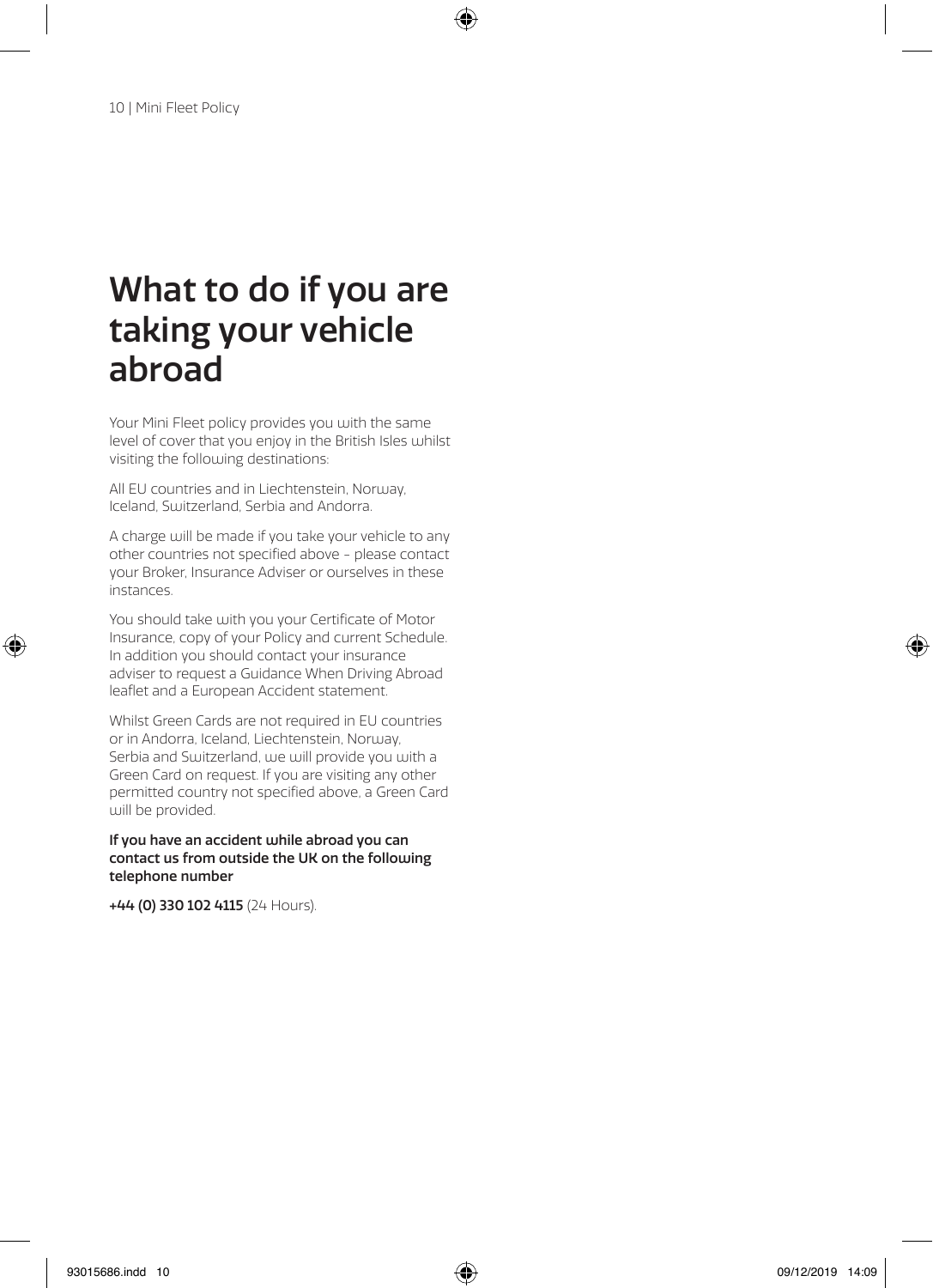# What to do if...

## you change your vehicle

If you change any of your vehicles please notify your Broker or usual Insurance Adviser and uje will advise you of any change of premium and send an updated Policy Schedule. We will need to know the make. model, engine type, value, registration number, gross vehicle weight, age and cubic capacity of your new vehicle, and also if you have registered the vehicle in another name.

## you want to change drivers

Your Policy and Certificate of Motor Insurance detail who you have named to drive your vehicle. If you wish to change the names, please contact your Broker or usual Insurance Adviser to enable us to make the necessary alteration.

## you change your business address

Please contact your Broker or Insurance Adviser with full details of your new address including the business postcode as soon as you know them, together with any change in your garaging arrangements. We will then be able to advise you of any change in premium and update your Policy.

## your health changes

To be eligible for this Policy all drivers suffering from any disability/infirmity requiring notification to the DVLA must notify the DVLA and be granted a licence to drive.

## other circumstances change

As a condition of the Policy, you should notify us of any material changes which could influence our assessment of risk. Examples of a material change would be if you or any other named driver have been convicted of a motoring offence, a change in the use of your vehicles, or any modification to the vehicles themselves that may affect performance. This is not an exhaustive list and should you be in any doubt please contact your Broker or usual Insurance Adviser.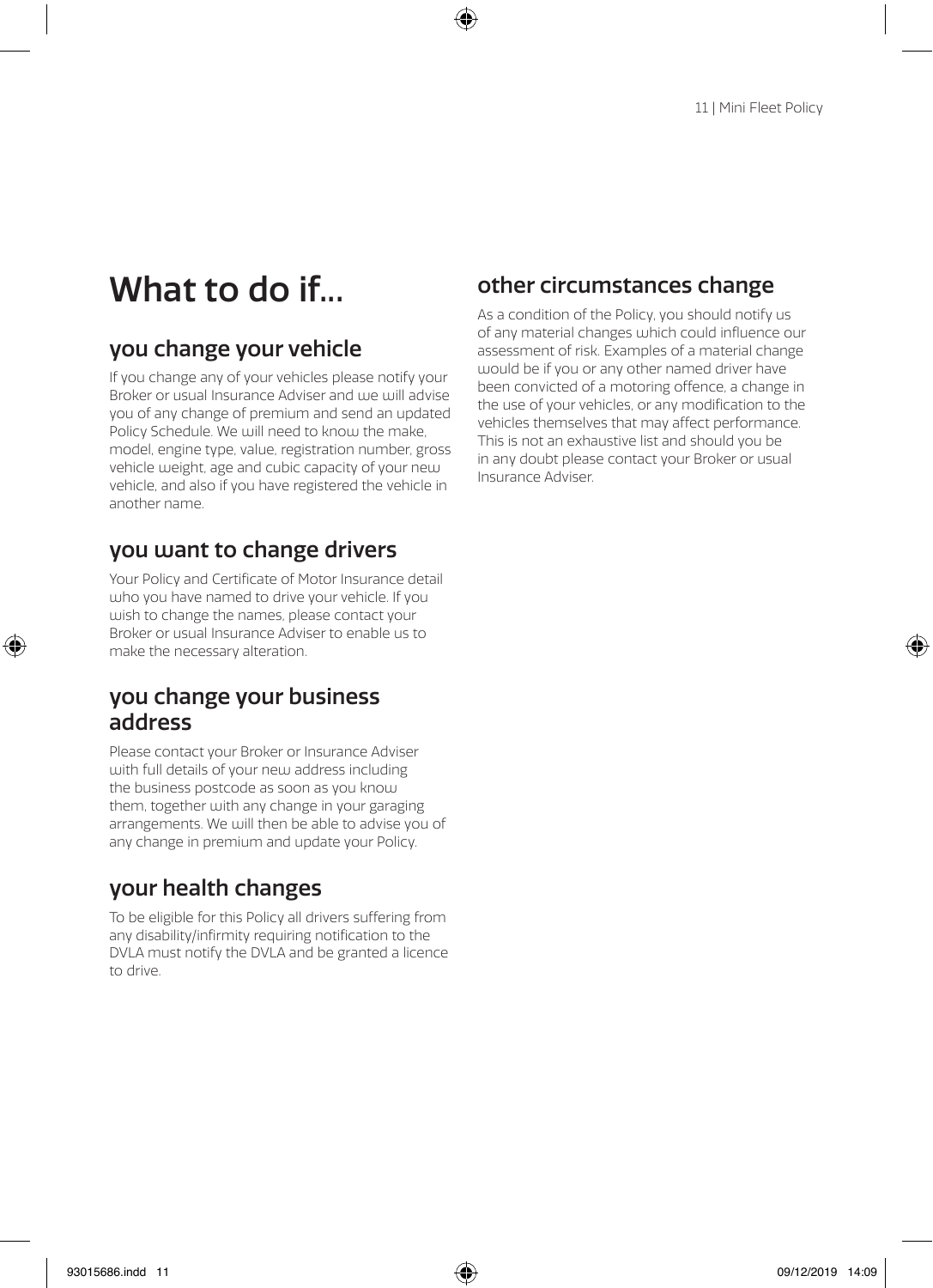# Have you thought about Breakdown cover?

Breakdoum cover is an optional cover available for Cars and Goods Carrying Vehicles with a gross vehicle weight not exceeding 7.5 tonnes. Because everyone's driving needs are different, we offer four different levels of cover.

## Roadside Assistance

This is our entry level of service and is ideal if you just intend to drive locally.

- Whether you have run out of petrol, have a flat tyre or break down mid-journey we are here to help – as long as you are over one mile from your home address.
- We will make every attempt to repair your vehicle on the spot.
- If your vehicle cannot be repaired on the roadside, we will take your vehicle and all passengers to the nearest garage or one of our recommended repairers.
- If you lock yourself out or lose your keys we will help you get back in.

## Roadside Assistance and Homecall

This gives you protection both on the road and right outside your house and includes all the benefits of Roadside Assistance plus emergency assistance, if you break down at home or within one mile of your home address.

## Roadside Assistance, Recovery and European Assistance

As well as the benefits of Roadside Assistance we will take your vehicle home, to a garage or one of our recommended repairers or to your destination.

- If your vehicle needs to be garaged overnight, we will arrange for emergency overnight accommodation for you and your passengers.
- All of the above benefits apply if you are driving abroad.

## Roadside Assistance, Recovery, Homecall and European Assistance

This is our optimum level of cover which combines all of the above levels. This offers you complete worry-free protection wherever you are driving in the UK and abroad.

If you have not already taken advantage of this valuable option, you may wish to include it at renewal time.

## Service Standards

For Breakdown in the UK our service provider usually arrives within an hour of initial contact.

## Ready to help you 24 hours a day

Whatever the problem, whatever the question, we are here to help. For your convenience, we have a number of helplines to deal with everything from your Motor Vehicle breaking down to accidentally locking your keys in your motor vehicle.

### Breakdown Assistance 0330 102 4203

Open 24 hours

### European Assistance +44 (0) 345 678 2787

Open 24 hours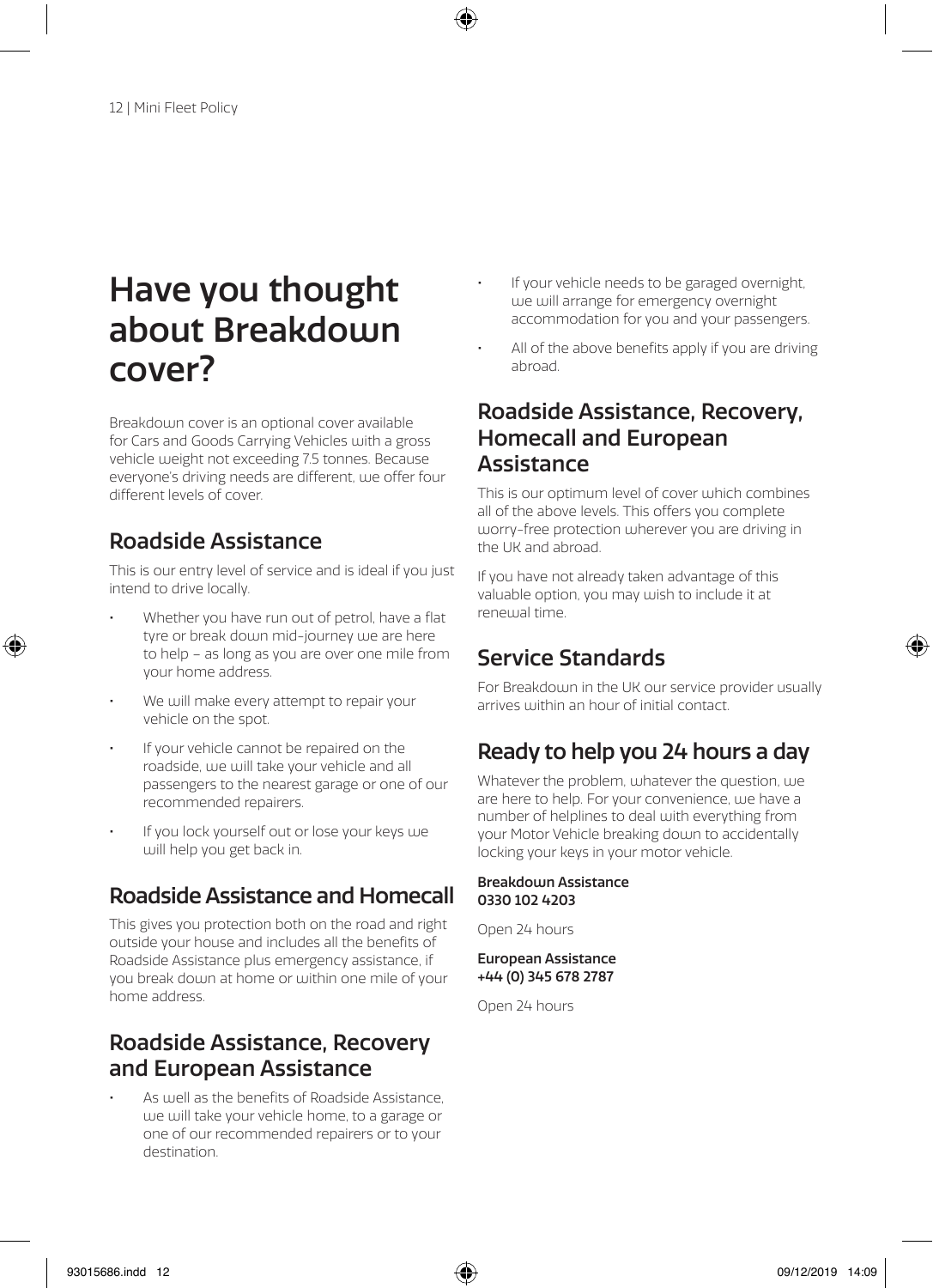## Guide to the benefits of Breakdoun Cover

| <b>Benefits</b>                                                                                                                           | Roadside<br>Assistance | Roadside<br>Assistance &<br>Homecall | Roadside<br>Assistance.<br>Recovery &<br>European<br>Assistance | Roadside<br>Assistance.<br>Recovery,<br>Homecall &<br>European<br>Assistance |
|-------------------------------------------------------------------------------------------------------------------------------------------|------------------------|--------------------------------------|-----------------------------------------------------------------|------------------------------------------------------------------------------|
| Up to one hour's assistance at the<br>roadside                                                                                            |                        |                                      |                                                                 |                                                                              |
| Recovery of your vehicle, driver and up to<br>eight passengers to a local garage                                                          |                        |                                      |                                                                 |                                                                              |
| Assistance if you have a flat tyre or flat<br>battery, have run out of fuel or have<br>accidentally put the wrong fuel in your<br>vehicle |                        |                                      |                                                                 |                                                                              |
| Assistance if you break or lose your<br>vehicle keys, or accidentally lock them<br>in your vehicle                                        | $\checkmark$           |                                      |                                                                 |                                                                              |
| Assistance at or within one mile of your<br>home address                                                                                  | X                      |                                      | X                                                               |                                                                              |
| Recovery of your vehicle, driver and up<br>to eight passengers to any garage, your<br>destination or home address                         | X                      | X                                    |                                                                 |                                                                              |
| Emergency overnight accommodation                                                                                                         | $\boldsymbol{X}$       | X                                    | J                                                               |                                                                              |
| Recovery of your van and passengers if<br>the driver is declared medically unfit to<br>drive during the journey                           | Χ                      | X                                    |                                                                 |                                                                              |
| Cost of a standard-class rail ticket to<br>collect your vehicle following repair                                                          | X                      | X                                    |                                                                 |                                                                              |
| Emergency message forwarding to let<br>friends or family know you've broken<br>doum                                                       |                        |                                      |                                                                 |                                                                              |
| Emergency Assistance in Europe (all<br>benefits listed above apply in Europe)                                                             | Х                      | Х                                    |                                                                 |                                                                              |

Please refer to the Schedule for the level of cover and benefits provided by your Policy, and read this Policy wording for any Conditions and Exclusions that may apply.

### Important note:

Onward transportation of goods is not part of the Breakdown service provided.

However, if you require our assistance we will try to help – but this will be at your own expense and over and above the premium you have paid for the Breakdown service.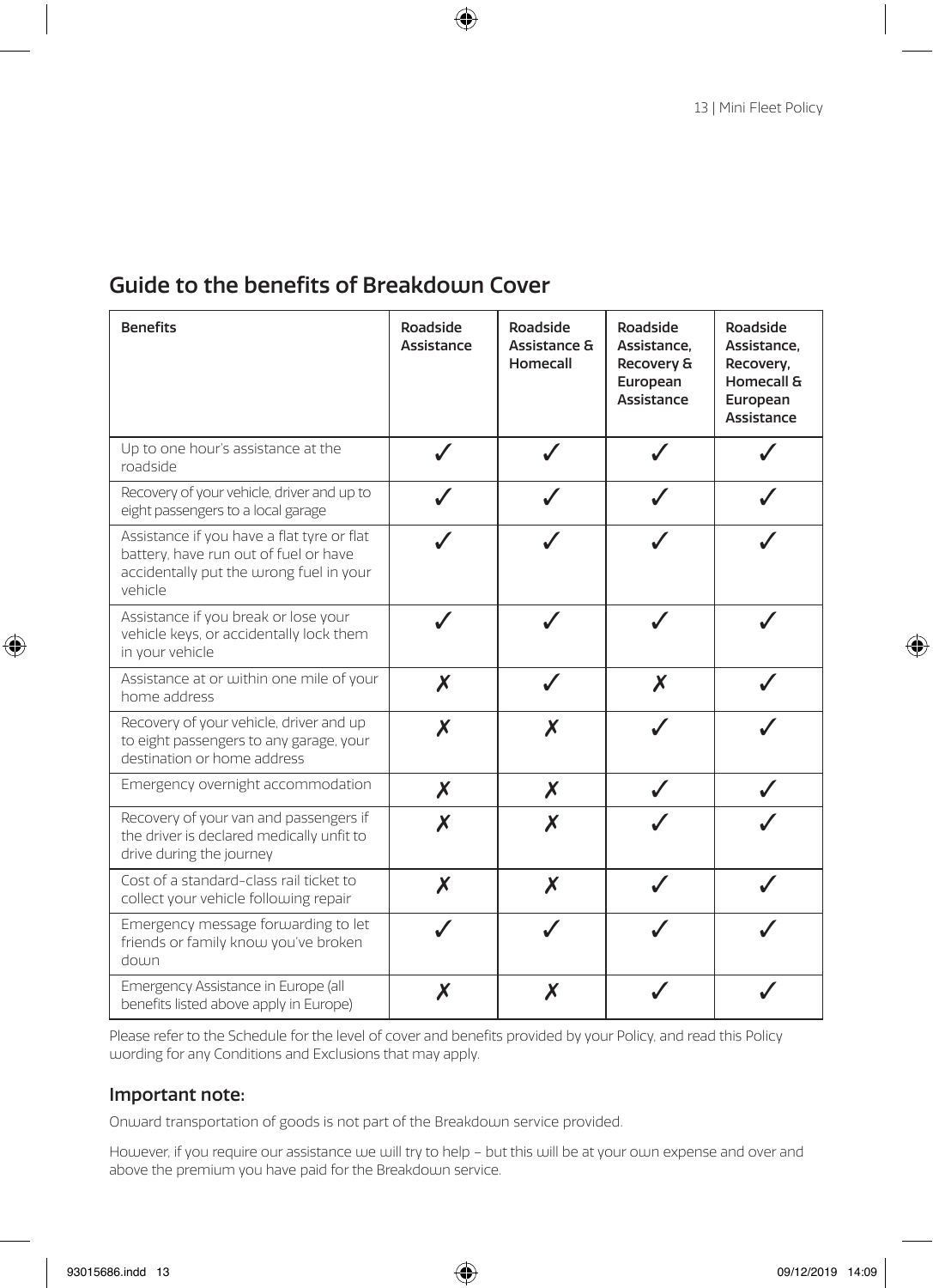### This **Policy** is a contract between **You** and Us.

This Policy, the Schedule, and the Certificate of Motor Insurance should be read as if they are one document.

Our acceptance of this risk is based on the information presented to Us being a fair presentation of Your business including any unusual or special circumstances which increase the risk and any particular concerns which have led You to seek insurance. Any reference to the singular will include the plural or vice versa. Any reference to any statute or statutory instrument will include any modifications or re-enactment thereto. Any heading in this Policy is for ease of reference only and does not affect its interpretation. We will provide the insurance described in this policy (subject to the terms set out herein) for the Period of Insurance shown in the Schedule and any subsequent period for which You shall pay and We shall agree to accept the premium.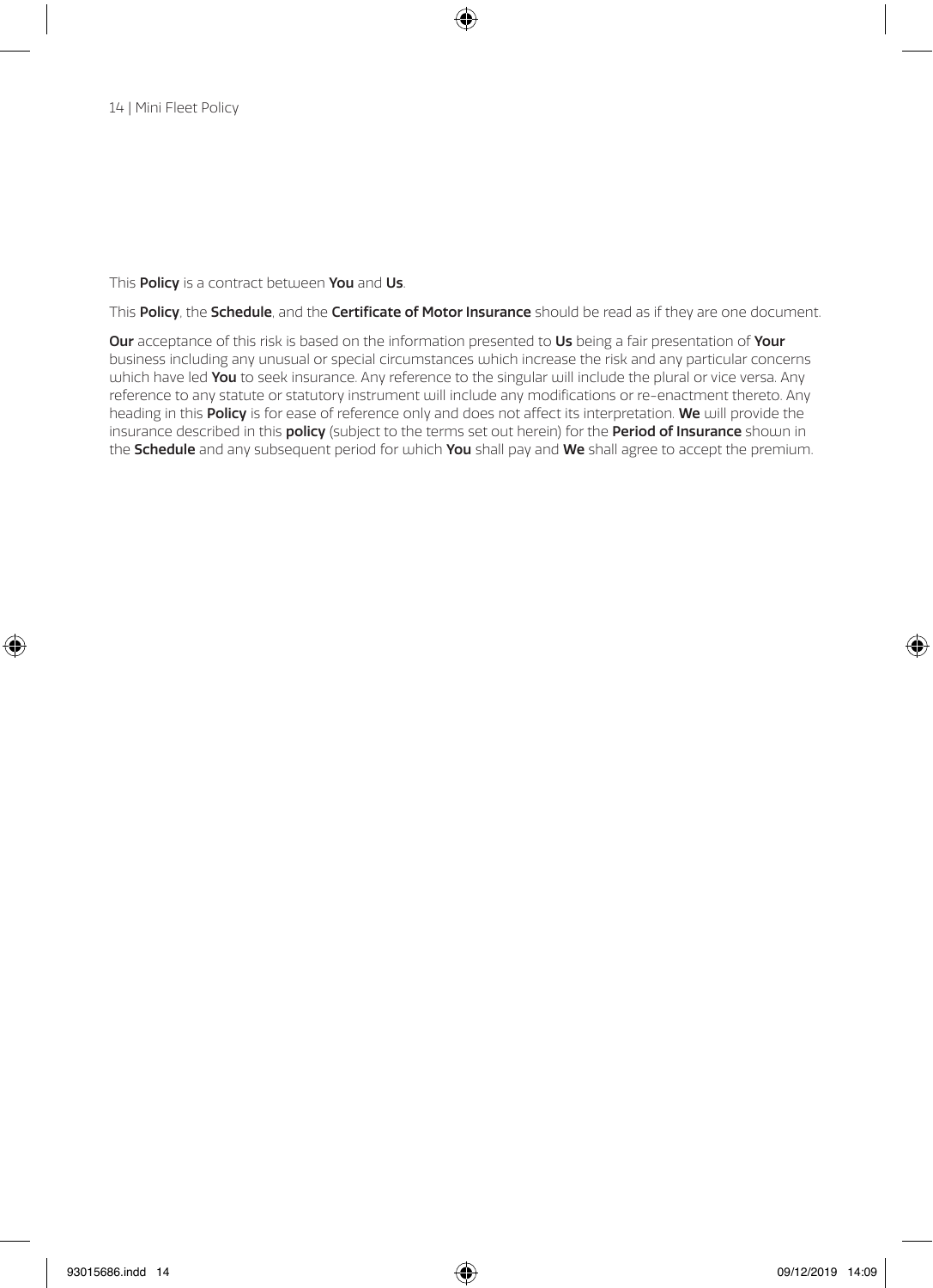# Section 1 – Loss or Damage to the Motor Vehicle

### 1 Comprehensive

Where the Level of Cover shoum in Your Schedule is Comprehensive We cover

Loss of or damage to the Motor Vehicle including

- A) Audio, Visual, Navigation and Communication Equipment
- B) a Trailer if specified in the Schedule
- C) the windscreen and windows of the Motor Vehicle.

or

2 Fire and Theft

Where the Level of Cover shoum in Your **Schedule** is Third Party Fire and Theft We cover

Loss of or damage caused by fire, lightning, explosion and Theft to the Motor Vehicle including

- A) Audio, Visual, Navigation and Communication Equipment
- B) a Trailer if specified in the Schedule
- $C$ ) the windscreen and windows of the Motor Vehicle.

## What is covered What is not covered

1 Accidental Damage Excess

The Total Accidental Damage Excess shown in the Schedule

except in respect of loss or damage

- A) caused by fire, lightning, explosion or Theft
- B) to the windscreen including windows where this is the only damage to the Motor Vehicle other than scratching of bodywork resulting from the breakage
- C) whilst the Motor Vehicle is in the custody of a Defined Organisation.
- 2 Young or Inexperienced Driver Excess

The additional **Excess** shown in the **Schedule** for young or inexperienced drivers if the Motor Vehicle is being driven by or is in the charge of a person who is

– under 21 years of age

.

- under 25 years but not under 21 years of age
- 25 years of age or over but holds a provisional licence or has held a full licence to drive a **Motor Vehicle** for less than 12 months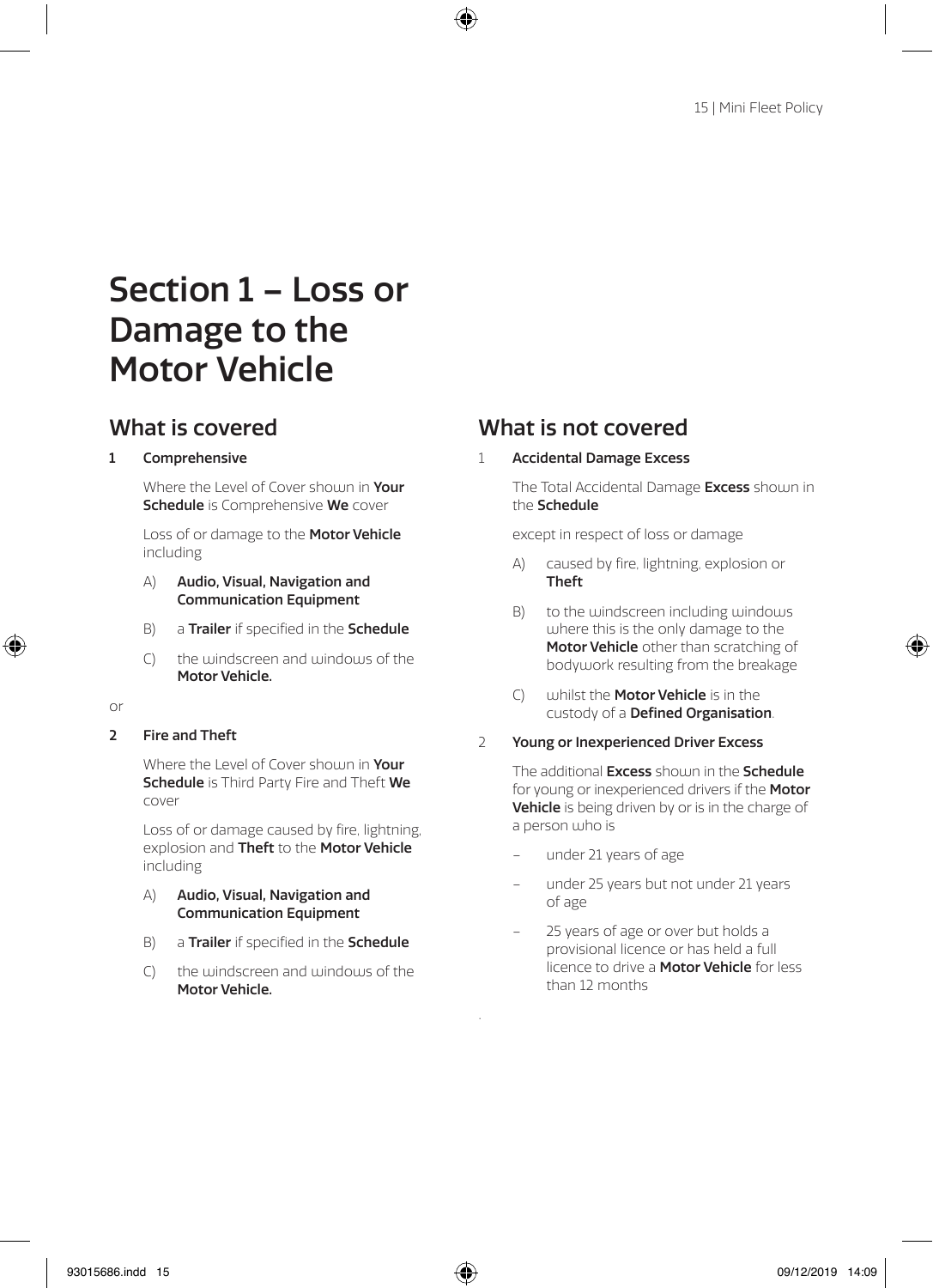### What is covered What is not covered

except in respect of loss or damage

- A) caused by fire, lightning, explosion or Theft
- B) to the windscreen including windows where this is the only damage to the Motor Vehicle other than scratching of bodywork resulting from the breakage
- C) whilst the Motor Vehicle is in the custody of a Defined Organisation.

### 3 Theft Excess

The **Excess** should in the **Schedule** for loss or damage caused by Theft

except in respect of loss or damage

- A) to the windscreen including windows where this is the only damage to the Motor Vehicle other than scratching of bodywork resulting from the breakage
- B) occurring within a private locked garage
- C) occurring as a result of the **Motor Vehicle** being taken from a private locked garage.

### 4 Trailer Theft Excess

An **Excess** of £250 in respect of loss or damage to a detached Trailer caused by Theft unless this occurs as a result of the Trailer being taken from a locked garage or building.

### 5 Windscreen and Windou Glass Excess

The Windcreen or Window Glass Excess shown in the **Schedule** in respect of

- A) replacement (but not repair) of glass in the windscreen or windows of the Motor Vehicle
- B) repairs to the bodywork resulting from breakage of the windscreen or windows.
- 6 In respect of Audio, Visual, Navigation and Communication **Equipment** any amount in excess of the Limit of Liability shown in the Schedule.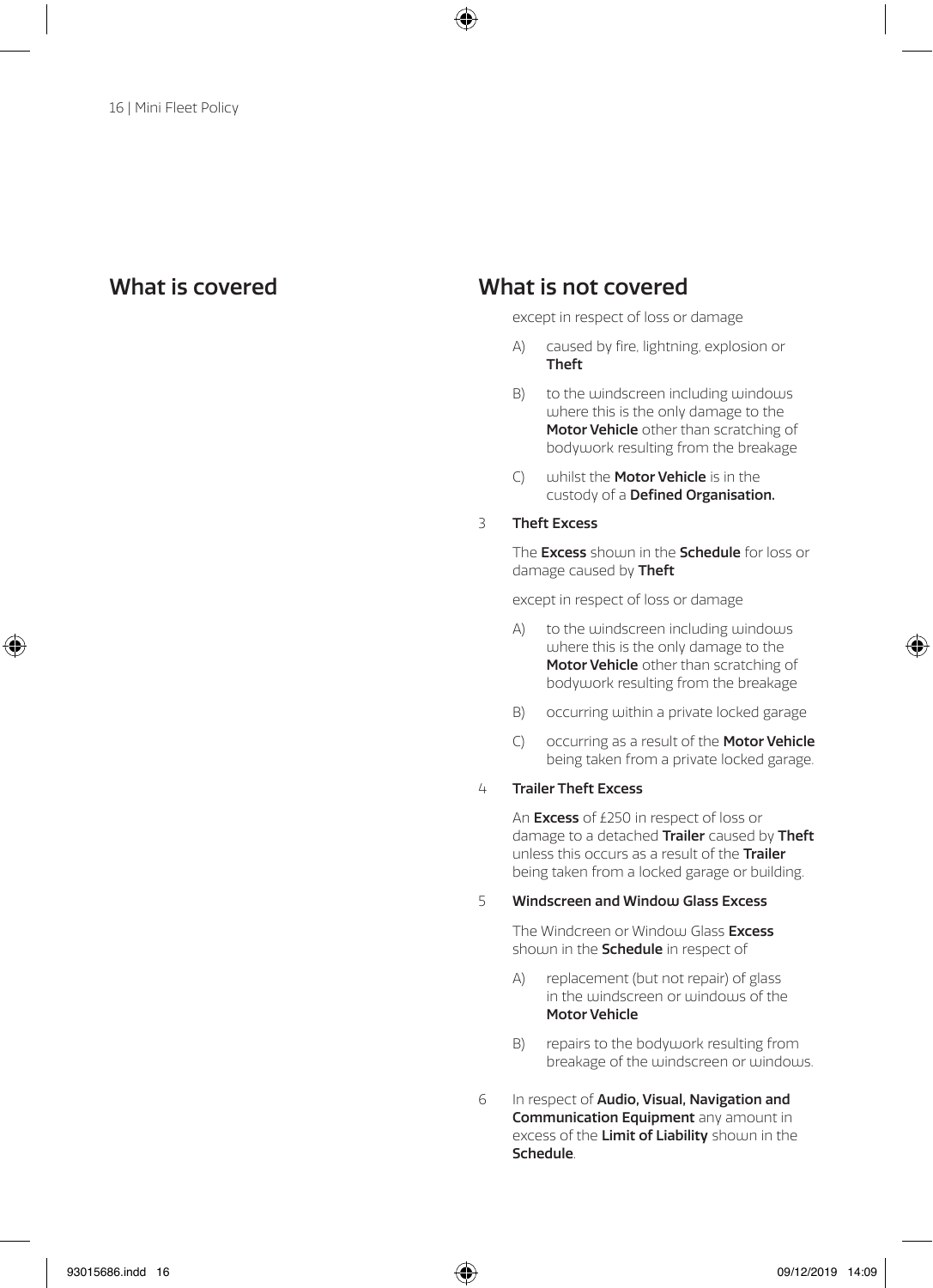# Extensions to Cover

## SECTION 1 ALSO COVERS

### 1 Recovery and Redelivery of the Motor Vehicle

Provided the loss or damage is covered under Your Policy, We will pay the reasonable cost of

- A) protection of the **Motor Vehicle** and its removal, if it cannot be driven, to the nearest repairer
- B) delivery of the **Motor Vehicle** after its repair or recovery to Your address in the British Isles.

### 2 Replacement Locks

If the Vehicle Keys of Your Motor Vehicle are lost or stolen We will pay the cost of

- A) replacing the door locks including boot lock
- B) replacing the ignition/steering lock
- C) replacing the lock transmitter and central locking interface
- D) re-coding or if necessary replacing the alarm system.

### 3 New Vehicle Cover

If Your Schedule shouls the Level of Cover as Comprehensive and the Motor Vehicle is less than one year old from the date of the initial registration at the time when it is

- A) totally destroyed or
- B) lost and not recovered or
- C) damaged and the cost of repair would exceed 60% of its **Current List Price** immediately before the accident
	- i) We will pay for or provide a new replacement vehicle of the same make and model provided the **Motor Vehicle** was purchased new by **You** and belongs to You or is supplied to You under a hire purchase agreement and a new vehicle of the same make and model is currently available for sale in the British Isles; or

1 Any amount in excess of the Limit of Liability for Replacement of Locks shown in the Schedule.

1 Any Motor Vehicle other than Cars or Goods Carrying Vehicles.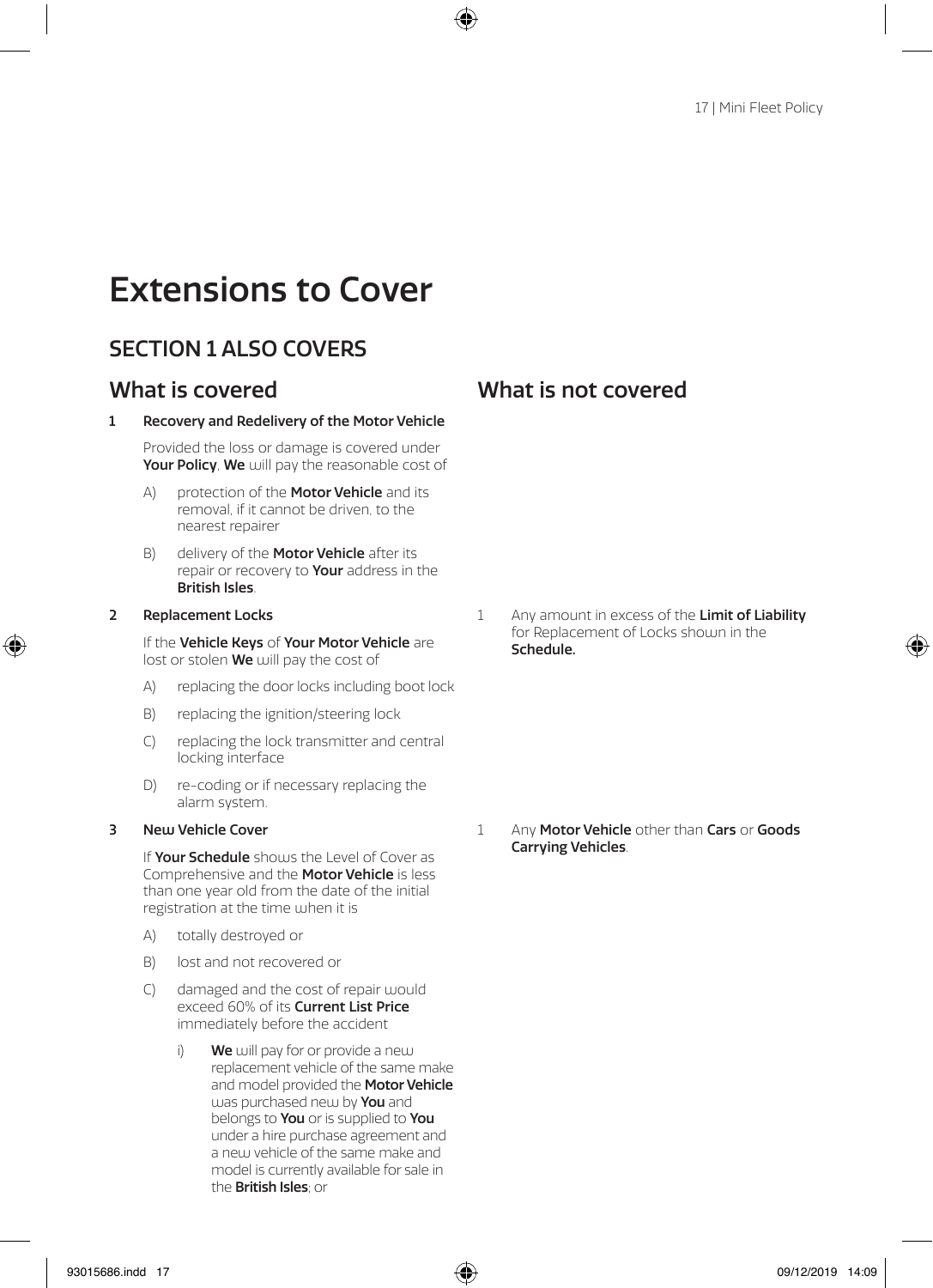ii) We will pay the Market Value immediately prior to the loss or damage or the cost to settle the outstanding hire or lease amount whichever is greater provided the vehicle is held by **You** from new under a leasing or contract hire agreement.

### What is covered What is not covered

### SECTION 1 ALSO DOES NOT COVER

- 1 Loss of value following repair or depreciation.
- 2 Loss of use
- 3 Wear and tear
- 4 Loss or damage caused by mechanical, electrical, electronic or computer failure, breakdowns or breakages.
- 5 Damage to tyres caused by braking or by punctures, cuts or bursts.
- 6 Loss or damage due to the Theft of the Motor Vehicle if:

It is unlocked, or

The windows or sunroof are open, or

The removable roof panel, convertible roof or hood is not fitted and secured in the upright position at the time of loss, or

It has been left unattended and unlocked with the Vehicle Keys in or on the vehicle

- 7 Loss or Theft of portable satellite navigation systems when the **Motor Vehicle** is left unattended or unoccupied unless they are stored out of sight in a locked boot or locked glove compartment.
- 8 Mobile telephones or other communication equipment not permanently fitted in nor designed solely for use in the **Motor Vehicle**.
- 9 Loss or damage arising in connection with the operation as a tool of such vehicle or of plant attached to or forming part of it.
- 10 Loss by deception.
- 11 Loss or damage caused by pressure waves from aircraft or other aerial devices travelling at sonic or supersonic speed.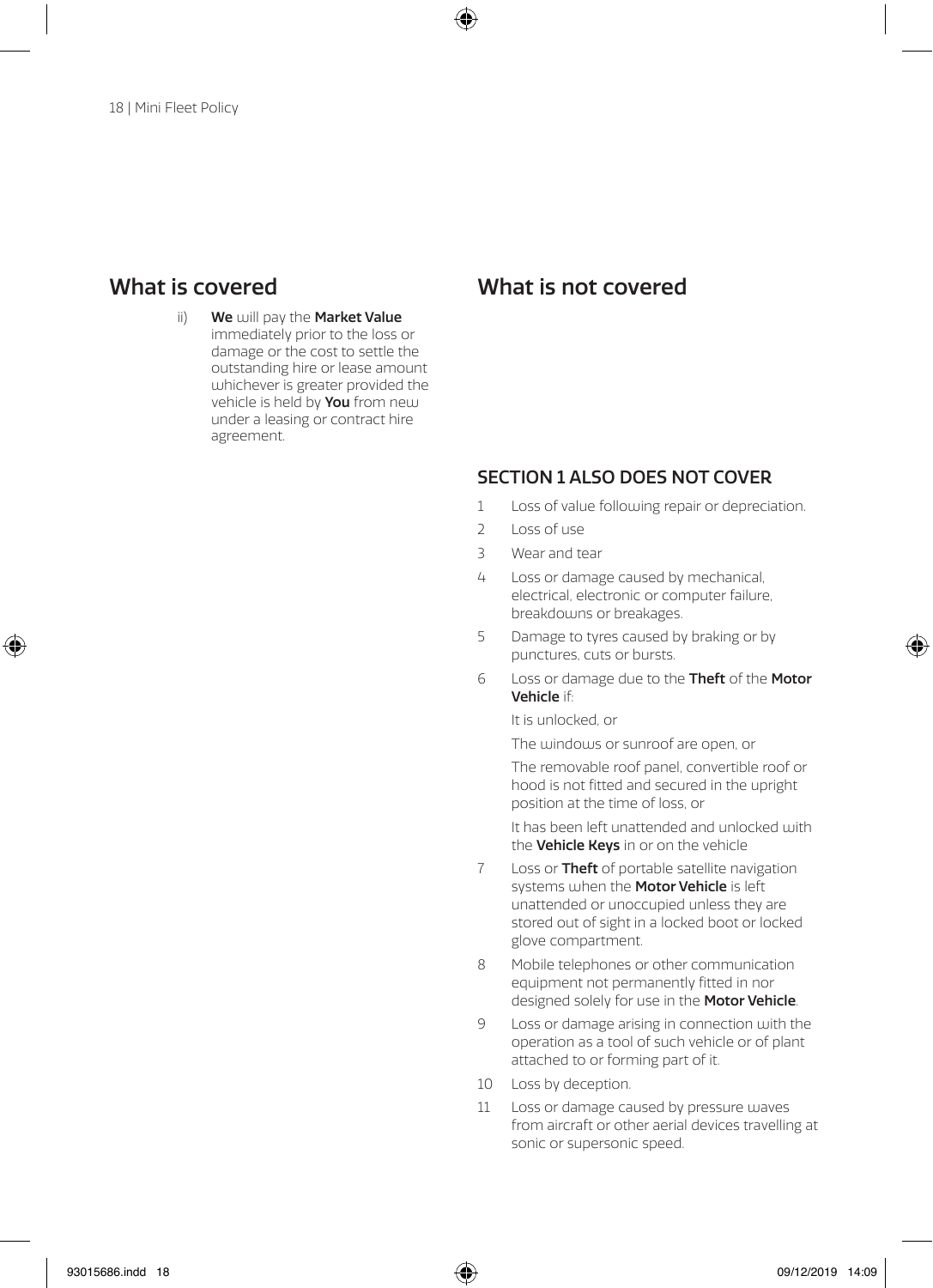## Loss or Damage to the Motor Vehicle – how We settle claims

Provided the loss or damage is covered under Your Policy We will settle Your claim as explained below. subject to any **Policy** limits and any applicable **Excess** 

Following loss of or damage to the **Motor Vehicle** 

- $1$  We will authorise repair or pay for repair to the damage where repair can be economically made. Where We have offered repair but You prefer a cash settlement, We will pay You an amount equal to the amount which We would have paid had the repair been made.
- 2 Where the **Motor Vehicle** is lost and not recovered or where repair cannot be economically made, We will pay the cost of replacing the Motor Vehicle with a vehicle of the same Market Value.

### Electric Vehicles

Following loss or damage to the Motor Vehicle We may be required to make Our payment to the owner of the battery, or batteries, if the battery is leased or hired.

### The most We will pay

1 In respect of the Motor Vehicle the most We u ill pay is

### the Market Value

or as otherwise detailed in Extensions to Cover. 3 - Neu Vehicle Cover if applicable.

- 2 In respect of Audio, Visual, Navigation and **Communication Fquipment** the most We will pay is
	- A) the Market Value for equipment fitted by the manufacturer as part of the vehicle's original specification at first registration
	- or
	- B) the **Limit of Liability** shown in the Schedule for equipment not fitted by the manufacturer as part of the vehicle's original specification at first registration.

## Other considerations when settling any claims under this Section

### Hiring and Other Agreements

If We know that the Motor Vehicle is the subject of

- 1 a hire purchase agreement or
- 2 a vehicle leasing agreement or
- 3 any other agreement

### We will pay:

- i) the person or
- ii) the organisation

requiring payment under the terms of the agreement and their receipt of the payment will be a discharge of any claim under this Section.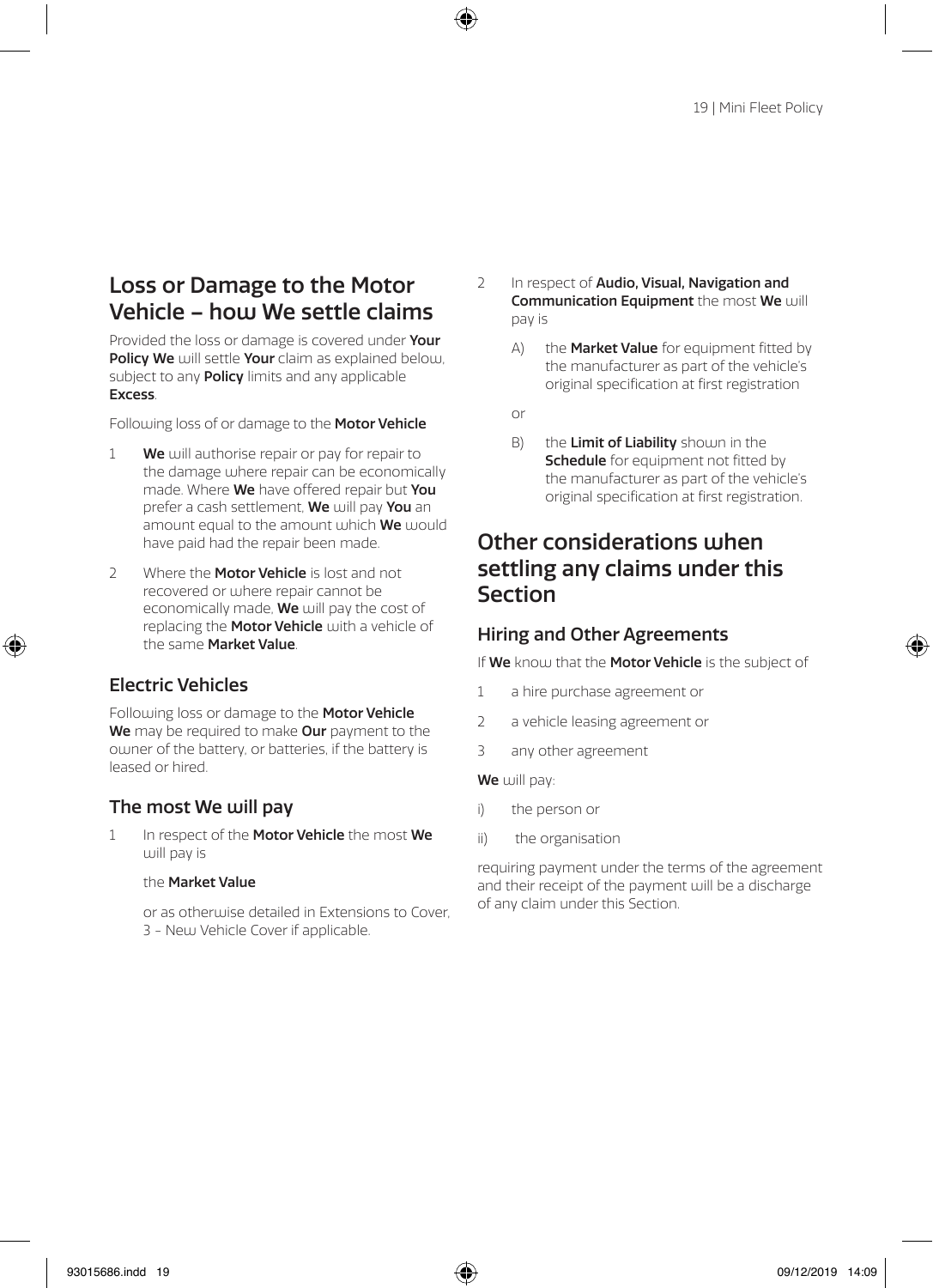# Section 2 – Liability to Third Parties

## What is covered What is not covered

### 1 A) Your Legal Liabilities

We will cover You in respect of legal liabilities which You incur in respect of

- i) death of or bodily injury to any persons (including passengers)
- ii) loss of or damage to material property up to the Limit of Liability shown in the **Schedule** for any one claim or number of claims arising out of one cause
- iii) stoppage of or interference with pedestrian, vehicular, rail, air or waterborne traffic or escape or discharge of any substance or gas up to £1,000,000 for any one claim or number of claims arising out of one cause

in connection with the use of the **Motor** Vehicle (including loading and unloading) or an attached Trailer

iv) a Replacement Vehicle which is being used or driven in the **British** Isles or Republic of Ireland but only where there is no other insurance in place to cover the same liability.

### B) Your Legal Fees, Costs and Expenses

We will cover You in respect of claims under 1 A) above for

- i) solicitors' fees for representation at any
	- a) Coroner's Inquest or
	- b) Fatal Inquiry or
	- c) Court of Summary Jurisdiction
- ii) the costs of defence against a charge of
	- a) manslaughter or
	- b) causing death by dangerous driving
- iii) other legal fees, costs and expenses incurred with **Our** written consent.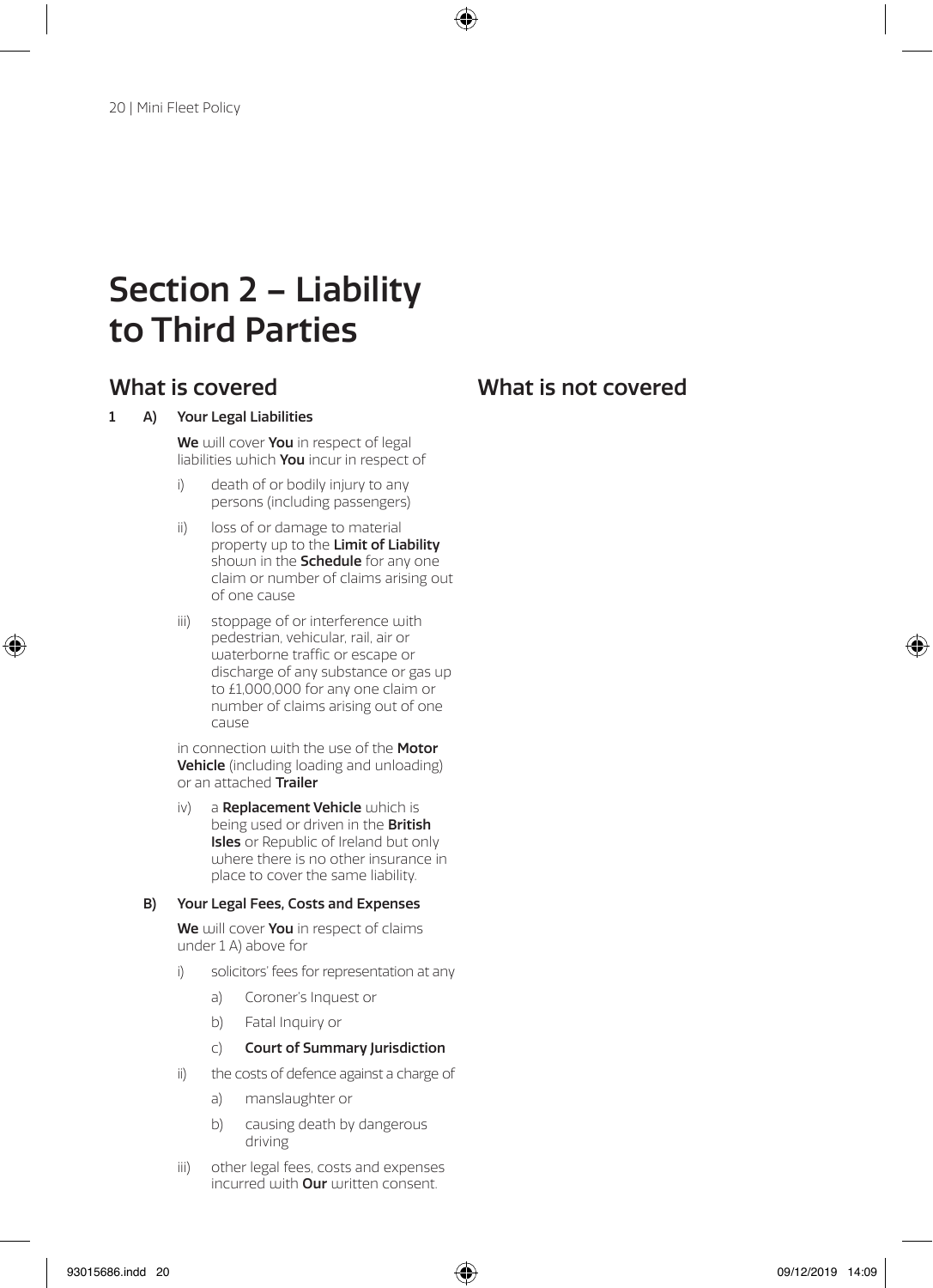### 2 Cover for Other People

We will cover the following people for legal liabilities to others in the same way that We cover You under 1 A) and B) above

- A) any Permitted Driver
- B) any passenger in the **Motor Vehicle**
- $(C)$  i) any principal with whom **You** have an agreement
	- ii) any hirer of the **Motor Vehicle** other than under a hire purchase agreement
- D) the legal personal representatives of any person entitled to indemnity under this Section in respect of liability incurred by that person.

### 3 Cover for Employees' Vehicles

We will indemnify You and no other person in the terms of cover 1 A) above while any vehicle not the property of or provided by You is being used in connection with **Your** business by any person in **Your** employ.

### 4 Cover whilst Towing

We will provide cover under this Section while the **Motor Vehicle** is being used for the purpose of towing

- A) one disabled mechanically-propelled vehicle
- B) any Trailer.

### 5 Emergency Treatment

We will cover any Permitted User for legal liability for emergency treatment fees.

### 6 Cross Liabilities

If the Policyholder comprises more than one party (which in the case of a partnership includes each individual partner) We will cover each party's liability against the other as if the other was not included as a Policyholder.

## What is covered What is not covered

1 Any legal liability arising from the act, default or neglect of the principal or hirer of the Motor Vehicle or their servant or agent.

- 1 Any legal liability which is covered by another policy.
- 2 Any legal liability for loss of or damage to the vehicle.
- 1 Legal liability arising from the towing of any vehicle or Trailer for reward.
- 2 Loss or damage to the towed vehicle or **Trailer** or property being conveyed by such vehicle or Trailer.
- 3 The Motor Vehicle to which any Trailer is attached if it is drawing a greater number of trailers than is permitted by law.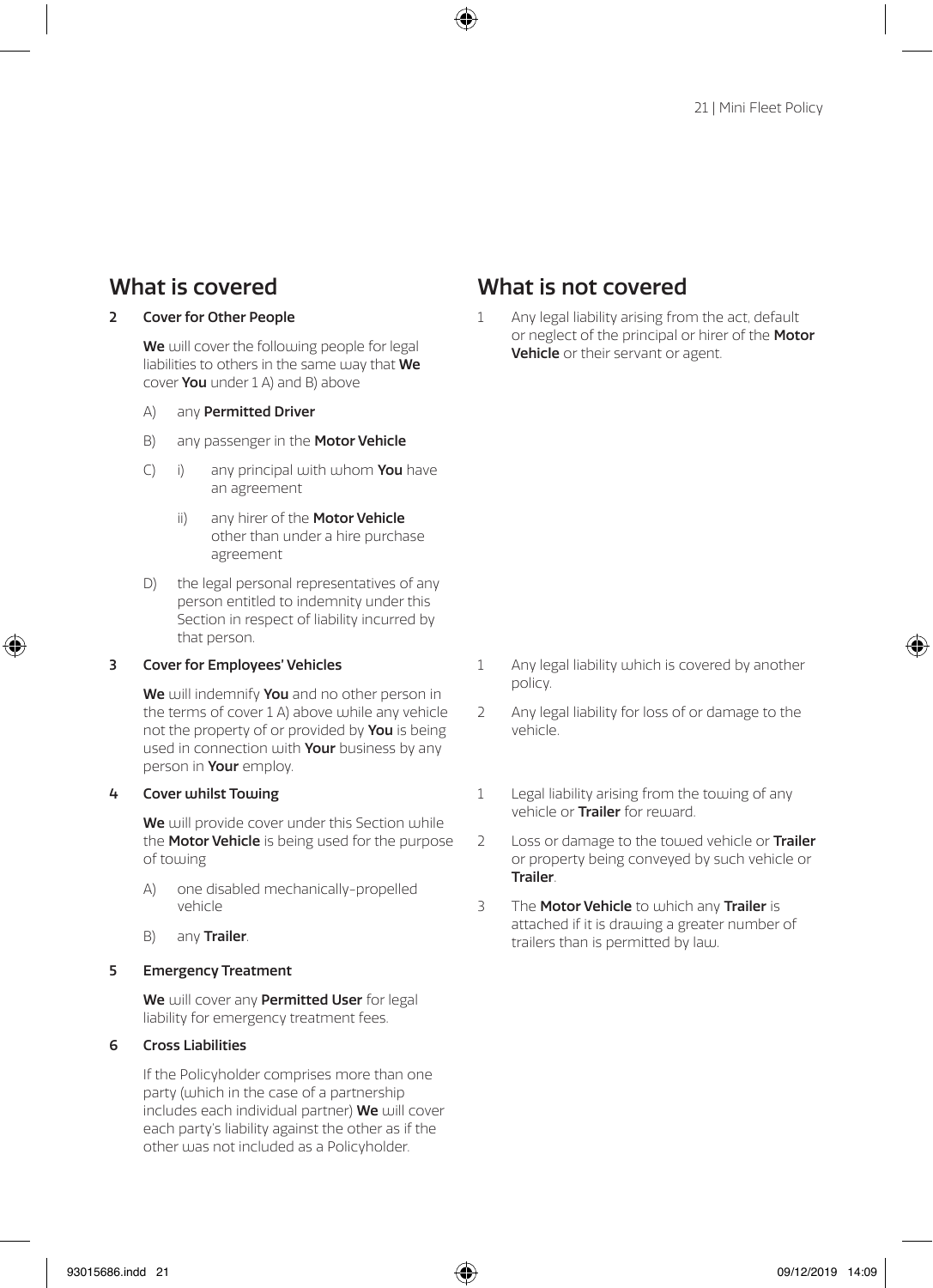### What is covered What is not covered

### SECTION 2 ALSO DOES NOT COVER

- 1 The legal liability of any person who is driving unless that person is a Licence Holder.
- 2 The legal liability of any person other than the Permitted Driver or attendant of the Motor Vehicle arising from loading or unloading beyond the limits of any carriageway or thoroughfare.
- 3 The legal liability of any person
	- A) who is not driving but
	- B) who is claiming cover

if that person knows that the driver is not a Licence Holder.

- 4 The legal liability of any person other than You if that person is entitled to cover under any other insurance policy.
- 5 Loss of or damage
	- A) to the **Motor Vehicle** including any vehicle which is being driven under the terms of paragraph ii) of cover 1A)
	- B) to any property which is owned by or in the custody of the person who is making a claim under this Section.
- 6 Death of or bodily injury to any person arising out of and in the course of that person's employment by the person claiming indemnity under this Section except as required by any relevant road traffic legislation.
- 7 Any legal liability, except as required by any relevant road traffic legislation, which arises from the use of any vehicle which **We** cover under this Section while it is on any part of any commercial or military airport or airfield used for
	- A) the take-off, landing or movement of aircraft on the ground
	- B) aircraft parking, including any associated service roads, refuelling areas, ground equipment parking areas, aprons, maintenance areas and hangars.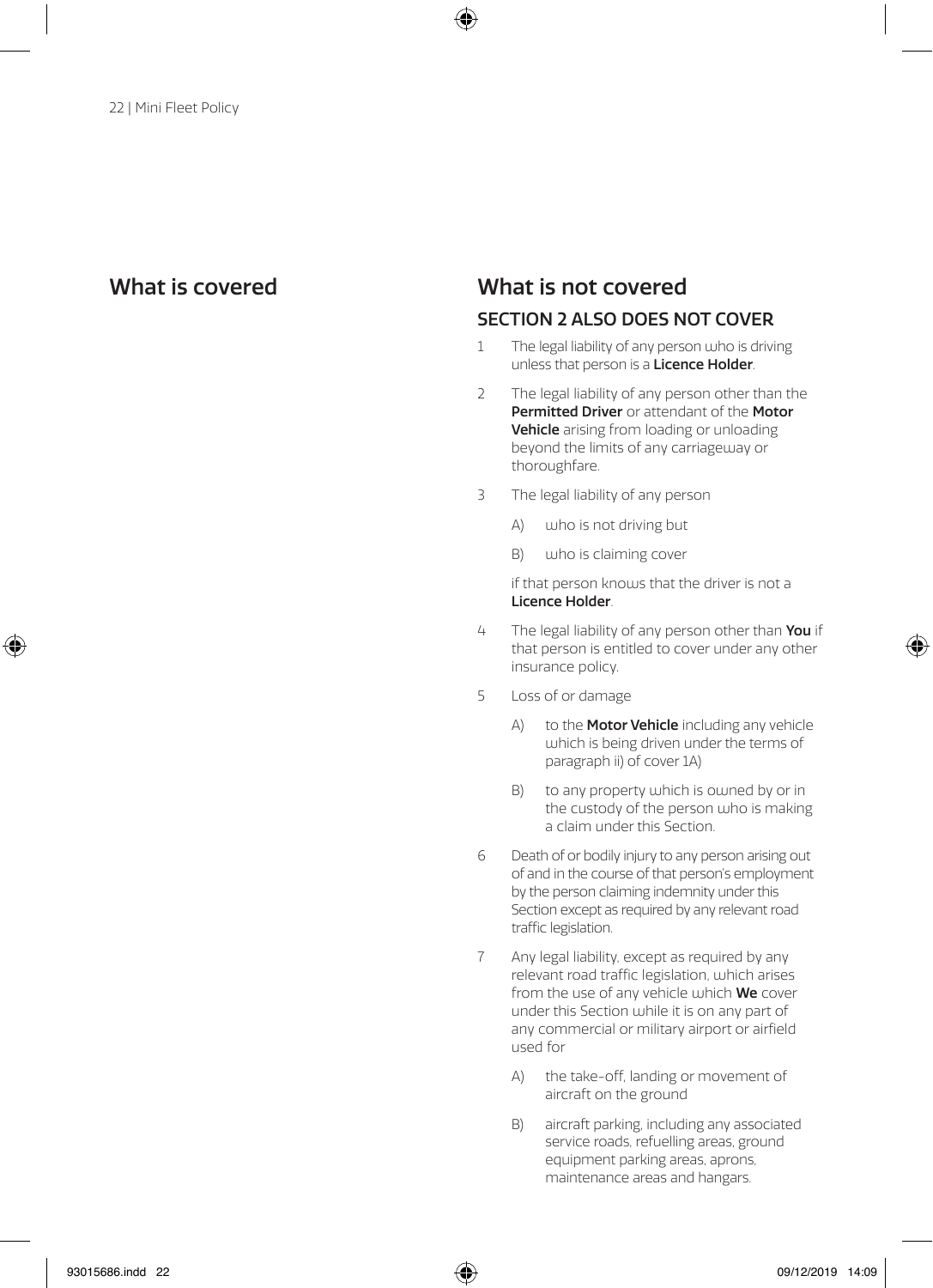## What is covered What is not covered

- 8 Liabilities arising out of Trailers detached from the Motor Vehicle unless the Trailer is specified in the Schedule.
- 9 Liabilities arising out of an attached Trailer if the Motor Vehicle is drawing a greater number of Trailers than is permitted by law.
- 10 Liabilities arising out of the use of an unspecified Trailer as a tool except as required by any relevant road traffic legislation.
- 11 Any consequence of **Terrorism** except as required by any relevant road traffic legislation. If We are required to indemnify You for legal liability incurred in respect of  $\text{Terrorism}$  within the terms of any road traffic legislation for loss or damage to material Our limit of liability shall not exceed
	- a) the amount shoum in Your Schedule or
	- b) such greater sum as may be required by any road traffic legislation in the country in which the insured event occurs

in respect of any one claim or number of claims arising from one cause in connection with the use of the Motor Vehicle

- 12 Liability arising out of the operation as a tool of the **Motor Vehicle** or attached plant.
- 13 Any liability which results solely from an agreement.
- 14 for liability arising from the carriage of dangerous goods as referred to in any legislation and related regulations, governing the carriage of dangerous goods by road, except as is required by any road traffic legislation.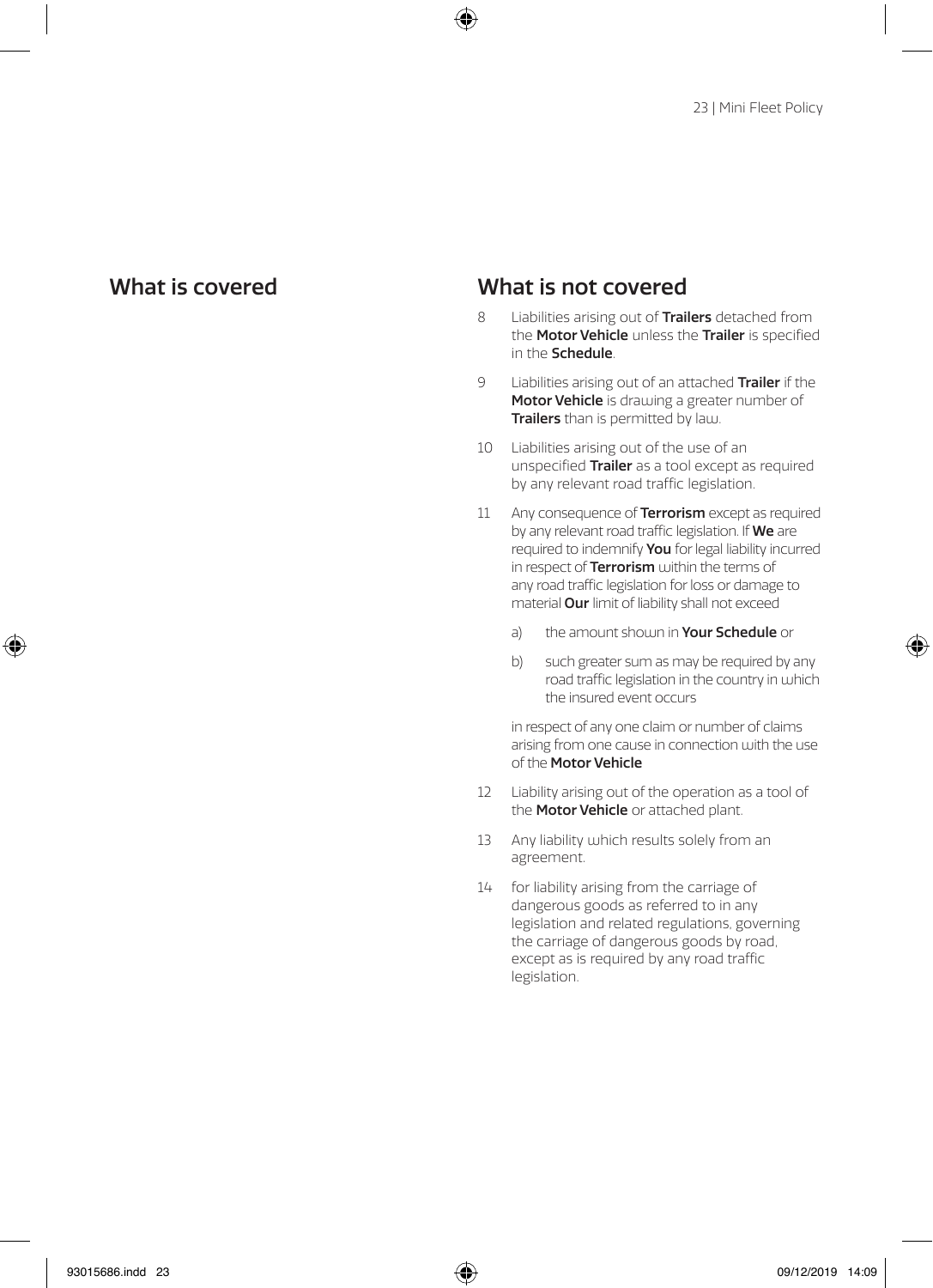## Section 3 – Driving Abroad

## What is covered What is not covered

### 1 Standard Cover

We provide cover to the same level that You enjoy in the **British Isles** whilst visiting the following destinations:

All EU countries and in Liechtenstein, Norway, Iceland, Switzerland, Serbia and Andorra.

### 2 Extension of Cover

For countries not specified within Standard Cover above where You have requested the cover in advance of leaving the UK and You have

- i) provided  $Us$  with details of the **Motor** Vehicle(s) to be covered
- ii) provided  $\mathsf{U}\mathsf{s}$  with details of the countries to be visited
- iii) provided Us with details of who will drive
- iv) paid an additional premium

and We agree

We will extend the cover provided by Sections 1 and Section 2 to apply whilst the Motor Vehicle and attached Trailer is temporarily outside the Territorial Limits of the Policy in the countries shown in Your Schedule.

### 3 Other Charges

If Your cover has been extended under 2. Extension of Cover, above We will pay the enforced payment of customs duty that You must pay as a direct result of loss or damage covered by Your Policy.

We will also cover You against general average, contribution, salvage and sue and labour charges arising from the transportation of Your Motor Vehicle by sea between any countries to which this insurance applies.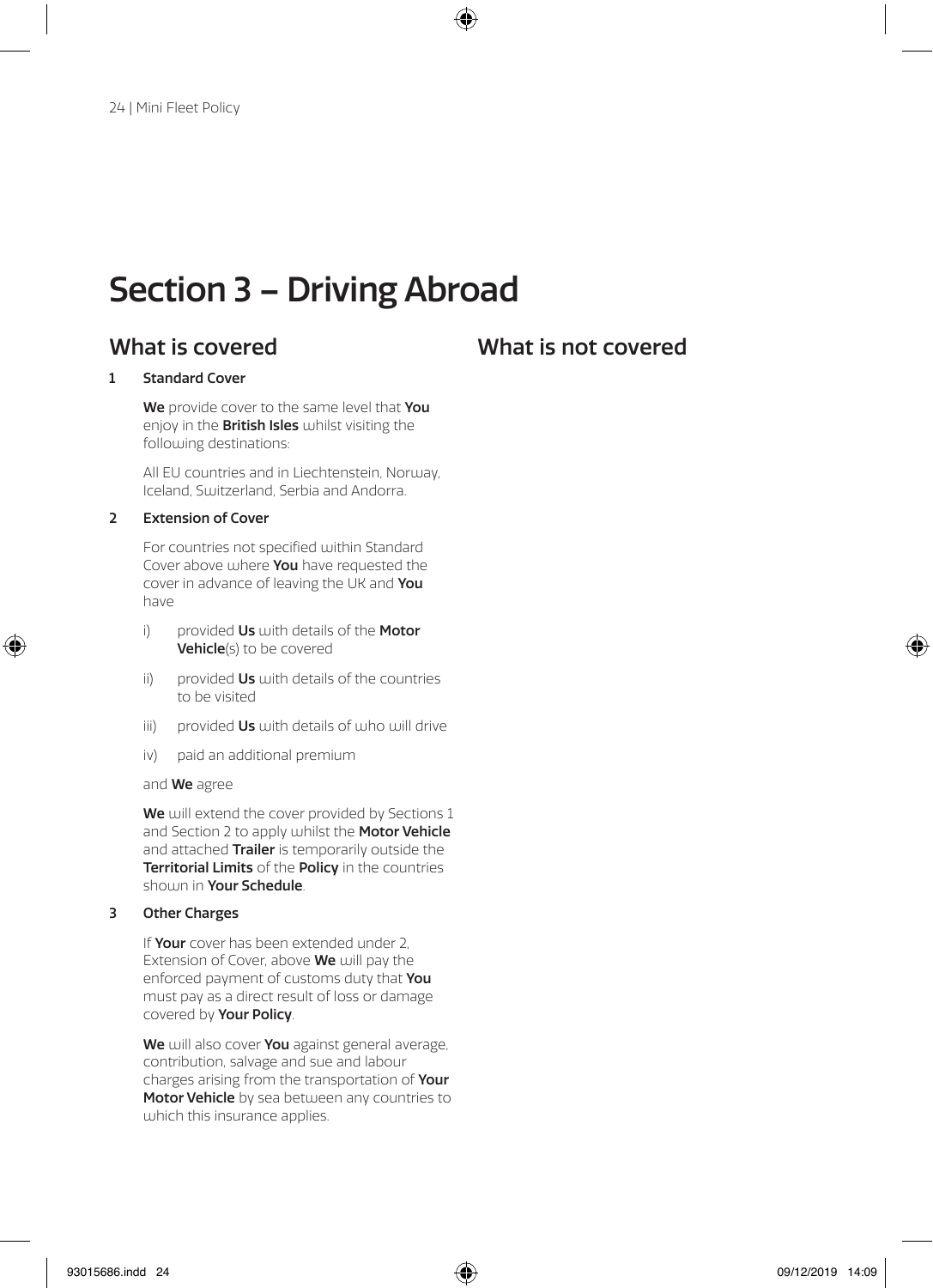## Section 4 – Other Clauses

## What is covered What is not covered

### 1 Car Sharing

The receipt of contributions as part of a car sharing agreement for social or other similar purposes in respect of the carriage of passengers on a journey in the Motor Vehicle will not be regarded as constituting the carriage of passengers for hire or reward or use of the Motor Vehicle for hiring

### provided that

- A) the **Motor Vehicle** is not constructed or adapted to carry more than eight passengers excluding the driver
- B) the passengers are not being carried in the course of a business of carrying passengers
- C) the total contributions received for the journey do not involve an element of profit.

### 2 Personal Effects

Provided that Your Schedule shours the Level of Cover as Comprehensive, if personal clothing or effects are lost or destroyed by fire. **Theft** or accident while in or on the **Motor Vehicle We** will pay You or, if You so wish the owner of the property, in cash to the value of loss or damage.

- 1 Any amount in excess of the Limit of Liability shown in the Schedule.
- 2 Money, stamps, tickets, documents or securities.
- 3 Business stock or equipment used for business purposes.
- 4 Theft of any property
	- A) carried in a cabriolet, convertible or open car unless kept in a locked boot or locked glove compartment
	- B) from a pickup truck unless stolen from the cab of the Motor Vehicle
	- C) from a forklift.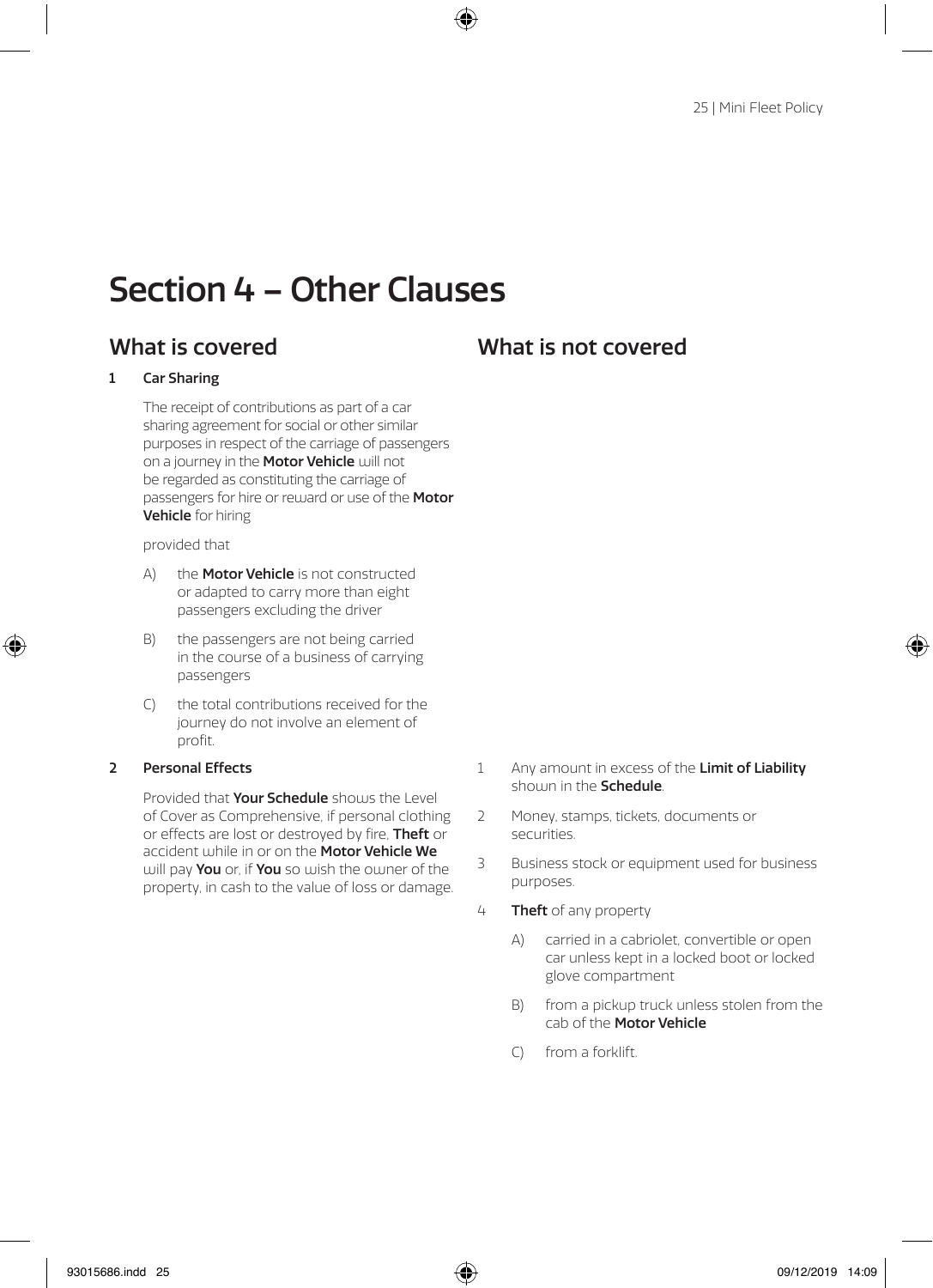### 3 Medical Expenses

Provided that **Your Schedule** shours the Level of Cover as Comprehensive We will, at Your request, pay medical expenses for each occupant of the Motor Vehicle who sustains bodily injury as a direct result of an insured incident.

### 4 Personal Accident

Provided that Your Schedule shouls the Level of Cover as Comprehensive We will pay the following benefits to the driver of the Motor Vehicle (or the driver's legal personal representative) if the driver while in or getting into or out of the Motor Vehicle sustains bodily injury by accidental, external, violent and visible means which independently of any other cause within three months of the accident results in

- A) death
- B) complete and permanent loss of sight of any eye
- C) loss by severance of a limb at or above the  $urist$  or ankle.

### 5 Tools in Transit

Provided that the Level of Cover on Your Schedule is shown as Comprehensive, if Tools are lost or damaged by fire, Theft or accident while in or on the Motor Vehicle We will pay You, or if You so wish the owner of the property, in cash to the value of loss or damage.

- 1 Any amount in excess of the Limit of Liability shown in the **Schedule** in respect of each injured person.
- 1 Any amount in excess of the Limit of Liability per benefit shown in the Schedule.
- 2 Any amount in excess of the Limit of Liability any one incident shouln in the **Schedule**.
- 3 Any person aged seventy-five years or over.
- $4$  Any accident in connection with which the driver sustaining the injury fatal or otherwise
	- A) was convicted under Part 1 of the Road Safety Act 1967 or under Section 6 of the Road Traffic Act 1960 or any similar drink and driving legislation in other territories or any amending legislation
	- B) was found by a post mortem examination to have a higher level of alcohol in his blood than is prescribed in the Road Safety Act 1967 or similar legislation in other territories or any amending legislation.
- 1 Any amount in excess of a **Limit of Liability** of £500 per incident.
- 2 The following items
	- A) lap-top palm-top or similar portable computer equipment
	- B) satellite navigation or similar communication equipment
	- C) mobile cellular WAP or other portable telephone equipment.
- 3 Theft of any property
	- A) carried in a cabriolet, convertible or open car unless kept in a locked boot or locked glove compartment
	- B) from a pickup truck unless stolen from the cab of the Motor Vehicle
	- C) from a forklift.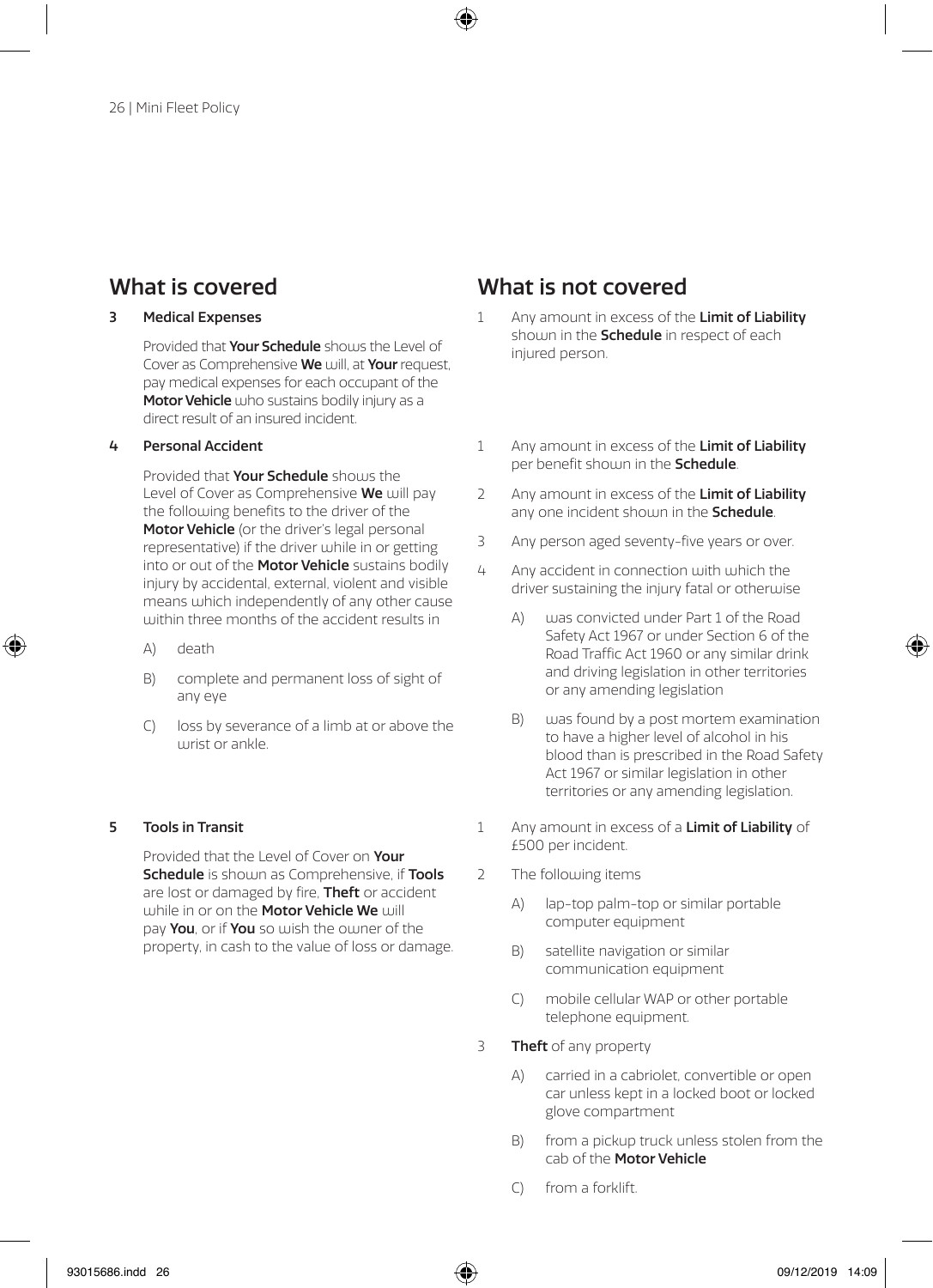# Additional Exclusions applying to Sections 1 – 4

## WE ALSO DO NOT COVER IN RESPECT OF SECTIONS 1 – 4

### 1 Changes or Additions to the Vehicles to be insured

Any vehicle unless

- A) We already have details of this vehicle or
- B) You provide Us with details of any changes or additions to the vehicle(s) to be insured immediately and We accept them and
- C) We have issued a Certificate of Motor Insurance.

### 2 Use and Driving which We do not cover

Any claim occurring while the Motor Vehicle is being

- $A)$  used with **Your** permission but is being driven or used outside the circumstances defined in Your Certificate of Motor Insurance
- B) driven by You unless You are a Licence Holder
- C) driven with **Your** permission by any person
	- i) who is not permitted to drive in **Your** Certificate of Motor Insurance or
	- ii) who You know is not a Licence Holder
- D) driven by or in the charge of any person under 21 years of age unless that person is named in the Schedule.
- E) used for criminal purposes
- F) deliberately used to cause harm, loss or damage

Paragraphs A), C) and D) above of this Exclusion do not apply in respect of claims under Section 1 – 'Loss or Damage to the Motor Vehicle' when the **Motor Vehicle** is in the custody of a Defined Organisation.

### 3 Rallies, Competitions, Derestricted Toll Roads, and Trials and Track Use

Any cover whilst the **Motor Vehicle** is used:

- A) in a rally
- B) in a competition or
- C) in a motor trial
- D) on a racetrack
- E) on a circuit
- F) on a prepared course
- G) on a derestricted toll road

except in respect of those legal liabilities for which insurance is compulsory under any relevant road traffic legislation.

This exclusion does not apply in respect of any event organised to encourage road safety or a treasure hunt in respect of which

- i) the route does not exceed 100 miles and
- ii) no merit is attached to the competitor's performance while driving except in relation to good road behaviour and compliance with the Highway Code and
- iii) if the event includes driving tests then the driving area must not exceed 100 metres square and tests must not be timed.

### 4 Radioactive Contamination

- A) Loss of or damage to any property
- B) legal liability
- C) expense
- D) bodily injury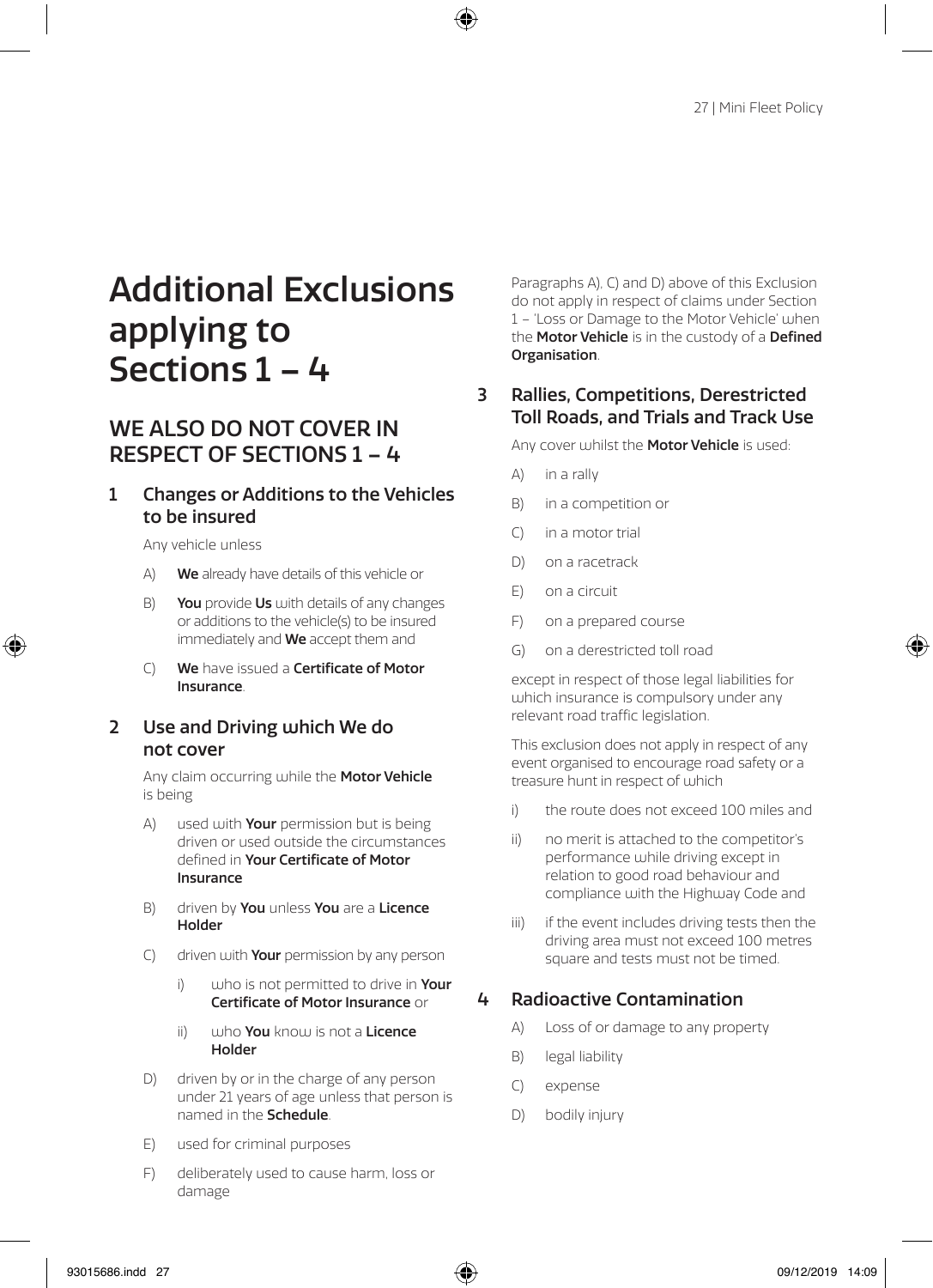### E) any other loss

which is directly or indirectly caused by or arising from or contributed to by

- i) ionising radiations or contamination by radioactivity from any nuclear fuel or from any nuclear waste from the combustion of any nuclear fuel
- ii) the radioactive, toxic, explosive or other hazardous properties of any explosive nuclear assembly or nuclear component of it.

### 5 War Risks

- A) Loss of or damage to any property
- B) legal liability
- C) expense
- D) bodily injury
- E) any other loss

which is directly or indirectly caused by or arising from or contributed to by

- i) war, invasion, act of foreign enemy or hostilities (whether war is declared or not)
- ii) civil war, rebellion, revolution, insurrection or military or usurped power

except so far as is necessary to meet the requirements of any relevant road traffic legislation.

### 6 Riot and Civil Commotion

Any consequence of riot or civil commotion occurring in Northern Ireland.

This exclusion does not apply to Section 2 - 'Liability to Third Parties'.

### 7 Pollution

- A) Death of any person
- B) bodily injury to any person or
- C) damage to any property

which is directly or indirectly caused by pollution or contamination unless this pollution or contamination is directly caused by an incident which occurs in its entirety at a specific time and place during the Period of Insurance and is

- i) sudden
- ii) identifiable
- iii) unintended and
- iv) unexpected.

All pollution which arises out of one incident will be considered to have occurred at the time when this incident takes place.

We will not apply this Exclusion in circumstances where it is necessary to meet the requirements of any relevant road traffic legislation.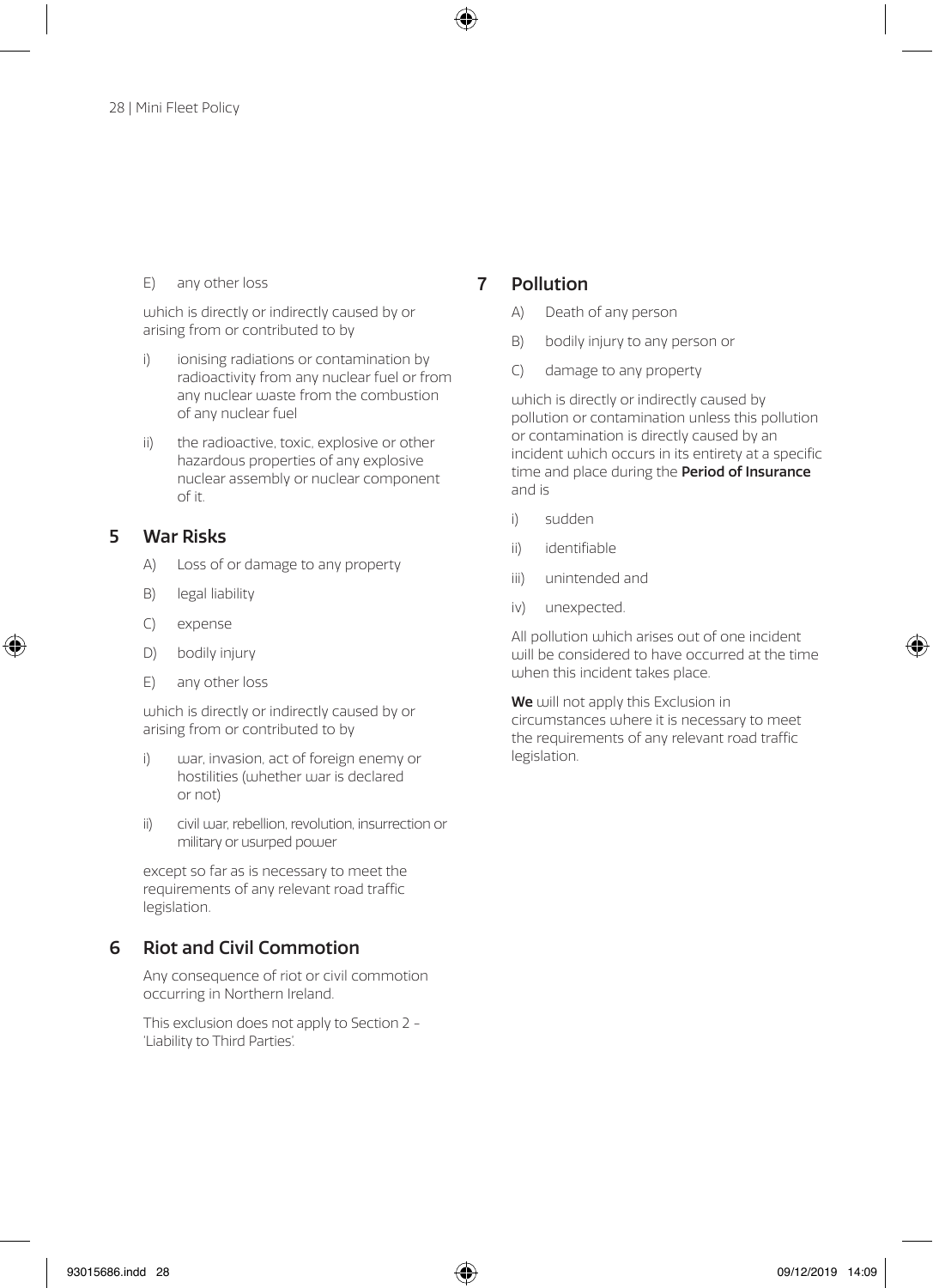# Claims Conditions applying to Sections 1 – 4

### 1 Notification of a Claim

- A) You must notify any of the following to  $Us$ as soon as possible
	- i) any incident which may give rise to a claim
	- ii) civil or criminal proceedings.
- B) If there has been a **Theft You** must tell the Police as soon as possible. We may request You to provide all details in juriting together with any supporting evidence which **We** may reasonably require.
- C) If any of the following documents are served on You or any other person in connection with any incident then they must be sent to Us as soon as possible
	- i) writs
	- ii) summons
	- iii) other legal documents
	- iv) letters before action
	- v) other correspondence.
- D) You must not answer any correspondence without Our written consent. We will not unreasonably withhold **Our** consent.

### 2 Conduct of the Claim

- A) You must give Us whatever information or assistance We reasonably request.
- B) You must not admit, deny, negotiate or promise to pay any claim without Our written consent. We will not unreasonably withhold **Our** consent.

## 3 Fraudulent or Exaggerated Claims

If You, or someone on Your behalf, knowingly

- A) makes a false claim
- B) exaggerates the amount of a claim
- $C$ ) provides **Us** with false or misleading declarations or statements to support a claim or
- D) provides  $Us$  with any other false or invalid documents or relies on any fraudulent devices to support a claim

We may, at Our option, either

- i) decline cover under this insurance **Policy** for the relevant claim
- or
- ii) reduce the claim
- or
- iii) void this insurance **Policy** from the date of the relevant claim.

### 4 Other Insurance

Where a claim is covered under this **Policy**, and this claim is covered by any other insurance. We will only pay **Our** share of the claim.

### 5 Exercising Your rights on Your behalf

If We or Our third party service provider ask, You or any other Permitted User making a claim must at any time

- A) take or
- B) allow Us or Our third party service provider to take in **Your** name or the name of the Permitted User

all the steps needed to enforce Your rights or those of the Permitted User against any other person, including the defence or settlement of any claim or the pursuit of a claim in any person's name.

We will pay any reasonable costs and expenses involved.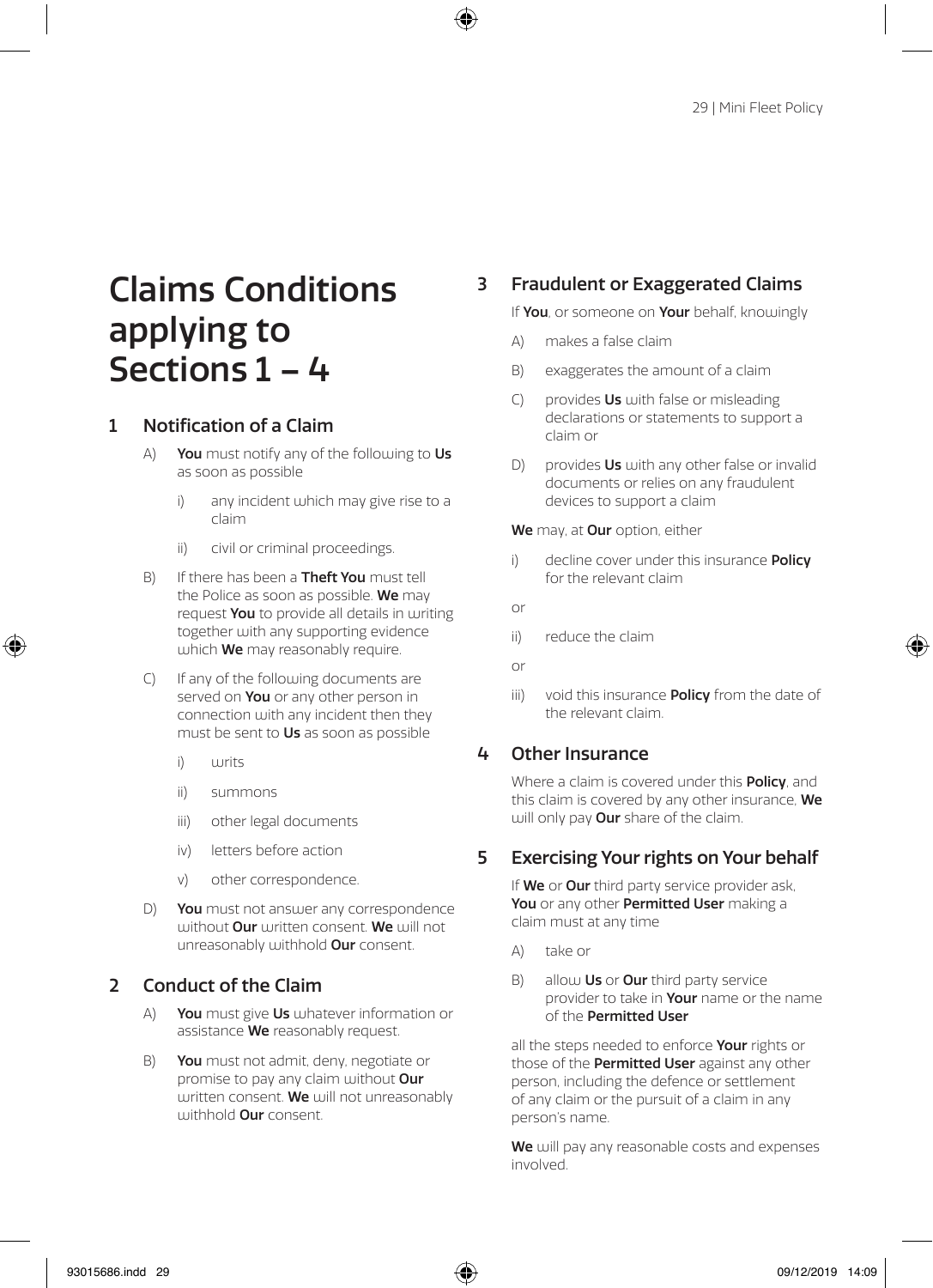### 6 Access to the Motor Vehicle

We will have free access to examine the Motor Vehicle at all reasonable times including the review and use of any information held by any Advanced Driver Assistance System in or on the Motor Vehicle and We may request You provide us with the contact details for any Third Party controlling or managing such information.

We will not release Your driving information to the police or any civil authorities unless:

- A) We have Your permission or
- B) We are required to do so by law or
- C) We suspect fraud or attempted fraud

Data will only be disclosed to Our agents and subcontractors for operational reasons including providing the cover of Your Policy.

### 7 Our Right to Recover Payment

If We make any payment under this Policy

A) solely because of the requirements of any law

and

 $B)$  which **We** would not have paid under the terms of the **Policy** if that law had not required Us to make that payment

You will be obliged to repay to Us any such payment.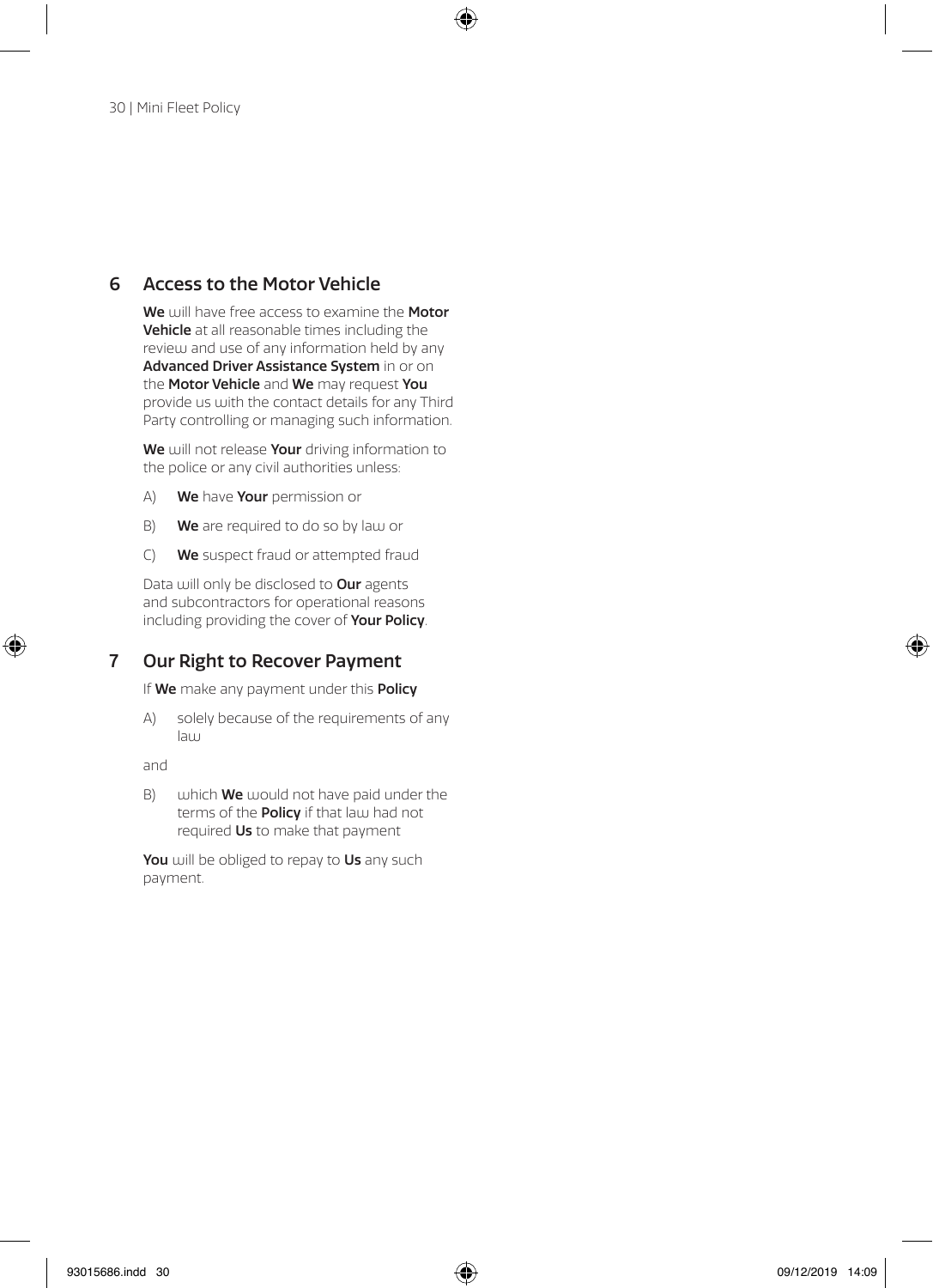# Section 5 – Legal Assistance Plan

## **DEFINITIONS**

The words listed below have the following meanings in this section only.

## Legal Expenses

Legal fees, costs and other expenses:

- i) Which Your Legal Representative charges You in connection with bringing a claim for Uninsured Losses
- ii) Which are incurred by **Your** opponent or other party and which a court has ordered You to pay or which You have agreed to pay on the advice of Your Legal Representative arising from Legal Proceedings

## Legal Proceedings

Civil proceedings arising out of the use of Your Vehicle by You following a Motor Accident within the British Isles.

## Legal Representative

The solicitor or other suitably qualified person of firm appointed by You to act on Your behalf in respect of a Motor Accident.

## Limit of Indemnity

The maximum amount payable by Us in respect of the cover provided as shoum in the **Schedule** or Policy wording.

## Motor Accident

An incident which happens when You are using Your Vehicle during the Period of Insurance and within the **British Isles** and which gives rise to **Uninsured** Losses.

## Reasonable Prospects

Fifty one per cent (51%) or more prospects of successfully receiving money by way of compensation in relation to a **Motor Accident** which was not Your fault.

## Road Traffic Proceedings

Criminal proceedings brought against You for any offence under the road traffic laws whilst using Your Vehicle within the British Isles in relation to a **Motor Accident** (other than those which are already provided for under Section 2 Part B, Your Legal Fees, Costs and Expenses).

## Uninsured Losses

Bodily injury or death to **You** or other losses and expenses You have sustained as a result of a Motor Accident which was not Your fault and which are recoverable as damages and which are not otherwise paid for under Your Policy. Such claims may include accidental loss of or damage to Your Vehicle, or property whilst it is in, or attached to, Your Vehicle and/or loss of use of Your Vehicle.

## We, Us, Our

Royal & Sun Alliance Insurance plc and anyone We may appoint to act on our behalf.

## You, Your

The policyholder or other person insured to drive Your Vehicle according to the Schedule and any passenger in Your Vehicle, as long as any passenger making a claim has Your permission to make such a claim.

## Your Vehicle

Any Vehicle stated in the Schedule, any replacement vehicle use arrange for You while Your Vehicle is being repaired after You have claimed under this Policy, any other vehicle which Your Certificate of Motor Insurance allows you to use in the British **Isles**, or a **Trailer** if **Your** schedule shours that You have cover for a **Trailer**. The **Trailer** will be covered whether or not it is attached to Your Vehicle.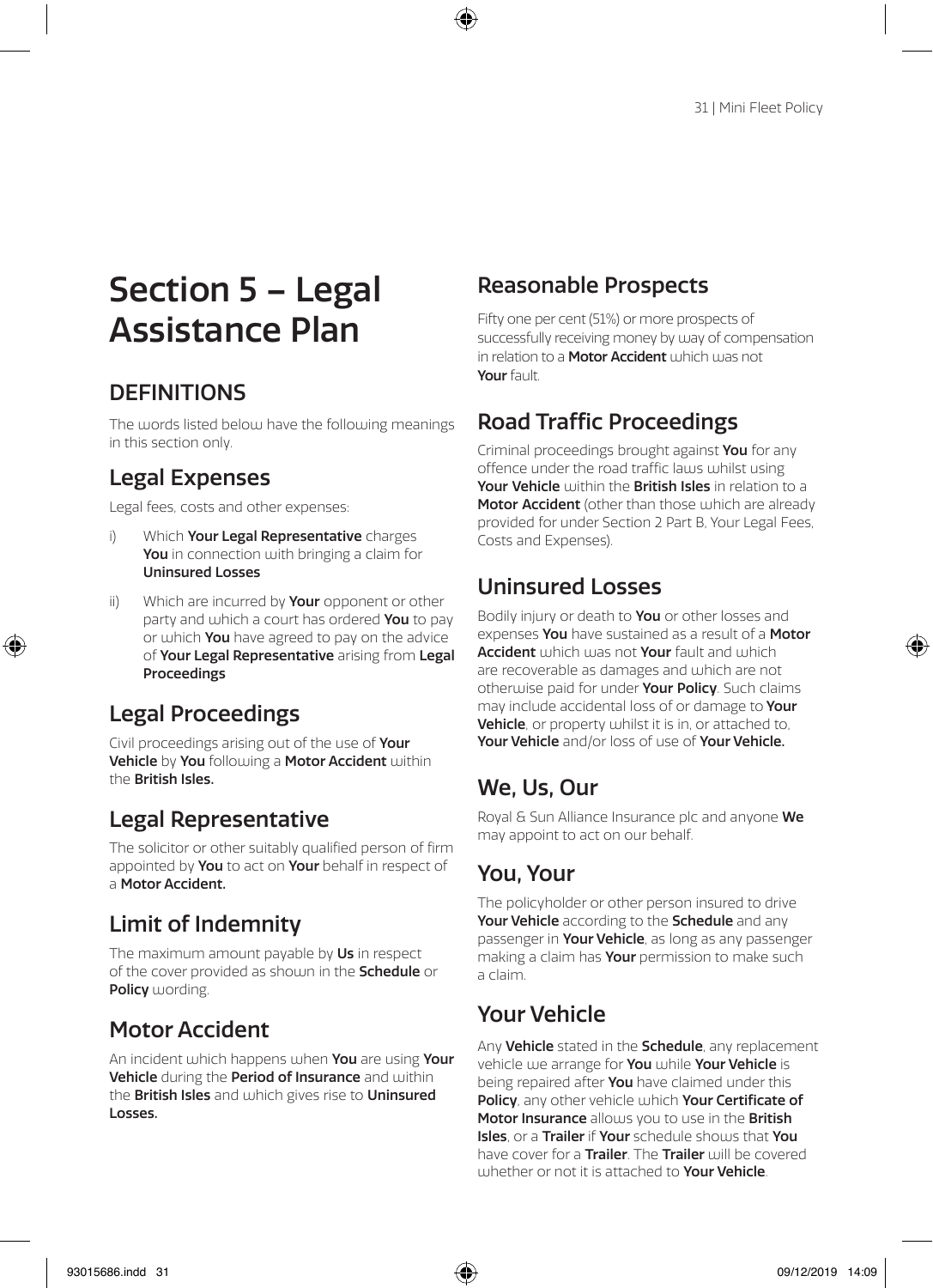### A - LEGAL EXPENSES TO RECOVER UNINSURED LOSSES

In the event of a **Motor Accident**, We will pay your Legal Expenses provided Your Legal Representative is of the view that Your claim for Uninsured Losses or the Legal Proceedings have Reasonable Prospects of being recovered from the party who caused the Motor Accident.

We will continue to pay Your Legal Expenses as long as We remain satisfied that Your claim has Reasonable Prospects as detailed further at Condition B,

Whether or not You are successful We will pay the Legal Expenses which Your Legal Representative reasonably and proportionately charges You up to the following maximum amounts for the following categories of claims:

### 1 Small Claims Track claims

If Your claim for Uninsured Losses is allocated to or is likely to be allocated to the Small Claims Track (as defined in the Civil Procedure Rules 1998 (as amended from time to time)) We will pay Your Legal Expenses up to a sum equivalent to:

- i) 25% of the damages recovered (or in the event You lose, 25% of the Uninsured **Losses You** would have otherwise expected to have recovered), or
- ii) five hundred pounds (£500.00),

whichever is the lower.

The same limits shall apply to the Scottish or Northern Irish equivalent to the Small Claims Track.

- 1 Any claim in relation to any Motor Accident where You were at fault.
- 2 Anything which is already covered under Your Policy including claims brought by third parties against You in relation to any Motor Accident. whether **You** were at fault or not.
- 3 Any Legal Expenses in relation to claims which we do not believe have Reasonable Prospects or are not reasonable to pursue (as explained further at Condition B below).
- 4 Any shortfall between Your Legal Expenses and the costs recoverable, or that would reasonably be expected to be recoverable from another party, pursuant to the Civil Procedure Rules (or its Scottish or Northern Irish legal equivalent).
- 5 Legal Expenses if the claim is reported to Us more than 180 days after the **Motor Accident**.
- 6 Legal Expenses if the Motor Accident occurred before the start of cover under this section.
- 7 Legal Expenses incurred before We have accepted the claim in writing unless this has been agreed by Us.
- 8 Any Legal Expenses incurred and/or which You have been ordered to or agreed to pay as a result of delays or unreasonable behaviour by **You** or **Your** failure to accept or the late acceptance of any offer to settle, without Our permission.
- 9 Legal Expenses incurred because You have withdrawn from the Legal Proceedings without Our permission. We will be entitled to recover from You any amount We have paid or have to pay in respect of Your claim as a result of this withdrawal.
- 10 Legal Expenses payable as a result of any damages based agreement You have entered into without **Our** approval to the extent that **Our** liability would be increased by such agreement.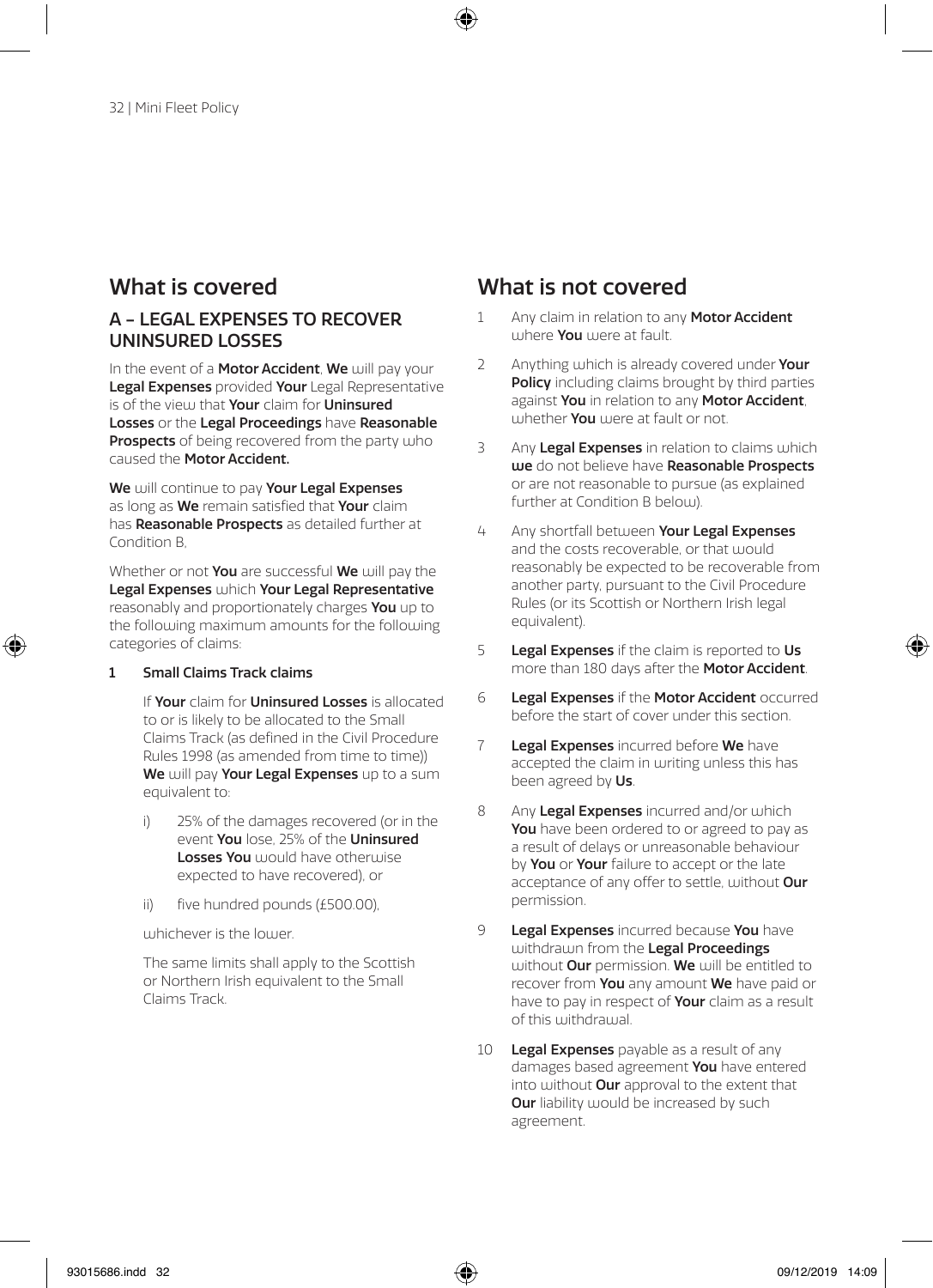### 2 Claims subject to Fixed Cost rules

If Your claim for Uninsured Losses is subject to fixed cost rules We will pay Your Legal Expenses up to the fixed cost limits determined by the applicable rules including Rule 45 Civil Procedure Rules 1998 (as amended from time to time).

### 3 All other claims for Uninsured Losses

For all other claims We will pay Your Legal **Expenses** on the same principles as applied by the courts when assessing costs to be paid by one person to another on the standard basis. These are defined in England and Wales in Rule 44.4(1)(a) of the Civil Procedure Rules 1998 (as amended from time to time).

We will also pay Legal Expenses for any category of claim listed above which a court has ordered You to pay or which You have agreed to pay on the advice of Your Legal Representative.

If Your claim for Uninsured Losses falls under the laws of Scotland or Northern Ireland, the claims for costs and expenses will be restricted to amounts allowed under the equivalent Scottish or Northern Irish laws, rules and practices.

The most We will pay for all Legal Expenses arising from a claim or series of connected claims is the Limit of Indemnity shouln in the Schedule.

We will normally only make payment of Legal **Expenses** after **Your** claim has been finally concluded. We will not normally agree to make payment on an interim basis except in exceptional circumstances and subject to Our sole discretion. If We have paid for any Legal Expenses as part of such interim payments which You later succeed in recovering from any third party, We will be entitled to reimbursement of those expenses.

- 11 Any claim arising from damage to Your Vehicle where such claim is made against You.
- 12 The expenses for an expert witness, unless We have given prior written permission for the witness to be appointed.
- 13 Any Legal Expenses which You can claim under another insurance policy or which You could have claimed if **You** had kept to the terms of that policy.
- 14 Any claim arising from a malicious act.
- 15 Legal Expenses which You are able to recover from another person.
- 16 Legal costs and expenses of defending Road Traffic Proceedings resulting from offences connected with violent or dishonest conduct.
- 17 Legal Expenses of any appeal if You are unsuccessful in any Road Traffic Proceedings.
- 18 **Legal Expenses** for claims arising from defective repairs, mechanical breakdown or general maintenance of Your Vehicle.
- 19 Any costs incurred by You or Your Legal **Representative** in providing Us with any information or documentation under this Policy.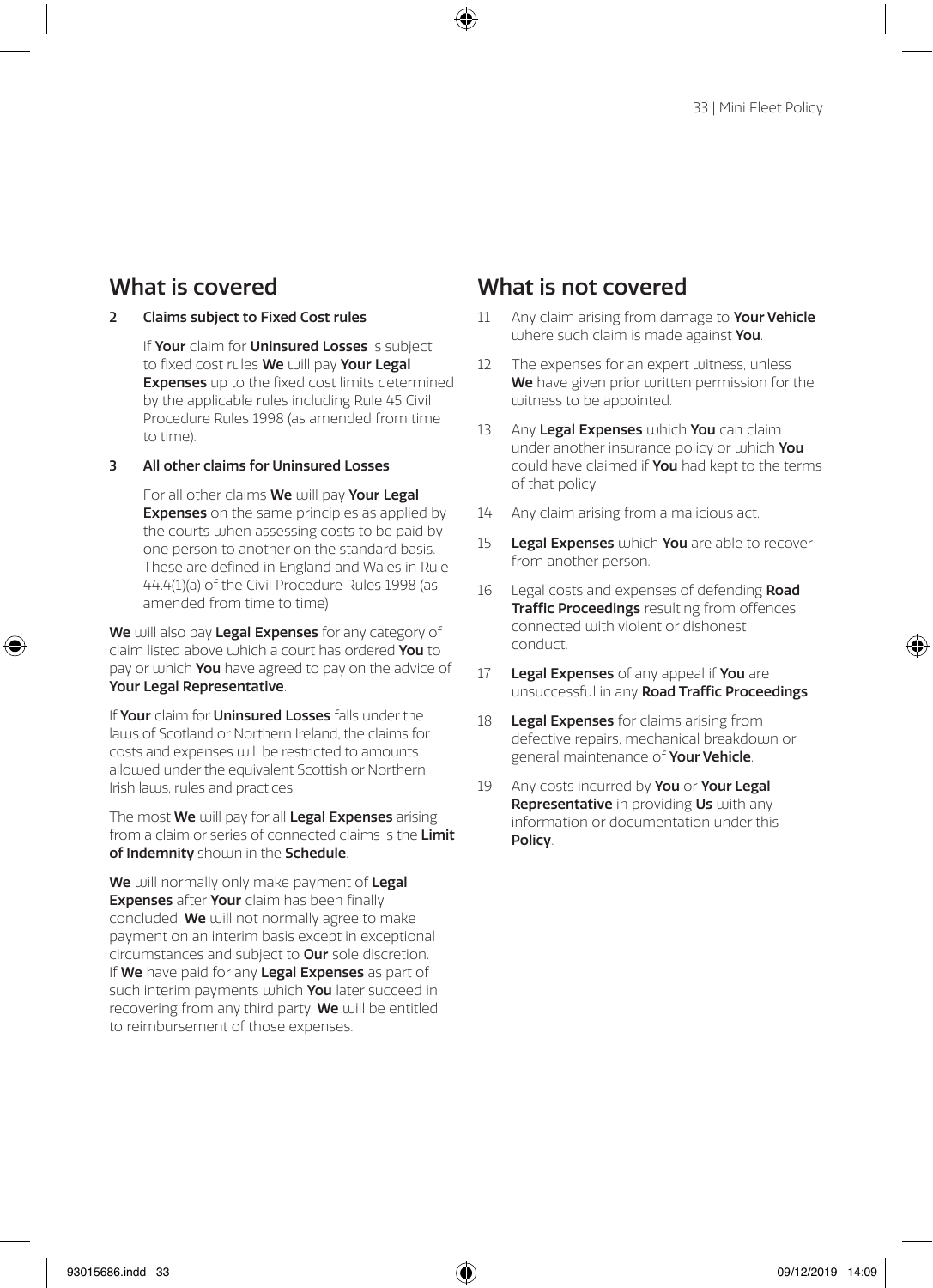### What is covered What is not covered

### B - DEFENCE COSTS FOR ROAD TRAFFIC **PROCEEDINGS**

In the event of a **Motor Accident We** will also pay all costs, expenses and disbursements which Your Legal Representative reasonably and proportionately charges You to:

- defend You under any Road Traffic Proceedings, or
- represent You if You have pleaded guilty in respect of any Road Traffic Proceedings, if a conviction may result in You being disqualified or suspended from driving,

except that **We** will not pay more than the value of the sum shoum in Your Schedule in relation to Road Traffic Proceedings arising from one prosecution or a series of connected prosecutions.

### C - LEGAL REPRESENTATION

You are free to appoint Your own Legal Representative.

We have chosen a panel of legal firms to provide legal services to **Our** customers. There is nothing in **Our** relationship with **Our** panel firms which affects their ability to act in Your best interests, but You are not obliged to appoint Your Legal Representative from Our panel if You do not wish to.

Regardless of who You appoint as Your Legal Representative, We will only provide cover in accordance with the terms of this **Policy. You** may agree to pay any additional fees required by the Legal Representative above the amount We will cover, but these will be your responsibility only. On this basis, We recommend that You clarify how fees will be charged before You instruct the proposed Legal Representative and inform Us of any agreement reached between You and the chosen Legal Representative.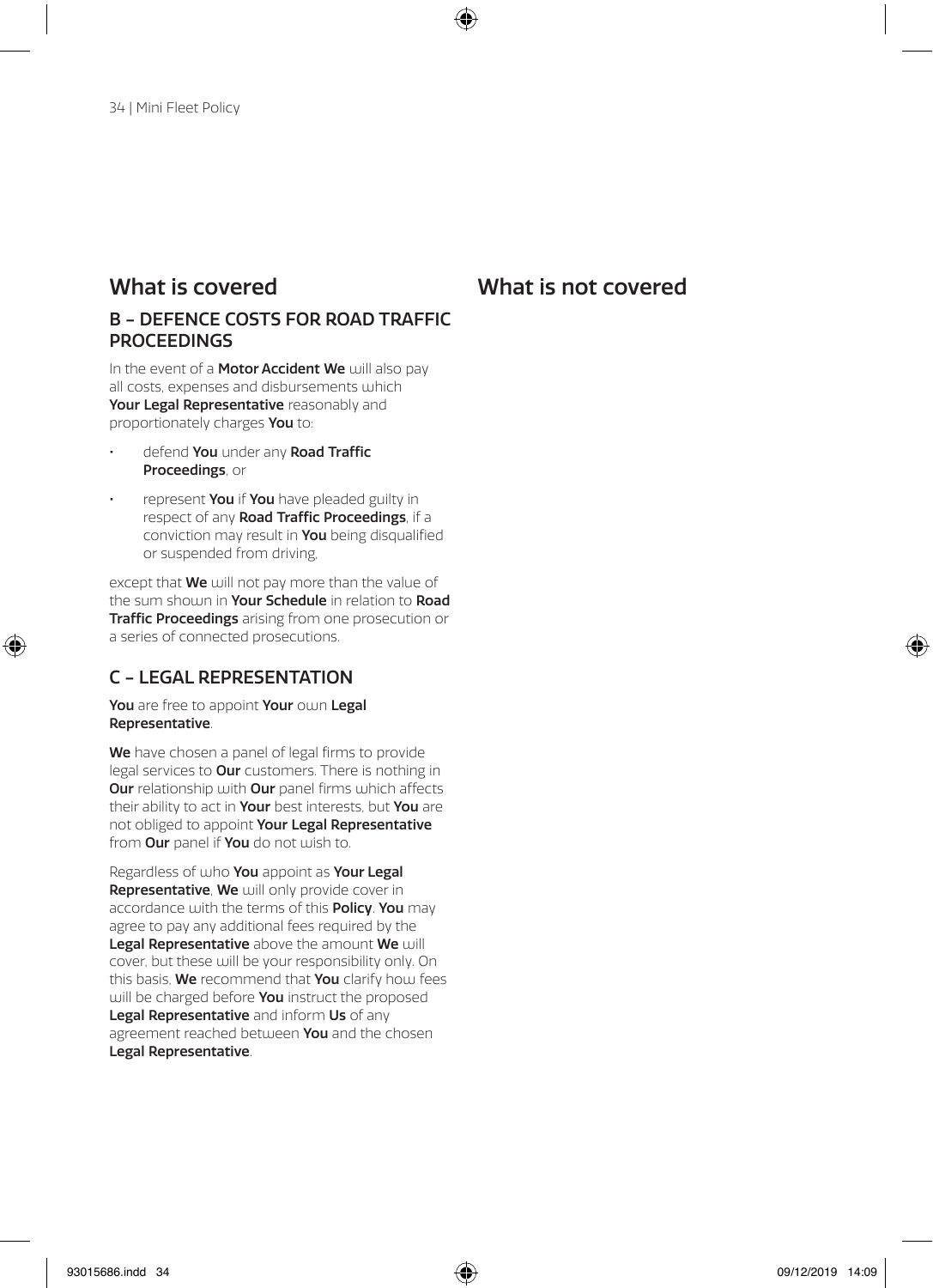# Section 5 – Legal Assistance Plan – Conditions

### A. CONTROL OF CLAIMS

You are free to appoint Your own Legal Representative as stated at Part C, Legal Representation.

You must:

- keep Us informed of any developments relating to **You** or **Your** claim as soon as possible after **You** find out about them:
- follow Your Legal Representative's advice;
- not start, defend, stop or withdraw from Legal Proceedings without Our agreement;
- give Your Legal Representative information and instructions as requested by them or Us.

We will have direct access to Your Legal Representatives at all times and We may see any information, documents or evidence You or Your Legal Representatives have.

Your Legal Representatives will provide Us with whatever undates We require to enable Us to monitor compliance with the policy terms. They will also give Us an up to date assessment of the merits of the claim.

If in any Legal Proceedings Your claim is not successful and You want to appeal. You must write and tell Us and Your Legal Representatives no later than:

- 14 days before the time for making an appeal ends; or
- as soon as possible if the time period during which you may make an appeal is 14 days or less.

We will cover Your Legal Expenses for the appeal if We agree with Your Legal Representative that Your appeal has Reasonable Prospects and it is reasonable to pursue (as set out more fully at Condition B, below).

### B. REASONABLE PROSPECT OF SUCCESS AND REASONABLENESS TO PURSUE IN CIVIL CASES

We will continue to pay Your Legal Expenses so long as **We** remain satisfied that:

- Your claim has Reasonable Prospects; and
- ii) it remains reasonable to fund Your claim.

In determining whether it remains reasonable to fund Your claim, We will consider whether a person without legal expenses insurance but with available funds, would continue to fund the case themselves taking account of the likely financial compensation available from the claim compared to the legal costs to be incurred in obtaining that compensation.

We will also take into account the legal opinion provided by Your Legal Representatives in reaching Our decision.

If Your Legal Representative is not of the view that Your claim has Reasonable Prospects, We will on Your request pay Your Legal Expenses for the circumstances to be reviewed further by Your Legal Representative, for a period of no longer than 2 hours, to reassess the prospects of success.

If, at the end of this further review, Your Legal **Representative** is of the opinion that the claim has Reasonable Prospects, We will continue to pay Your Legal Expenses.

If You dispute the accuracy of any general practitioner or orthopaedic medical report obtained by Your Legal Representative in the course of Your claim, and We accept Your dispute, We will pay for a second medical report from a suitably qualified medical practitioner.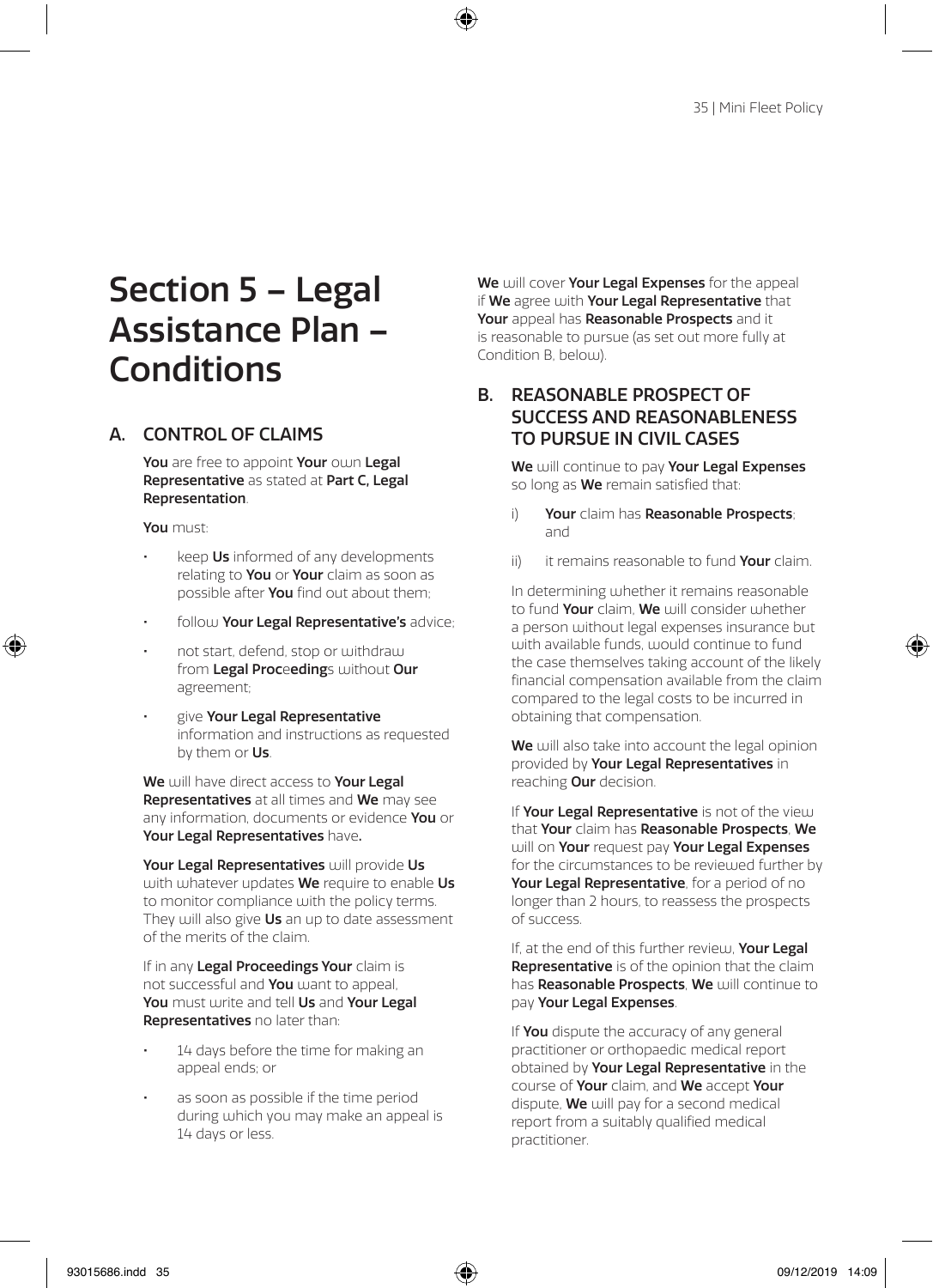If at any time We or Your Legal Representative consider that **Your** claim or the **Legal** Proceedings do not have Reasonable Prospects or it is no longer reasonable to fund the claim. We will confirm this in writing to You and inform You that We will not pay any Legal Expenses for work undertaken after You have received the notice. In any event, You have the right to continue the claim or Legal Proceedings following receipt of the notice but this will be at **Your** own expense.

### C. ACCOUNTS AND LEVEL OF EXPENSES

You or the Legal Representatives must pass on to Us all accounts for Legal Expenses as soon as possible after receiving them.

We may require You to ask the Legal Representatives to have the Legal Expenses assessed, taxed or audited to determine to what extent Legal Expenses are payable.

### D. SETTLING EARLY

You must tell Us as soon as possible of any offer or payment which is made to settle the claim. You must not accept or make any offer to settle the claim without **Our** permission. We will not refuse permission without a good reason. If **You** reject or delay acceptance of an offer or payment without Our permission We will not pay any Legal Expenses incurred from the date of that offer.

If we or **Your Legal Representatives** feel that an offer to settle the claim should be accepted but You reject that offer and if You are eventually awarded or agree to accept an offer which is equal to or lower than the offer You had rejected. We will not pay for any legal expenses incurred and/or which You are ordered to pay from the date of the offer which You rejected.

We will expect any settlement to include provision for payment of Your Legal Expenses unless We agree otherwise.

### E OPTIONS TO REIMBURSE

Where in **Our** reasonable opinion **You** would suffer no detriment, We may choose to pay You the value of the claim for **Uninsured Losses** in full and final settlement of any entitlement to indemnity for Legal Expenses.

### F. CONFLICT OF INTEREST

If at any time during the course of the claim, We become aware of any possible conflict of interest between You and Us or on the part of the Legal Representatives. We will tell You in writing. You have the right to choose an alternative solicitor or other qualified person to act as Your Legal Representative and take over the claim.

### G. DISPUTE RESOLUTION

You have the right to take any dispute with Us to arbitration. We also have the right to take any dispute with You to arbitration.

The arbitrator will be either a solicitor or barrister agreed by Us and You, and if agreement can't be reached the Bar Council or the President of the Law Society will choose one within the **British Isles**. Whoever loses the arbitration must pay all the costs and expenses of the other party. If the decision goes against You. You cannot claim the arbitration costs under Your Policy.

We will give you written details of the right to arbitration. If You want to take any dispute with Us to arbitration, You must tell Us this in writing.

Using the arbitration procedure does not prevent You from referring the matter to the Financial Ombudsman Service or the right to appeal against the arbitrator's decision in a court of law.

### H. CANCELLATION

You may cancel this section of the Policy at any time. No refund of premium will be given.

We may cancel this section of the **Policy** if We send You a letter giving You 7 days' notice, to Your last known address. We will then refund the appropriate proportion of the premium.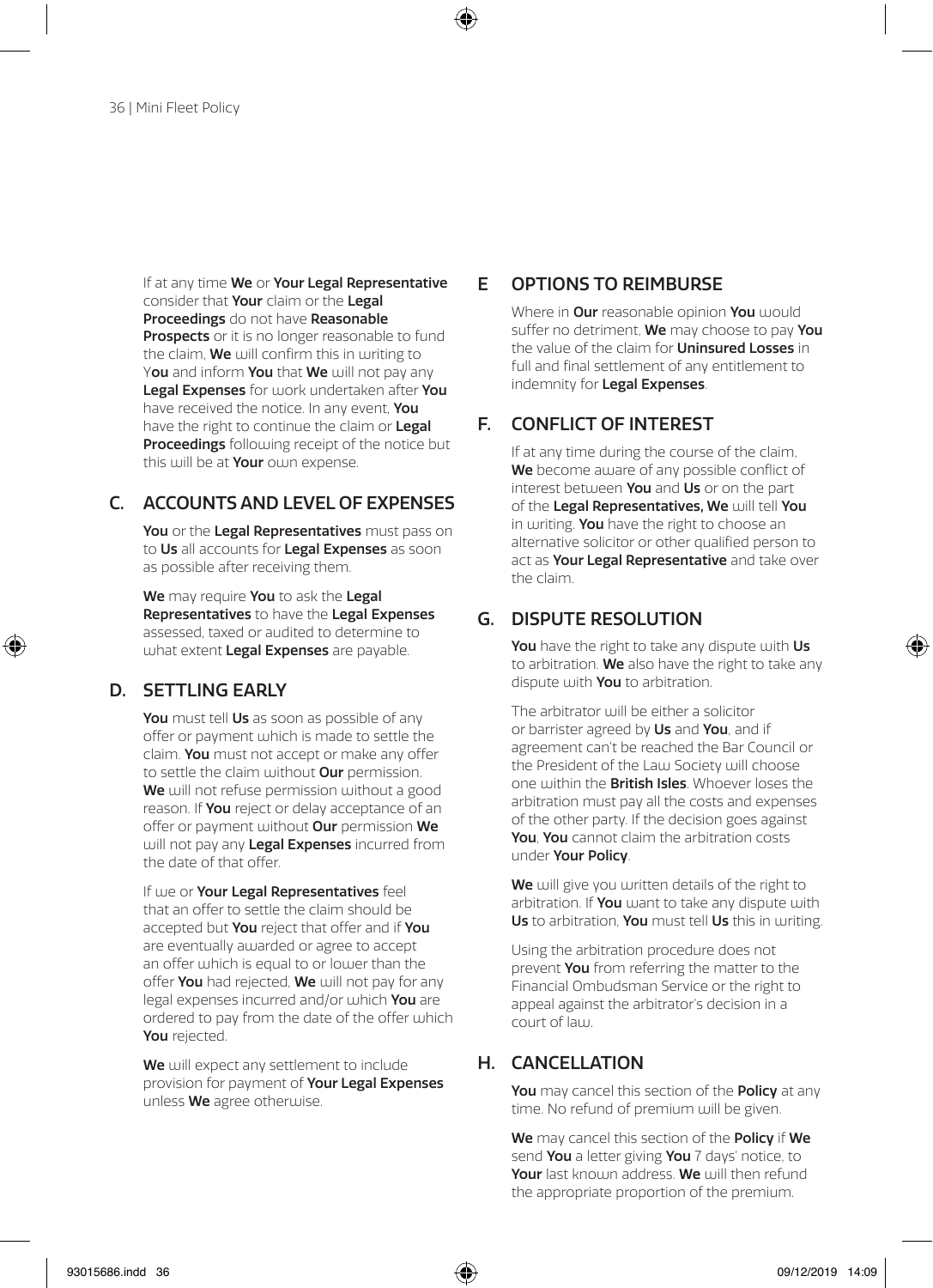# Section 6 – Breakdouin

## THIS SECTION IS ONLY OPERATIVE IF IT IS NOTED AS APPLICABLE ON YOUR SCHEDULE

Your Schedule shows the level of Breakdown cover which You have selected in respect of covers 1, 2, 3 and 4.

### 1 Roadside Assistance

The cover in respect of Roadside Assistance is limited to any **Breakdown** which happens within Great Britain, Northern Ireland, the Republic of Ireland, the Isle of Man and the Channel Islands.

- A) If Your Motor Vehicle breaks down, We will provide Emergency Assistance
	- i) for up to one hour, to make it roadworthy
	- or
	- ii) if Your Motor Vehicle cannot be made roadworthy, We will arrange for it, the driver and up to eight passengers to be taken to a repairer of Your choice within 10 miles of the scene of the **Breakdown**
	- ii) for replacement fuel if the **Breakdown** has been caused by the **Motor Vehicle** running out of fuel
	- iii) if the Motor Vehicle is Immobilised as a result of a flat battery or flat tyre, or incorrect fuel being accidentally put in the **Motor Vehicle**
	- iv) if You accidentally lock Your Vehicle Keys in the Motor Vehicle or if the Motor Vehicle is Immobilised due to loss of or damage to the Vehicle Keys.

When We provide Emergency Assistance for this service. We will ask You to provide suitable identification.

 $B)$  After a **Breakdown**, if **You** request, **We** will try to get a message to a person of Your choice as long as **We** can contact that person by phone or fax.

- 1 **Emergency Assistance** at or within one mile of Your home address, or where Your Motor Vehicle is normally kept, except if cover 3 - Homecall also applies.
- 2 The cost of transporting Your Motor Vehicle to a repairer more than 10 miles from the scene of the **Breakdown**, except if cover 2 - Recovery also applies. We will charge You for mileage that is more than 10 miles.
- 3 Onward transportation of goods.
- 4 Recovery or onward transportation of Your Motor Vehicle
	- A) which cannot be recovered by normal breakdown recovery vehicles or
	- B) which is carrying hazardous goods or
	- C) which is carrying livestock (except at the discretion of the recovery operative).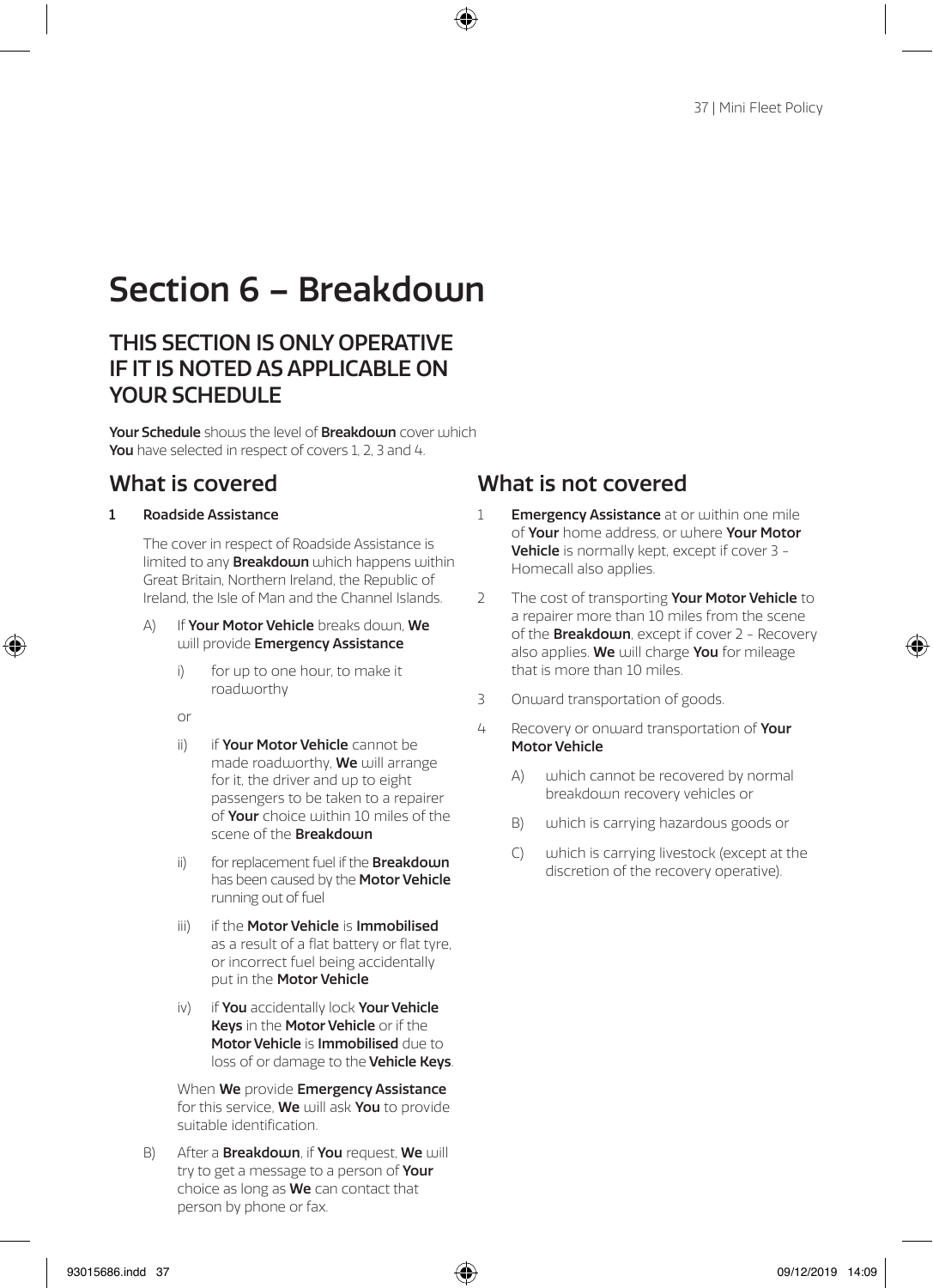### 2 Recovery

The cover in respect of Recovery is limited to any **Breakdown** which happens within Great Britain, Northern Ireland, the Republic of Ireland, the Isle of Man and the Channel Islands.

- A) If Your Motor Vehicle cannot be made roadworthy within one hour at the scene of the Breakdown, We will arrange for it to be taken to
	- i) a repairer of **Your** choice or
	- ii) Your destination or
	- iii) **Vour** home address or
	- iv) where Your Motor Vehicle is normally kept.

We will pay the costs (no more than the cost of a standard class rail ticket) for one person to collect Your Motor Vehicle after repairs have been completed.

- $B$ ) We will also pay the cost of continuing the journey to **Your** destination, or the repairer, or returning to **Your** home address or where Your Motor Vehicle is normally kept, for the driver and up to eight passengers by providing
	- i) an alternative form of transport of **Our** choice
	- or
	- ii) emergency accommodation for one night for You and up to eight passengers while waiting for repairs to be completed. This will include bed and breakfast but no other meals or expenses.

The maximum amount **We** will pay for emergency accommodation will be no more than £40 per person per night up to a total amount of £450.

- 1 **Emergency Assistance** at or within one mile of Your home address or where Your Motor Vehicle is normally kept, except if cover 3 -Homecall also applies.
- 2 Any costs for motor vehicle hire if the hire of a replacement Motor Vehicle has been refused by the hirer on its standard conditions.
- 3 Onward transportation of goods.
- 4 Recovery or onward transportation of Your Motor Vehicle
	- A) uphich cannot be recovered by normal breakdown recovery vehicles or
	- B) which is carrying hazardous goods or
	- C) which is carrying livestock (except at the discretion of the recovery operative).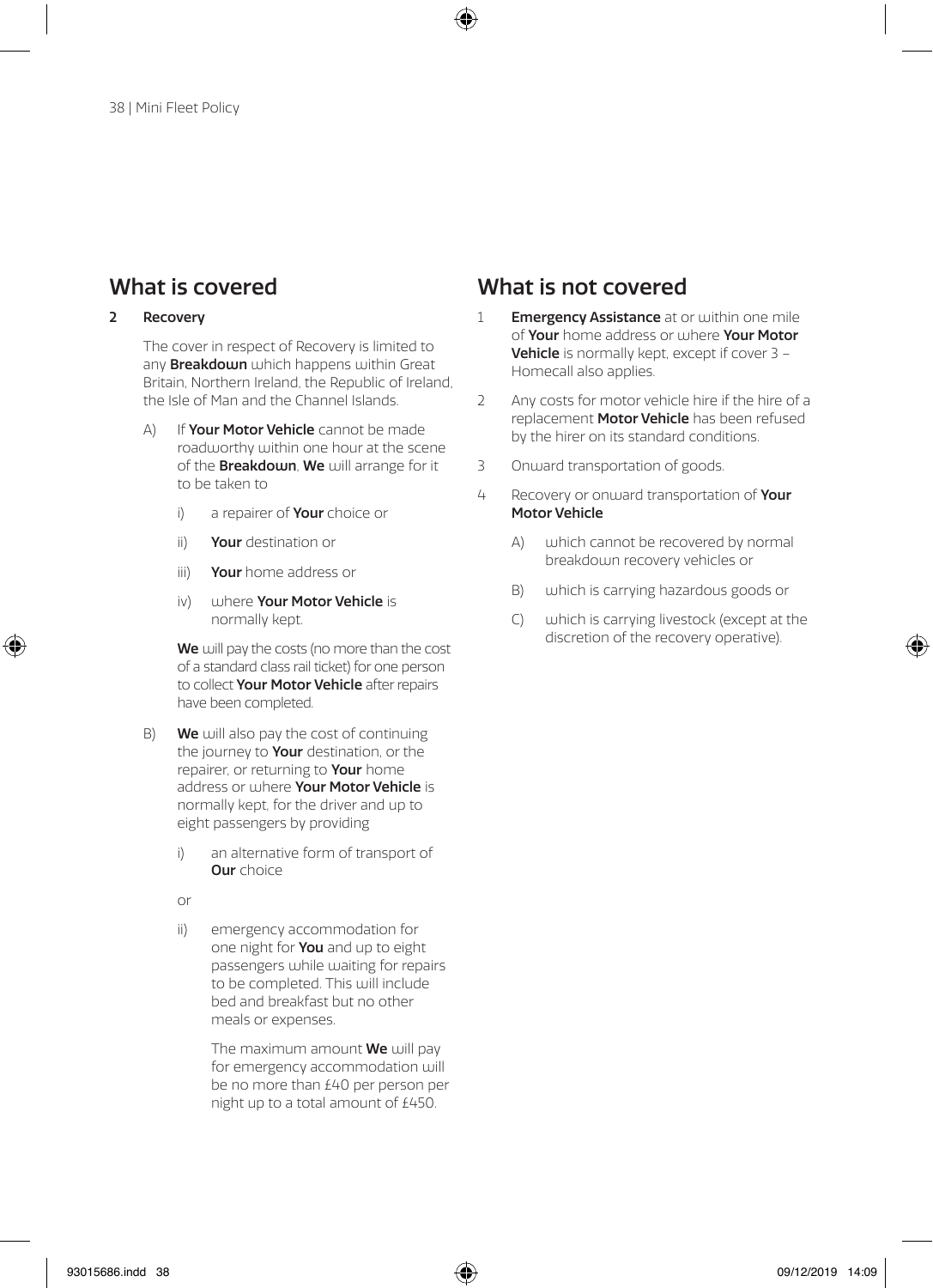- C) If **You** are declared medically unfit to drive Your Motor Vehicle during the journey and none of the passengers can drive it, We will recover the Motor Vehicle, the driver and up to eight passengers to
	- i) Your destination or
	- ii) Your home address or
	- iii) where Your Motor Vehicle is normally kept.

You will need to produce some form of medical certificate confirming that You are medically unfit to drive.

### 3 Homecall

If Your Motor Vehicle breaks down at or within one mile of **Your** home address or where it is normally kept We will provide Emergency **Assistance** 

- A) for up to one hour to make **Your Motor** Vehicle roadworthy or
- B) if **Your Motor Vehicle** cannot be made roadworthy, **We** will arrange for it to be taken to a repairer of Your choice.
- 1 The cost of transporting Your Motor Vehicle to a repairer more than 10 miles from the scene of the **Breakdown**, except if cover  $2$  - Recovery also applies. We will charge You for mileage that is more than 10 miles.
- 2 Onward transportation of goods.
- 3 Recovery or onward transportation of Your Motor Vehicle
	- A) which cannot be recovered by normal breakdown recovery vehicles or
	- B) which is carrying hazardous goods or
	- C) which is carrying livestock (except at the discretion of the recovery operative).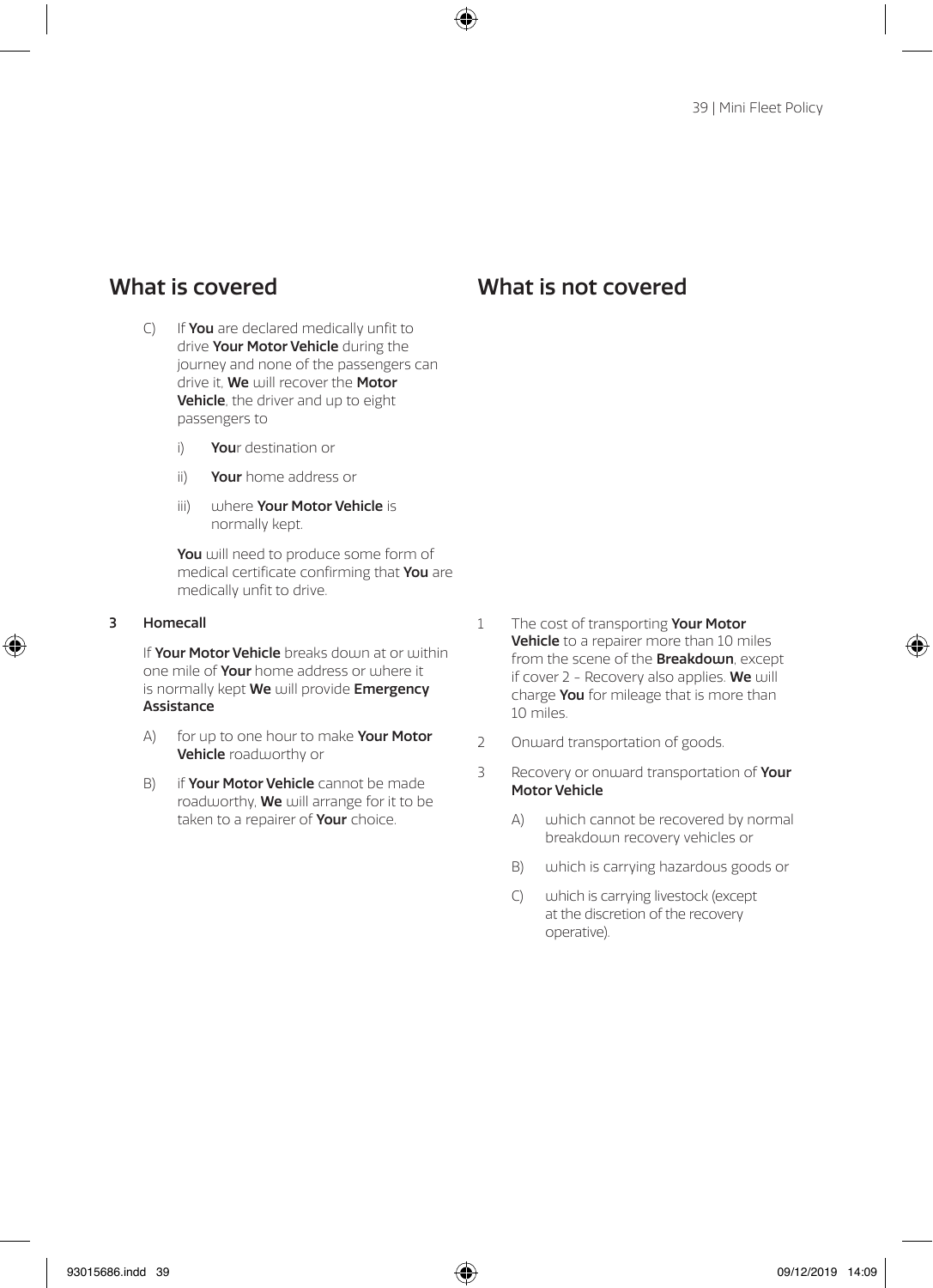### 4 European Assistance

The cover provided in respect of European Assistance is limited to incidents which happen within Albania, Andorra, Austria, Belgium, Bulgaria, Croatia, Cyprus (Greek), Czech Republic, Denmark, Estonia, Finland, France, Germany, Gibraltar, Greece, Holland, Hungary, Iceland, Italy, Latvia, Liechtenstein, Lithuania, Luxembourg, F.Y.R.O.M., Malta, Netherlands, Norway, Poland, Portugal, Romania, Serbia and Montenegro, Slovak Republic, Slovenia, Spain, Sweden, Switzerland.

- A) If Your Motor Vehicle is Immobilised as a result of fire. Theft, accidental damage or **Breakdown**, We will provide Emergency Assistance at the scene of the immobilising incident
	- i) for up to one hour to make the Motor Vehicle roadworthy
	- or
	- ii) if the **Motor Vehicle** cannot be made roadworthy, **We** will arrange for it to be taken to a suitable repairer or Your destination.

We will pay the costs for one person to collect Your Motor Vehicle after repairs have been completed. The maximum amount **We** will pay will be the cost of a standard-class ticket.

- B) We will also pay the cost of continuing the journey to Your destination or to the repairer, for the driver and up to eight passengers, by providing
	- i) an alternative form of transport of Our choice

- 1 Any costs for motor vehicle hire if the hire of a replacement Motor Vehicle has been refused by the hirer on its standard conditions.
- 2 Onward transportation of goods.
- 3 Recovery or onward transportation of Your Motor Vehicle
	- A) which cannot be recovered by normal breakdown recovery vehicles or
	- B) which is carrying hazardous goods or
	- C) which is carrying livestock (except at the discretion of the recovery operative).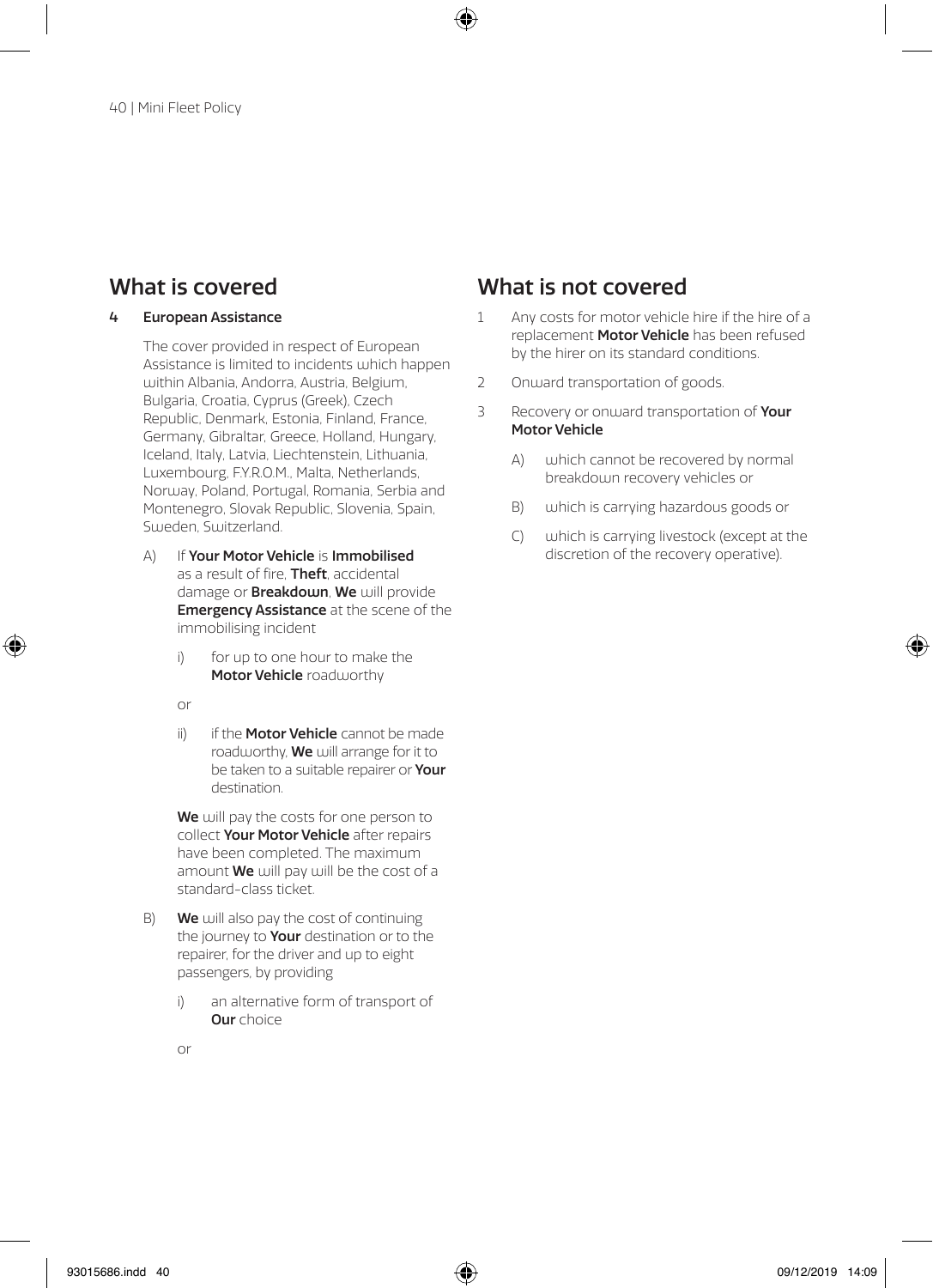ii) emergency accommodation for one night for You and up to eight passengers while waiting for repairs to be completed. This will include bed and breakfast but no other meals or expenses.

> The maximum amount We will pay for emergency accommodation will be no more than £100 per person per night up to a total amount of  $f500$

- C) If Your Motor Vehicle cannot be made roadworthy by the intended date of **Your** return to the United Kingdom, We will pay for
	- i) the cost of transporting the Motor Vehicle to Your home address or where the **Motor Vehicle** is normally kept. This cost may include storage costs and transport and delivery costs. The maximum amount We will pay is the current market value of Your Motor Vehicle in the UK

or

ii) the cost for one person to collect the **Motor Vehicle** after repairs have been completed and drive it direct to **Your** home address or where the Motor Vehicle is normally kept. The maximum amount **We** will pay will be the cost of a standard-class ticket.

If essential replacement parts are not available locally, **We** will arrange to get the parts from somewhere else. We will pay all the charges involved in delivering the parts to Your Motor Vehicle.

- D) We will provide Emergency Assistance
	- i) for replacement fuel if the **Breakdown** has been caused by Your Motor Vehicle running out of fuel, or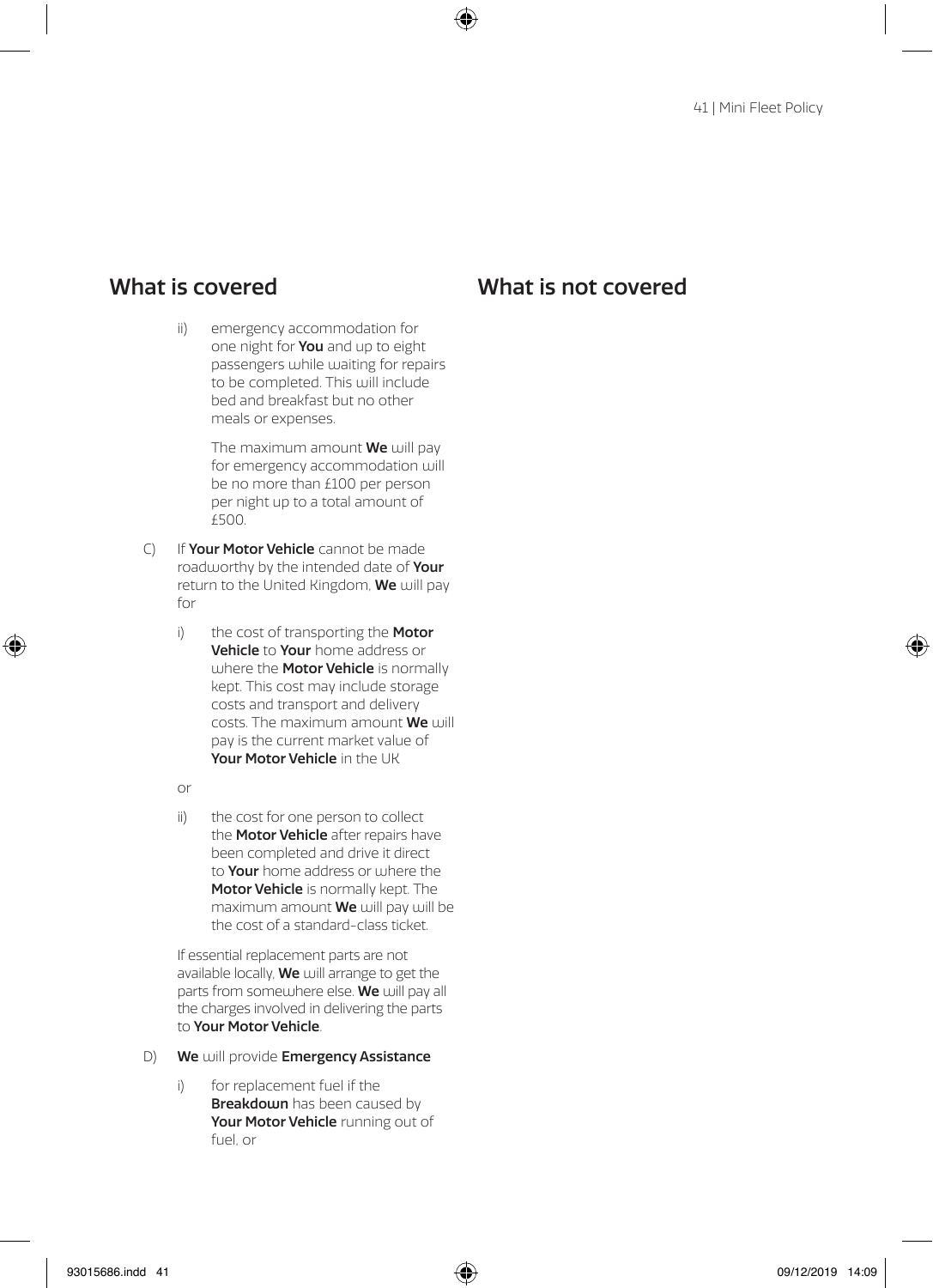### ii) if the Motor Vehicle is Immobilised as a result of a flat battery or flat tyre, or incorrect fuel being accidentally put in the Motor Vehicle, or

- iii) if You accidentally lock Your Vehicle Keys in the Motor Vehicle or if the Motor Vehicle is Immobilised due to loss of or damage to Your Vehicle Keys. When We provide this service, We will ask **You** to provide suitable identification.
- E) After an immobilising incident, if You request, We will try to get a message to a person of Your choice as long as **We** can contact them by phone or fax.
- F) If **You** are declared medically unfit to drive Your Motor Vehicle during the journey and none of the passengers can drive it. We will provide a suitably qualified driver to drive the Motor Vehicle to
	- i) Your destination, or
	- ii) Your home address or
	- iii) where Your Motor Vehicle is normally kept.

We will try to supply a driver at a time that is convenient to **You** but **We** cannot guarantee to provide this service within any specific timescale.

You will need to produce some form of medical certificate confirming that You are medically unfit to drive.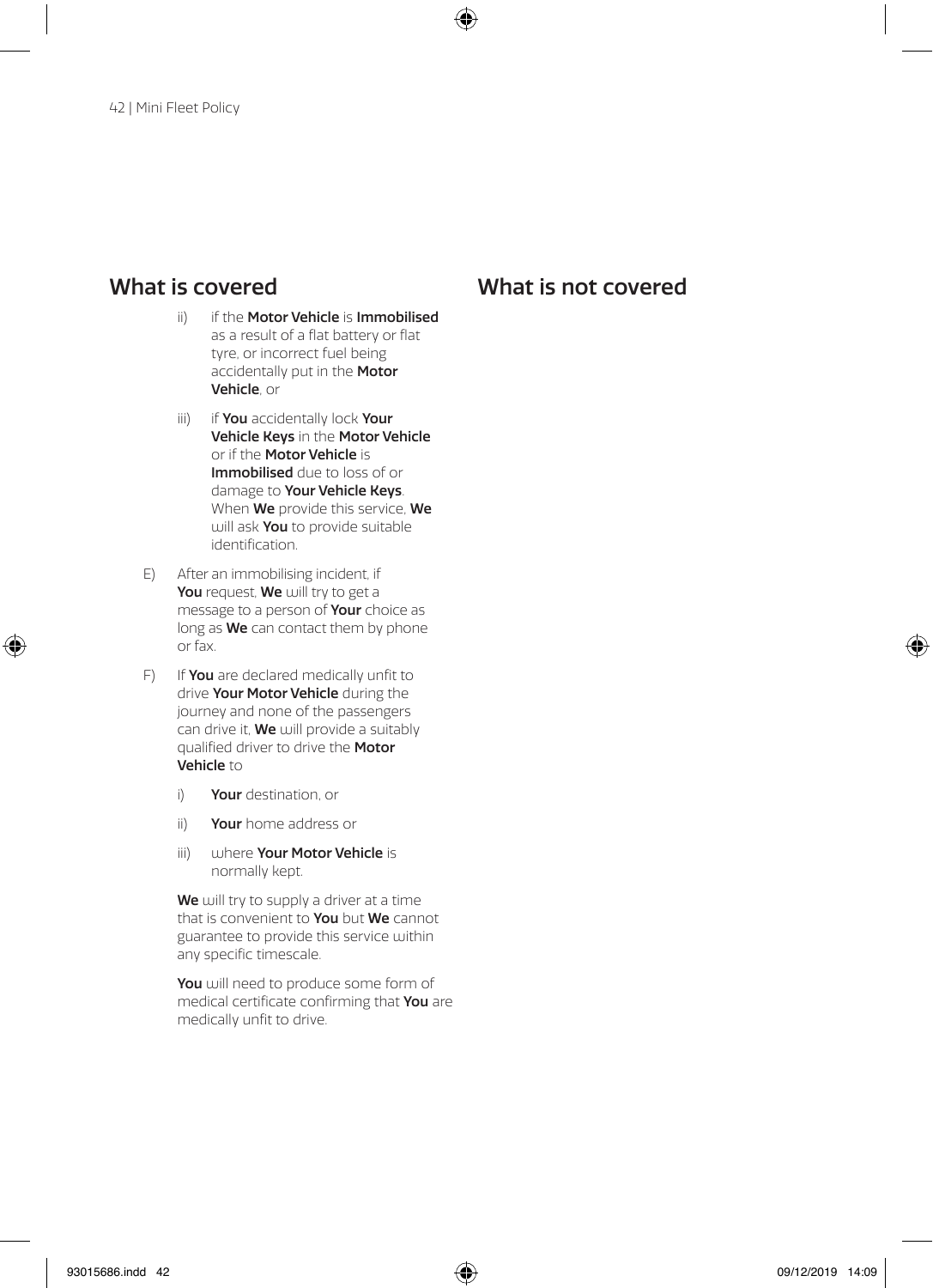## What is covered What is not covered

### SECTION 6 ALSO DOES NOT COVER

- 1 Any extra labour charges, the cost of spare parts and the cost of replacing fuel or Vehicle Keys.
- 2 The costs associated with draining or removing an inappropriate fuel or other fluid having been put in the **Motor Vehicle**.
- 3 Damage as a direct result of getting into the **Motor Vehicle** after **You** have asked for Emergency Assistance.
- 4 Cover for an incident if **You** are entitled to claim for the same incident under another policy.
- 5 Any expenses which would have arisen in the normal course of the journey.
- 6 Any cover if the **Motor Vehicle** has been partly or completely buried in mud, snow, sand or water.
- 7 **Breakdown** resulting from poor repair or attempted repair that was carried out during the journey without **Our** agreement.
- 8 Any **Breakdown** which is the result of a deliberate act by **You** or any passenger.
- 9 Breakdown resulting from the Motor Vehicle carrying more passengers, or towing a greater weight, than intended, or driving on unsuitable ground.
- 10 Breakdown of any Trailer.
- 11 Any liability or any other loss that arises directly or indirectly from providing Emergency Assistance.
- 12 Any extra hire vehicle charges, other than the rental charge, if **We** provide a hire vehicle.
- 13 Requests for **Emergency Assistance** resulting from not being able to get fuel or other supplies that are essential for the Motor Vehicle to move, due to fuel or other supplies being scarce in the country in which You are driving.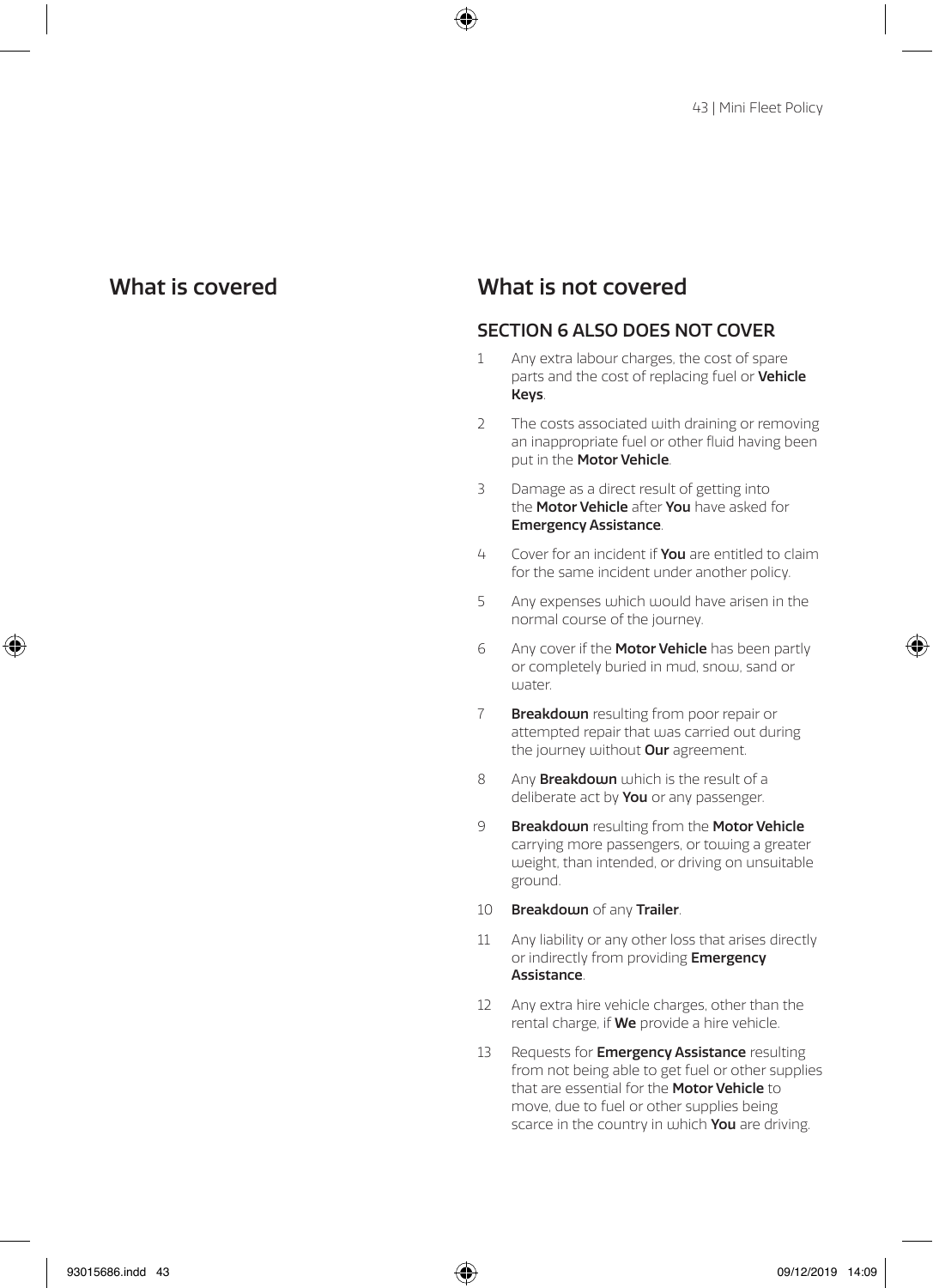- 14 Any cover if the Motor Vehicle is used for racing competitions, rallies or trials or in connection with the motor trade.
- 15 Loss of or damage to the contents of the Motor Vehicle.
- 16 Any costs You have to pay for sea or river transit, unless claimed under the European Assistance Section.
- 17 Any costs that  $We$  have not agreed to pay beforehand.
- 18 Any loss or damage caused by riot or civil commotion that happens outside England, Scotland, Wales, the Isle of Man or the Channel Islands.
- 19 Recovering the Motor Vehicle if it is considered to be dangerous or illegal to load or transport.
- 20 Any storage charges You have to pay while the Motor Vehicle is being repaired at a garage.
- 21 Requests for **Emergency Assistance** from anyone who is driving the Motor Vehicle with Your permission who:
	- A) does not hold a current and valid UK driving licence, or
	- B) does not keep to the conditions of their driving licence.
- 22 Any incident which results in the Motor Vehicle being Immobilised which happened before the cover under this Section started.
- 23 Breakdown due to the failure to replace faulty parts, including the battery, within 28 days of a previous **Breakdown** of the same or similar cause.
- 24 More than five **Breakdowns** within one **Period** of Insurance.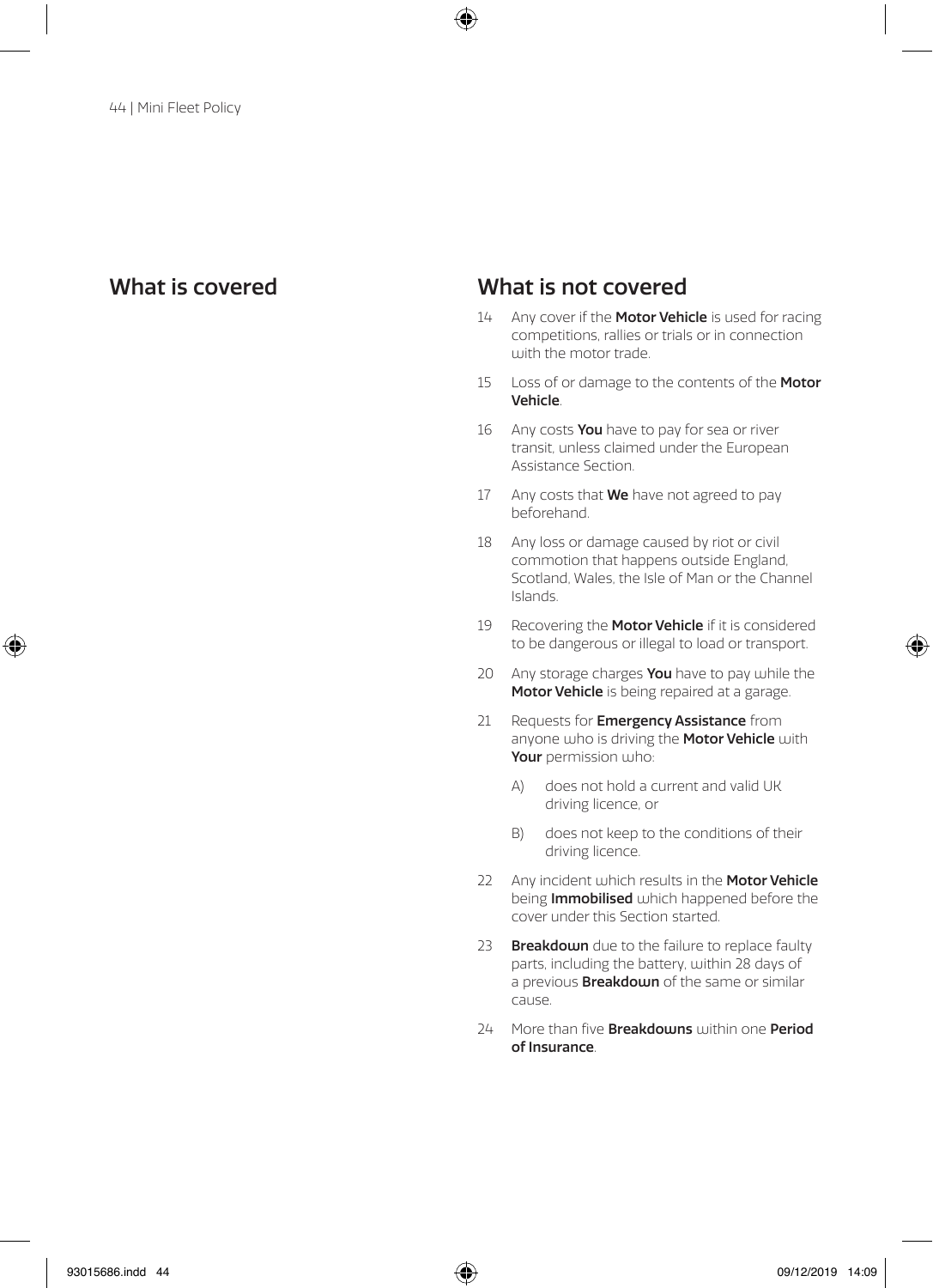# Conditions applicable to Section 6

### 1 Condition of Your Vehicle

- A) You must replace any part of the Motor Vehicle which is not working properly, including the battery, within 28 days of discovering the fault. If a part is not replaced and a further Breakdown of the same or similar cause recurs within 28 days. We reserve the right to refuse assistance or to charge a fee that is the same as the normal call-out charge of **Our** recovery agent.
- B) You must maintain the Motor Vehicle in line with the manufacturer's recommendations and only use it in a roadworthy condition.
- C) You must carry a serviceable spare wheel for the Motor Vehicle (including any Caravan or Trailer) at all times unless Your Motor Vehicle was manufactured without the provision of a spare wheel.
- D) The **Motor Vehicle** must be covered by a valid MOT certificate.

### 2 Requests for Emergency Assistance

- A) If You need Emergency Assistance, You must contact **Us** by phone. We must authorise any **Emergency Assistance**. otherwise You will have to pay any costs.
- B) You must quote the Policy Number when calling for Emergency Assistance so We can confirm that cover applies.
- C) The driver must be there when the recovery agent is providing **Emergency** Assistance.
- D) You must provide receipts for any expenses We have authorised that You have to pay in connection with any **Emergency Assistance We provide.**
- E) If a request for **Emergency Assistance** is in any way fraudulent, You will lose all benefits under this sub-section.

F) We will always aim to provide Emergency Assistance where possible but We reserve the right to refuse to provide assistance if We believe Your demands are unreasonable or excessive.

### 3 Selecting the Appropriate Assistance Service

Depending on the incident, We will decide what is the most suitable form of **Emergency** Assistance. If You do not accept this decision, We will not pay more than the cost of the Emergency Assistance We recommend.

### 4 Safety of Contents

- A) You are responsible for the safety of the contents of Your Motor Vehicle.
- B) If **Your Motor Vehicle** is recovered. We will decide whether to transport any animal. We will not be liable for injury to or death of the animal. If We decide not to transport any animal, it is Your responsibility to make alternative arrangements for its transportation.

### 5 Responsibility for the Repairer's Acts or Neglect

Once Your Motor Vehicle has been taken to a repairer, **We** will not be responsible for any repair work they do while they are following Your instructions. We do not accept responsibility for any loss or damage as a result of the repairer's action or neglect.

### 6 Emergency Assistance which is No Longer Needed

After asking for **Emergency Assistance**, if You or one of the passengers repairs **Your Motor** Vehicle and You do not tell Us about this, We may charge a fee of at least £30 for **Emergency** Assistance which is no longer needed.

### 7 Collecting the Vehicle Following a Repair

You are responsible for collecting Your Motor Vehicle from the garage after repairs have been completed.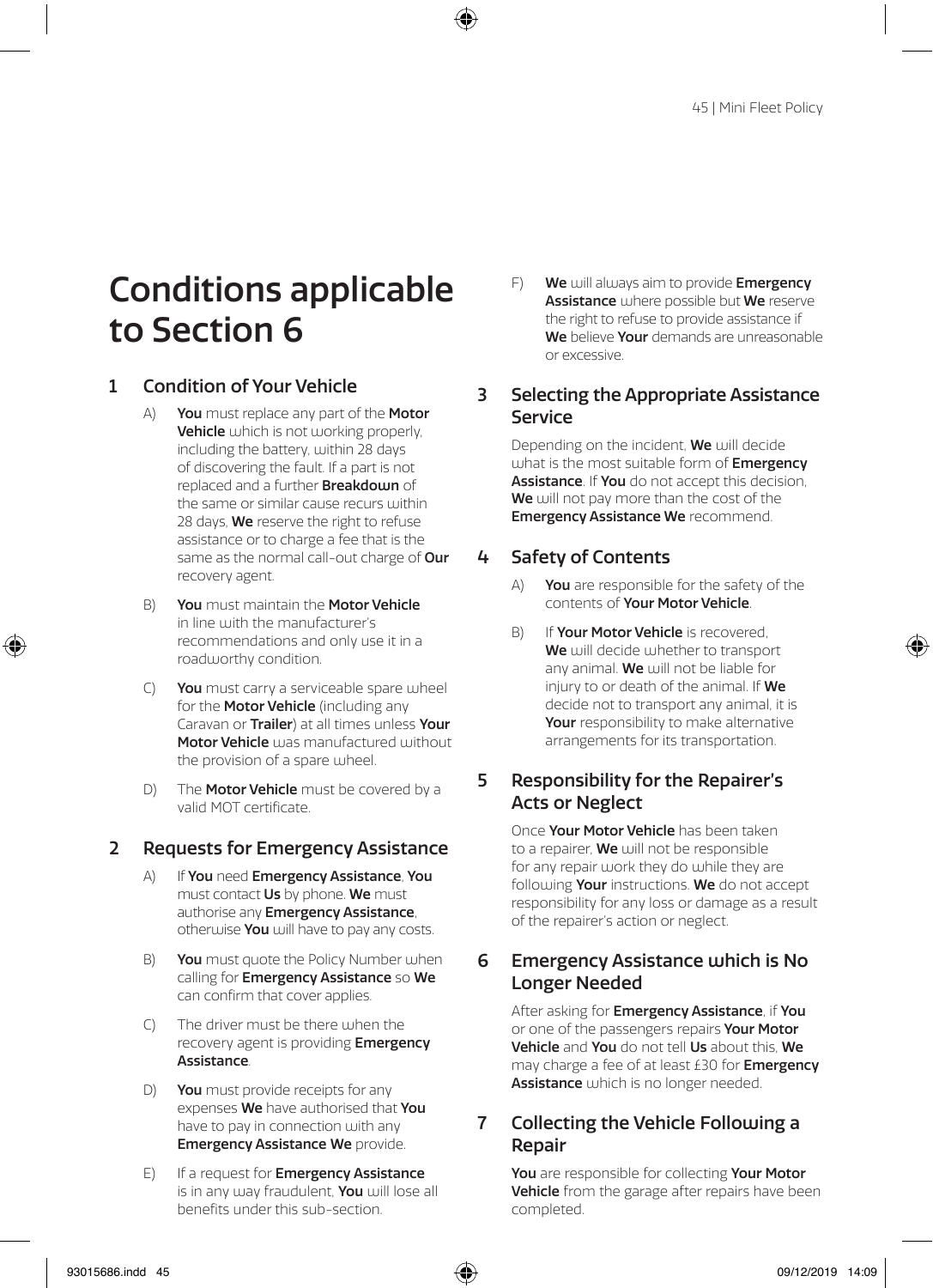# Policy Conditions

## (APPLICABLE TO ALL SECTIONS)

Failure to comply with **Your** obligations as noted within these conditions where they are material or relevant to any loss may result in

- 1 a claim being rejected or reduced or
- 2 Your Policy being declared invalid

### 1 Alteration in Risk

You must notify Us as soon as possible of any alteration in risk which materially affects this Policy.

Material information would include

- A) any changes to the **Motor Vehicle**
- B) the use of the **Motor Vehicle**
- C) the location of the Motor Vehicle
- D) You and Your drivers including claims convictions and health conditions
- E) Your occupation

or any other relevant information which makes losses more likely to happen or makes losses more serious if they do happen.

We may re-assess Your Policy cover and premium following notification of material information.

### 2 Looking after Your Motor Vehicle

You must

- A) take reasonable precautions to keep the Motor Vehicle in a roadworthy condition
- B) ensure that reasonable precautions are taken at all times to prevent injury and safeguard the **Motor Vehicle** from loss or damage.

If You suspect or are advised of any defect in the operation of any **Advanced Driver** Assistance System which has been fitted as standard to the **Motor Vehicle You** must arrange for the defect to be rectified by the manufacturer or replaced.

If Your windscreen is replaced following a claim on **Your Policy You** must agree that any Advanced Driver Assistance System in Your windscreen is reset by Us at no additional cost to You.

For any device fitted after the Motor Vehicle was originally manufactured where **You** chose not to replace or repair please advise Us.

### 3 Cancelling Your Policy

You may cancel this Policy by giving Us written instructions.

If You cancel this Policy We will give You a full refund of premium for any unexpired period of cover when We receive Your instruction and any **Certificate of Insurance** which has been issued will no longer be valid.

We may cancel this **Policy** and if We do We will

- $\Delta$ ) write to **You** at **Your** last known address (and in the case of Northern Ireland to the Department of the Environment for Northern Ireland) confirming that all cover will cease 7 days after the date of **Our** letter
- B) give **You** a refund of premium for the unexpired period of cover.

### 4 Cancelling the Monthly Premium Instalment Agreement

Your Policy has an insurance period of twelve months and Your legal contract with Us is for this period. We may have agreed to You paying Your premium by monthly instalments.

If You miss a monthly premium We, or Your third party credit provider, will send You a notice to Your last known address asking You to pay the premium You have missed. If You do not pay the premium You have missed by the date given in the notice, We will cancel all cover under Your Policy.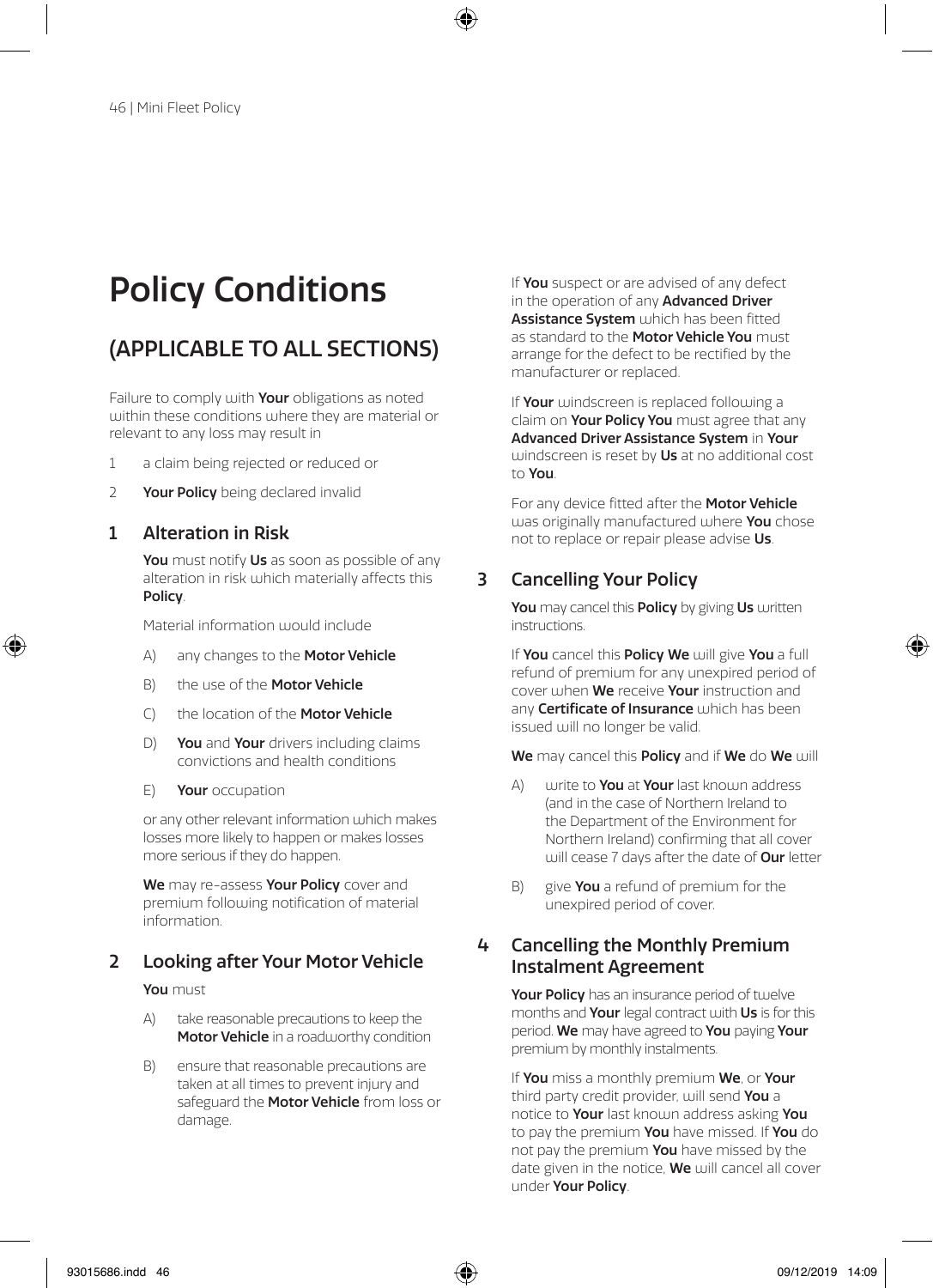If You want to cancel the monthly premium instalment agreement, You should notify Your credit provider and also tell Your bank, building society or Girobank to cancel **Your** direct debit arrangement.

### 5 Consumer Credit Termination Clause

Where We have agreed to You paying Your premium by monthly instalments, then in the event that there is a default in the instalments due under the payment schedule We reserve the right to terminate Your Policy and You will no longer be insured by Us.

If Your monthly premium payment has a Fixed Sum Loan Agreement regulated by The Consumer Credit Act 1974, then this shall be deemed to be a linked loan agreement.

In the event that there is a default in the instalments due under the payment schedule We reserve the right to also terminate that linked loan agreement.

### 6 Law Applicable

Under the laws of the United Kingdom (England, Scotland, Wales and Northern Ireland) both You and We may choose the law which applies to this contract to the extent permitted by those laws.

Unless You and We agree otherwise in writing We have agreed with You that the law which applies to this contract is the law which applies to the part of the United Kingdom in which You are based or if **You** are based in the Channel Islands or the Isle of Man the Jaw of whichever of those two places in which You are based.

We and You have agreed that any legal proceedings between You and Us in connection with this contract will only take place in the courts of the part of the United Kingdom in ujhich You are based or if You are based in either the Channel Islands or the Isle of Man the courts of whichever of those two places in uthich You are based.

### 7 Application of Limits

The Limits of Liability and any other restrictions on the amount of **Our** liability stated in this Policy will apply as maximum limits to Our liability irrespective of the number of persons entitled to indemnity under this **Policy**.

For all purposes, including but not limited to, the application of the Limits of Liability and any other restrictions on Our liability stated in the Policy, the definition of You shall constitute one insured party and there shall only be one contract of insurance between that insured party and Us.

### 8 Compliance with Policy Terms

It is a condition of **Our** liability that **You**, and any other person covered by this **Policy** as though they were You, observe the terms of this Policy. Failure to comply may result in a claim not being paid or payment reduced.

### 9 Provision of False Information

It is agreed to the extent set out in this Condition to contract out of the Insurance Act 2015 provisions in relation to the duty of fair presentation where there is a failure to make a fair presentation of the risk which was neither deliberate nor reckless.

If there is a breach in the duty of fair presentation at the commencement of the **Policy** or during an alteration to the **Policy** which has affected **Our** assessment of any of the following:

- A) Your eligibility for this insurance Policy or
- B) the terms and conditions applying to Your Policy or
- C) Your insurance premium
	- i) We will charge any additional premium and apply any terms and conditions to the **Policy** that **We** would have applied had a fair presentation of risk been made if the breach is neither reckless nor deliberate and a claim has not occurred; or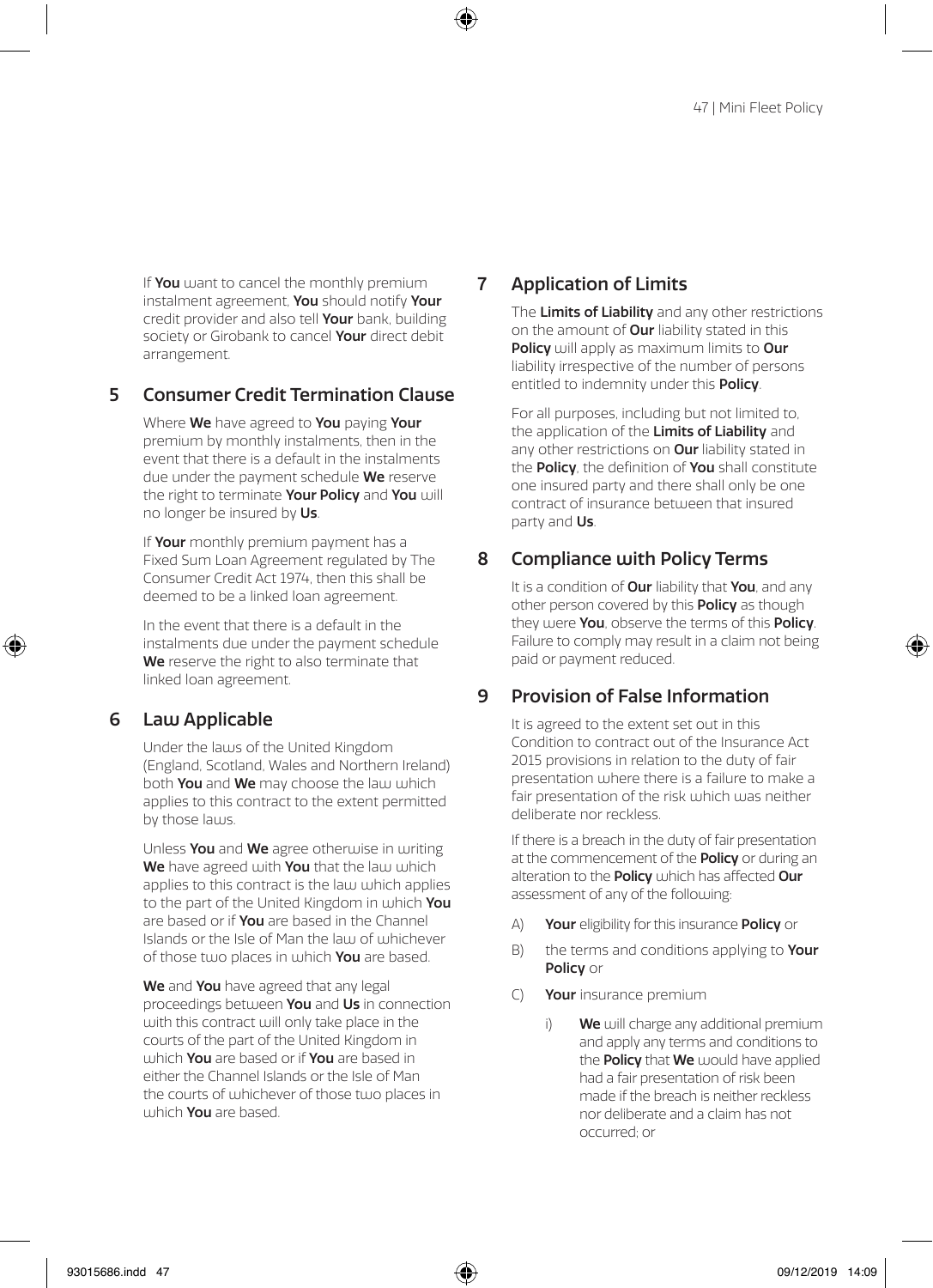- ii) If the breach is neither deliberate nor reckless and entitles Us to reduce proportionally any claim as provided by Section 8 and Schedule 1 of the Insurance Act 2015 We shall offer You the option instead to pay any additional premium due and receive payment of the claim without any proportional reduction provided You accept this offer within 30 days of it being issued; or
- iii) If **We** would not have accepted the **Policy** or the alteration to the **Policy** on any terms We may avoid the **Policy** from the date of commencement or treat the alteration as if the alteration was never made.

Nothing in this Condition shall prevent Us from applying any other remedy for breach of the duty of fair presentation available under the Insurance Act 2015 in such circumstances as the Act allows.

In these circumstances Claims Condition 7, Our Right to Recover Payment (Claims Conditions applying to Sections  $1 - 4$ ), will apply and You may be required to repay to Us any payment that We have been obliged to pay on Your behalf.

### 10 Licence Checking

You must check the driving licence of every driver who will drive the Motor Vehicle and You must inform Us of

- A) any convictions, fixed penalties or endorsements noted on the licence
- B) any Provisional licence
- C) any licence issued outside the UK.

Any driver with a disability or infirmity that requires notification to the DVLA must have been granted a licence to drive by the **DVLA.** 

### 11 Financial or Trade Sanctions

We shall not provide any cover or be liable to provide any indemnity or payment or other benefit under this **Policy** to the extent that the provision of such cover or indemnity or payment or other benefit would expose Us to any sanction or prohibition or restriction under United Nations resolutions or the trade or economic sanctions or laws or regulations of the European Union or the United Kingdom or the United States or other country of policy issue.

If any such resolution or sanction or law or regulation takes effect during the **Period** of Insurance We may cancel this Policy immediately by giving You written notice at Your last known address.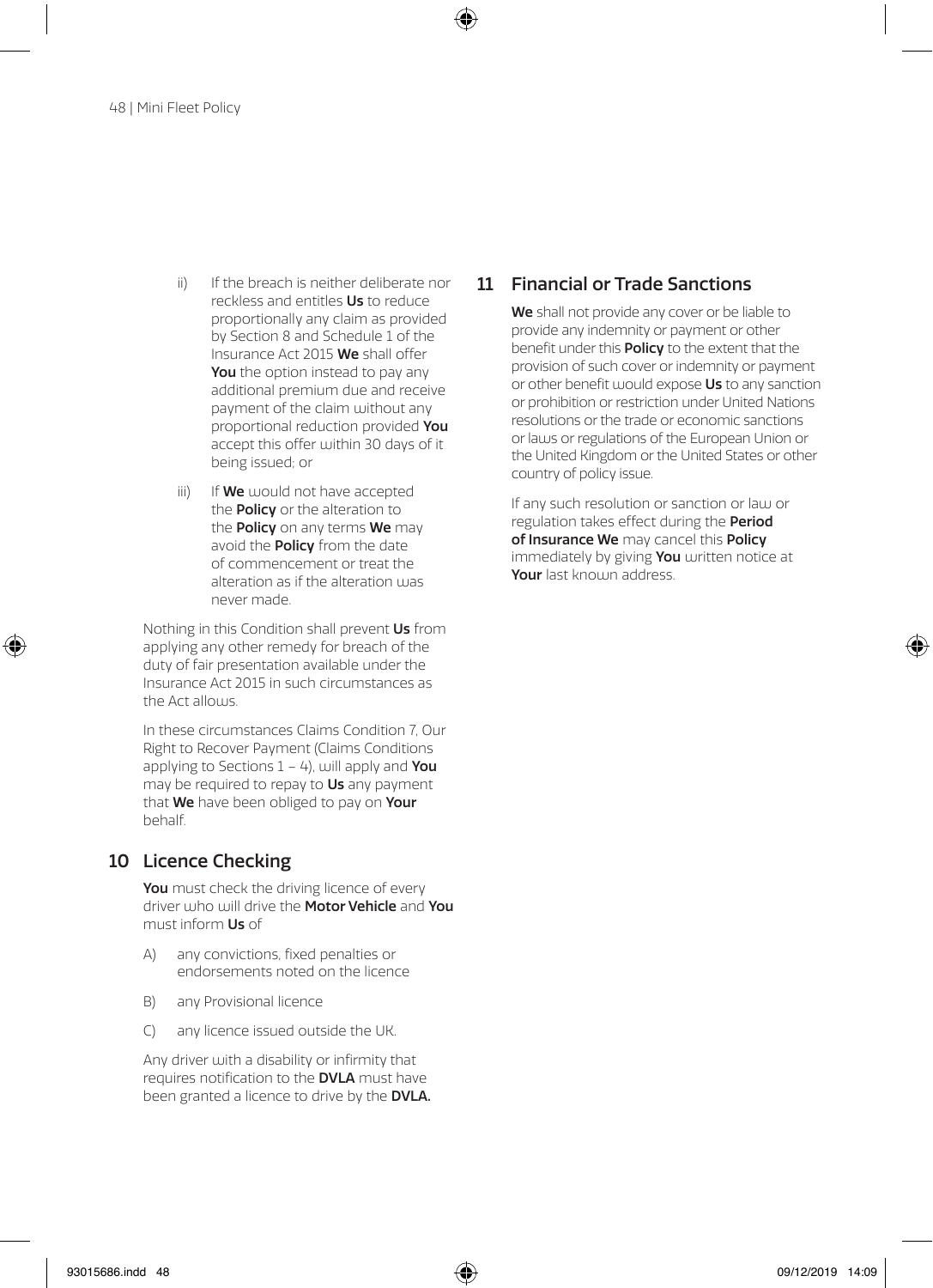# Definitions – Words with special meanings

## Accessories

Additional supplementary parts of the Motor Vehicle not related to its function as a vehicle including Audio-Visual, Navigation and Communication Equipment.

## Advanced Driver Assistance System

A function included in or on the Motor Vehicle to assist and complement the drivers control of the Motor Vehicle.

## Audio, Visual, Navigation and Communication Equipment

- Radio, cassette, compact disc or other audio equipment
- 2 Telephone or other communication equipment
- 3 Television or other visual entertainment equipment
- 4 Visual navigation equipment

provided they are permanently fitted in or designed solely for use in the **Motor Vehicle**.

## **Breakdown**

The mechanical breakdown, breakage or failure of any part that is essential for the **Motor Vehicle** to move.

## British Isles

- 1 Great Britain
- 2 Northern Ireland
- 3 The Isle of Man
- 4 The Channel Islands
- 5 Transit by water, rail or air within or between any of the above territories, provided this transit is by a commercial carrier.

## Car(s)

Any private passenger carrying motor vehicle with not more than eight passenger seats and not more specifically defined under another Definition.

## Certificate of Motor Insurance

The document which provides evidence that an insurance contract is in force which satisfies the requirements of any relevant road traffic legislation.

Your Certificate of Motor Insurance

- has the same number as **Your Policy**
- shows who may drive the **Motor Vehicle**
- shours the uses to which the **Motor Vehicle** can be put
- shows the uses to which the Motor Vehicle cannot be put.

## Current List Price

The cost (including taxes and delivery) of replacing the **Motor Vehicle** with a new vehicle of the same make and model as advertised by the manufacturer.

## Defined Organisation

- 1 A motor garage or other similar motor trade business not belonging to You which has custody of the **Motor Vehicle** for any of the following purposes
	- maintenance
	- repair
	- testing
	- servicing.
- 2 A hotel or restaurant or similar establishment not belonging to **You** which has custody of the Motor Vehicle solely for the purpose of parking.

## Driver

The person driving the Motor Vehicle who is not disqualified from driving it and is covered by the Certificate of Motor Insurance.

## DVI A

Driver and Vehicle Licensing Agency.

## Emergency Assistance

Emergency assistance provided by Our appointed recovery agent.

## Endorsement

An amendment to Your Policy.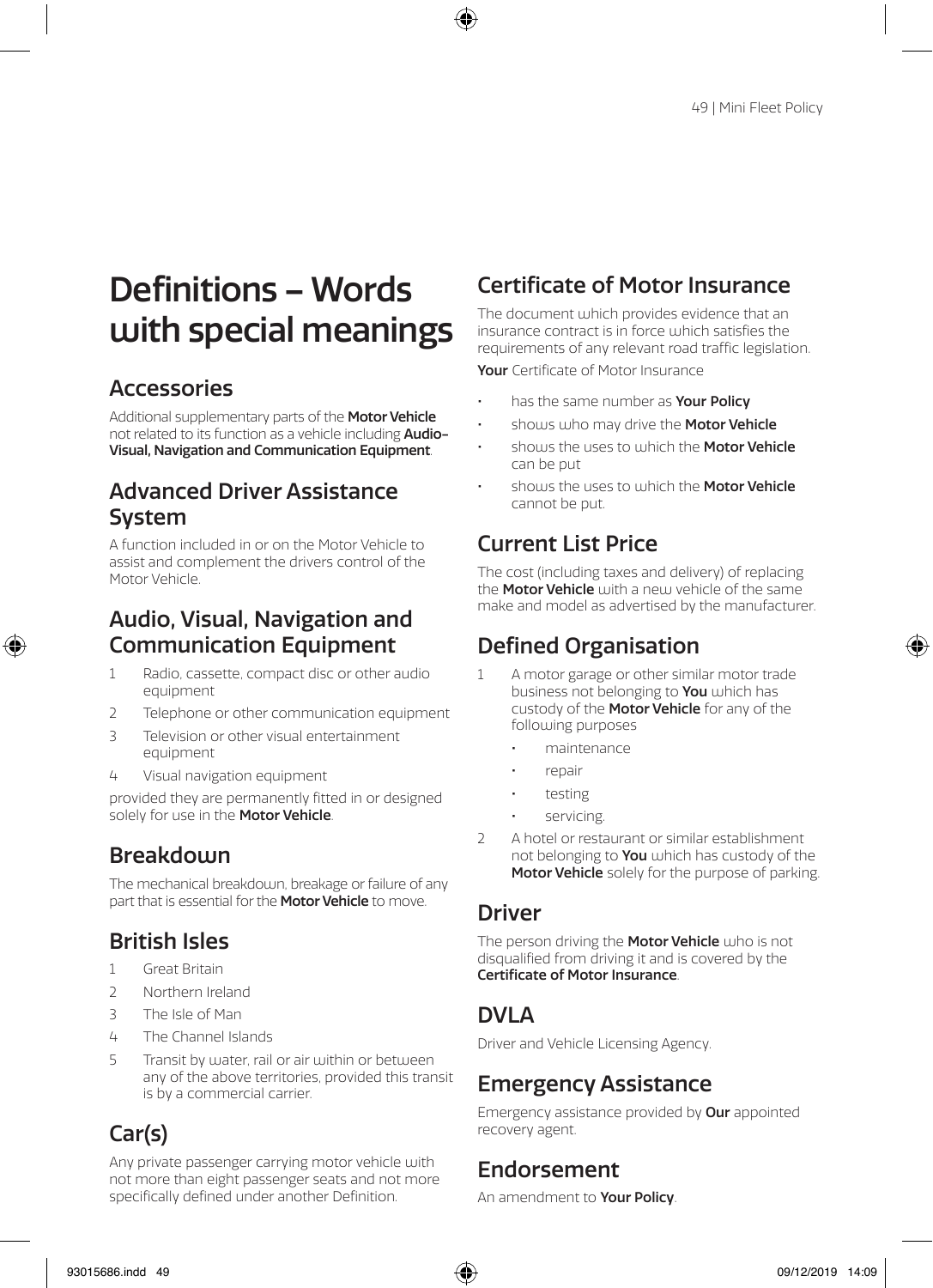## **Excess**

The first part of each and every claim shoun in the Schedule which You and We have agreed will be paid by You.

## Goods Carrying Vehicle(s)

Any motor vehicle manufactured and used for the carriage of goods.

## Insured Incident

Any accidental collision between the Motor Vehicle and anyone or anything else which causes

- A) loss of or damage to the **Motor Vehicle** or
- B) loss of or damage to the **Insured Person**'s personal belongings or for which personal possessions the Insured Person is legally responsible, which are in or on the Motor Vehicle or
- C) death, illness or bodily injury to the Insured Person if the Insured Person is in or getting out of the Motor Vehicle.

The accident must happen during the **Period of** Insurance and within the Territorial Limits.

## Insured Person

You or anyone who has Your permission to be the **Driver or a Passenger.** 

## Immobilised

The **Motor Vehicle** cannot be driven, or is regarded as unsafe or unfit to be used on a public highway, as a result of the **Breakdown** 

## Licence Holder

A person who

- 1 holds a licence to drive the **Motor Vehicle** or
- 2 has previously held a licence to drive the Motor Vehicle and is not presently disqualified from obtaining another licence.

## Limit of Liability

The maximum amount payable by Us in respect of the cover provided as shouln in the **Schedule** or Policy wording.

## Market Value

- 1 The cost of replacing the **Motor Vehicle** with a Motor Vehicle of the same
	- A) make, model and
	- B) pre-loss or damage condition, specification, mileage and age.
- 2 The cost of replacing the **Audio, Visual**, Navigation and Communication Equipment with Audio, Visual, Navigation and Communication Equipment of the same
	- A) make, model and
	- B) pre-loss or damage condition, specification and age.

## Motor Vehicle

The vehicles shown

- 1 against Description of Vehicles in Your Certificate of Motor Insurance and
- 2 in Your Schedule

and in respect of which details have been notified to and accepted by Us, and including its spare parts. **Accessories**, windscreen and windows, but excluding any **Trailer** not specified in the **Schedule**.

Where **We** use the word 'vehicle' on its own **We** refer to any vehicle including the Motor Vehicle.

## Passenger

A person other than the **Driver** who is in or on the Motor Vehicle.

## Period of Insurance

The duration of Your Policy, as shown on Your Certificate of Motor Insurance and any other period for which We accept Your Premium.

## Permitted Driver

Any person who

- 1 is shoum on Your Certificate of Motor **Insurance** as being entitled to drive the **Motor** Vehicle and
- 2 has Your permission to drive the Motor Vehicle

### Permitted User

- 1 You
- 2 A Permitted Driver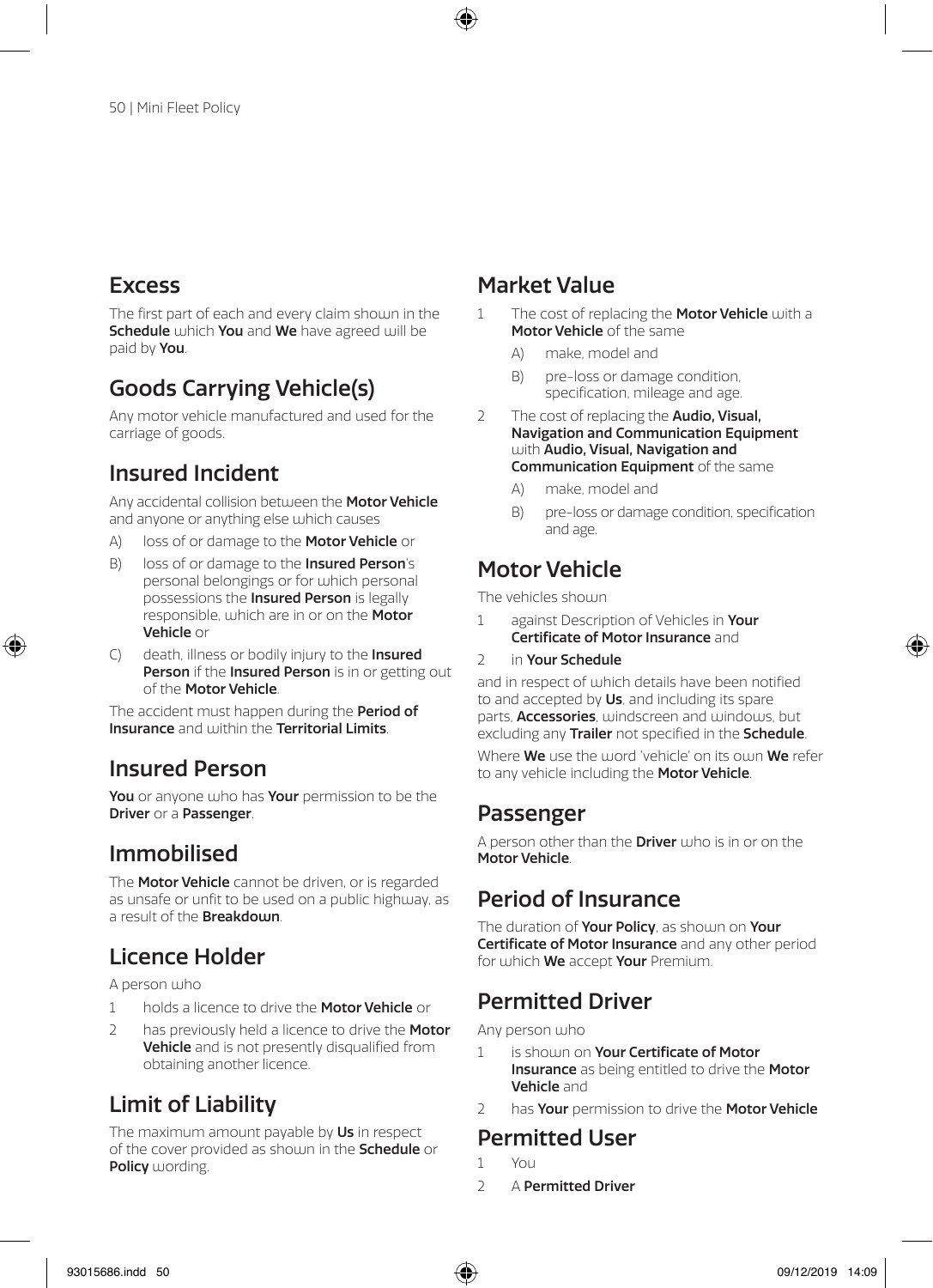- 3 Any passenger whom You or a Permitted Driver have authorised to be in the **Motor Vehicle**
- 4 Any person who is using but not driving the Motor Vehicle with Your permission.

## **Policy**

The **Policy** wording (along with any **Endorsements**, the Schedule, and Certificate of Motor Insurance) which forms part of the legal contract between You and Us.

## Replacement Vehicle

Any motor vehicle supplied to You by Our Replacement Vehicle Supplier following loss or damage to the Motor Vehicle.

## Replacement Vehicle Supplier

Any third party service provider with whom **We** have an agreement to supply a Replacement Vehicle.

## Schedule

The document providing details of the Policy that are specific to You including Vehicle Details, Driving Restrictions and covers applicable.

## Special Type

Any motor vehicle constructed to operate primarily as a tool and not designed for the carriage of goods or passengers.

## Statement of Fact

The document setting out information provided by You or Your representative as being relevant to the cover that has been applied for. It also includes assumptions We have made about factual circumstances relevant to the cover. If these are incorrect You must inform Us.

## Territorial Limits

- 1 The **British Isles**.
- 2 any other member country of the European Union,
- 3 Andorra, Iceland, Liechtenstein, Norway, Serbia and Switzerland
- 4 any other country for which We agree to provide cover following a request by You but only for the period agreed by Us and for which a Green Card has been issued,

and in the course of transit (including processes of loading and unloading) by water between any ports therein, provided that such transit shall be by any commercial carrier for a duration of not longer than 65 hours under normal conditions.

## Terrorism

Acts of persons acting on behalf of or in connection with any organisation which carries out activities directed towards the overthrowing or influencing by force or violence of HM Government in the United Kingdom or any legitimate government whether or not legally established.

## Theft

- 1 Theft
- 2 Attempted theft
- 3 The taking away of the Motor Vehicle without Your consent or the ou iner's consent.

## Tools

Hand tools belonging to You or Your employees or for which **You** are legally responsible and used in connection with **Your** business.

## Trailer(s)

A trailer which is properly constructed to be towed by a **Motor Vehicle**, which is of a size appropriate for the capacity of the Motor Vehicle. Any plant permanently attached to a Trailer shall be regarded as part of that Trailer.

## Vehicle Keys

Any device used for starting Your Motor Vehicle or using its locks or immobiliser.

## We/Us/Our/Insurer

Royal & Sun Alliance Insurance plc St Mark's Court Chart Way Horsham West Sussex **RH12 1XL** 

## You/Your/Yours

The Policyholder shown in the **Schedule, Statement** of Fact and Certificate of Motor Insurance.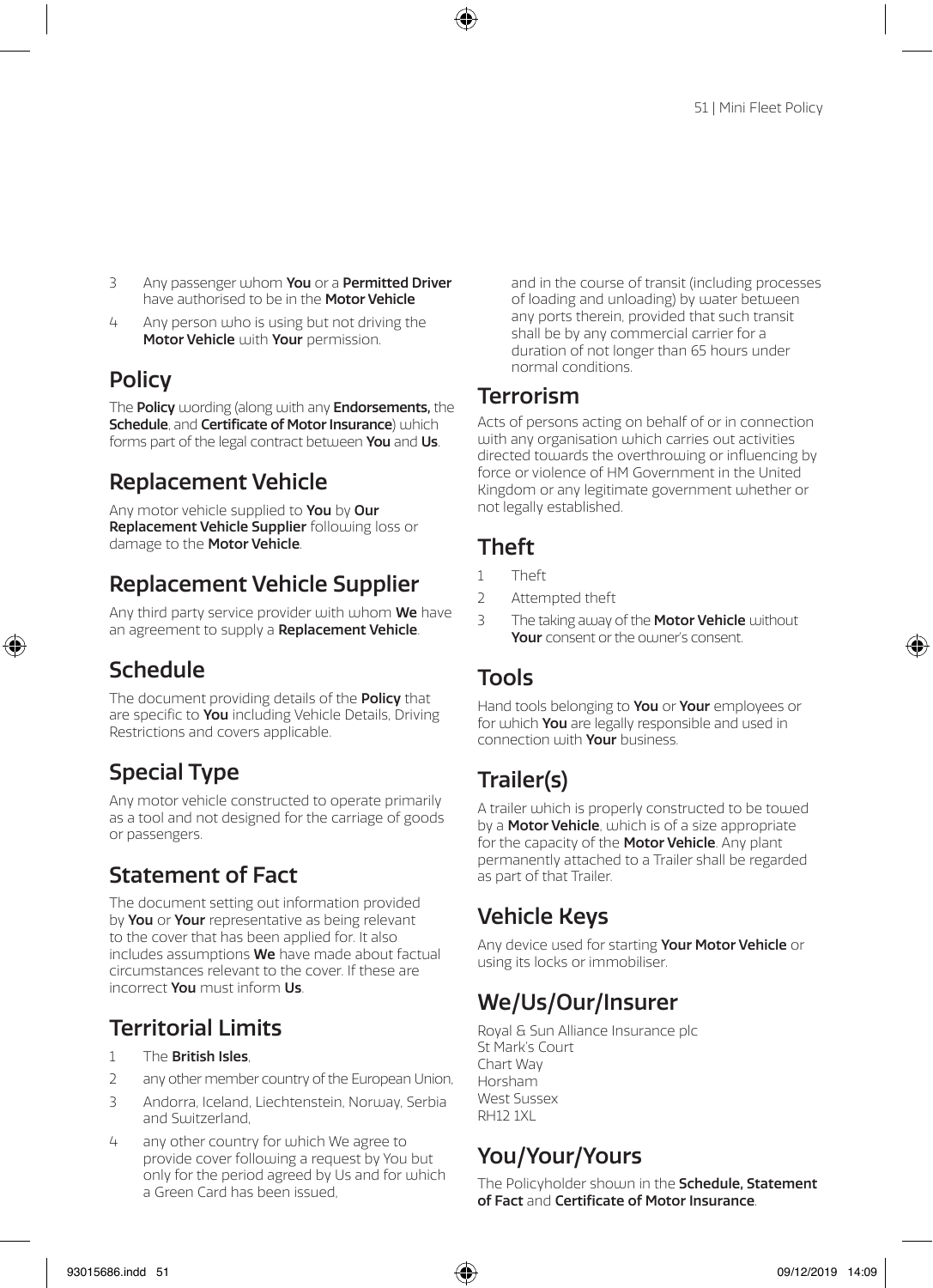# Complaints Procedure

## OUR COMMITMENT TO CUSTOMER **SERVICE**

At RSA we are committed to going the extra mile for our customers. If you believe that we have not delivered the service you expected, we want to hear from you so that we can try to put things right.

## Our promise to you

We will:

- Acknowledge all complaints promptly
- Investigate quickly and thoroughly
- Keep you informed of progress
- Do everything possible to resolve your complaint
- Ensure you are clear on how to escalate your complaint, if necessary.

### Step 1

If your complaint relates to your policy then please contact the sales and service number shown in your schedule. If your complaint relates to a claim then please call the claims helpline number shown in your policy booklet.

We aim to resolve your concerns on an informal basis, within three business days. Where we have been able to, we will send you a letter confirming this. We'll also explain how you may be able to refer the matter to the Financial Ombudsman Service if you subsequently decide that you are unhappy with the outcome.

## Step 2

In the unlikely event that your concerns have not been resolved within this time, your complaint will be referred to our Customer Relations Team who will arrange for an investigation on behalf of our Chief Executive. Once our Customer Relations Team have reviewed your complaint they will send you a final decision in writing within 8 weeks of the date we received your complaint. Their contact details are as follows:

### Post: RSA

Customer Relations Team PO Box 255 Wymondham NR18 8DP

Email: crt.halifax@uk.rsagroup.com

## If you are still not happy

If you are still unhappy after our review, or you have not received a written offer of resolution within 8 weeks of the date we received your complaint you may be eligible to refer your case to the Financial Ombudsman Service (FOS). The FOS is an independent body that arbitrates on complaints. They can be contacted at:

| Post:      | Exchange Tower<br>London<br>F14 9SR                                                                                       |
|------------|---------------------------------------------------------------------------------------------------------------------------|
| Telephone: | 0800 0234567 (free from<br>mobile phones and landlines)<br>0300 1239123 (costs no more than<br>calls to 01 or 02 numbers) |
|            |                                                                                                                           |

Email: complaint.info@financial-ombudsman.org.uk Website: www.financial-ombudsman.org.uk

You have six months from the date of our final response to refer your complaints to the FOS.

This does not affect your right to take legal action, however, the FOS will not adjudicate on any case where litigation has commenced.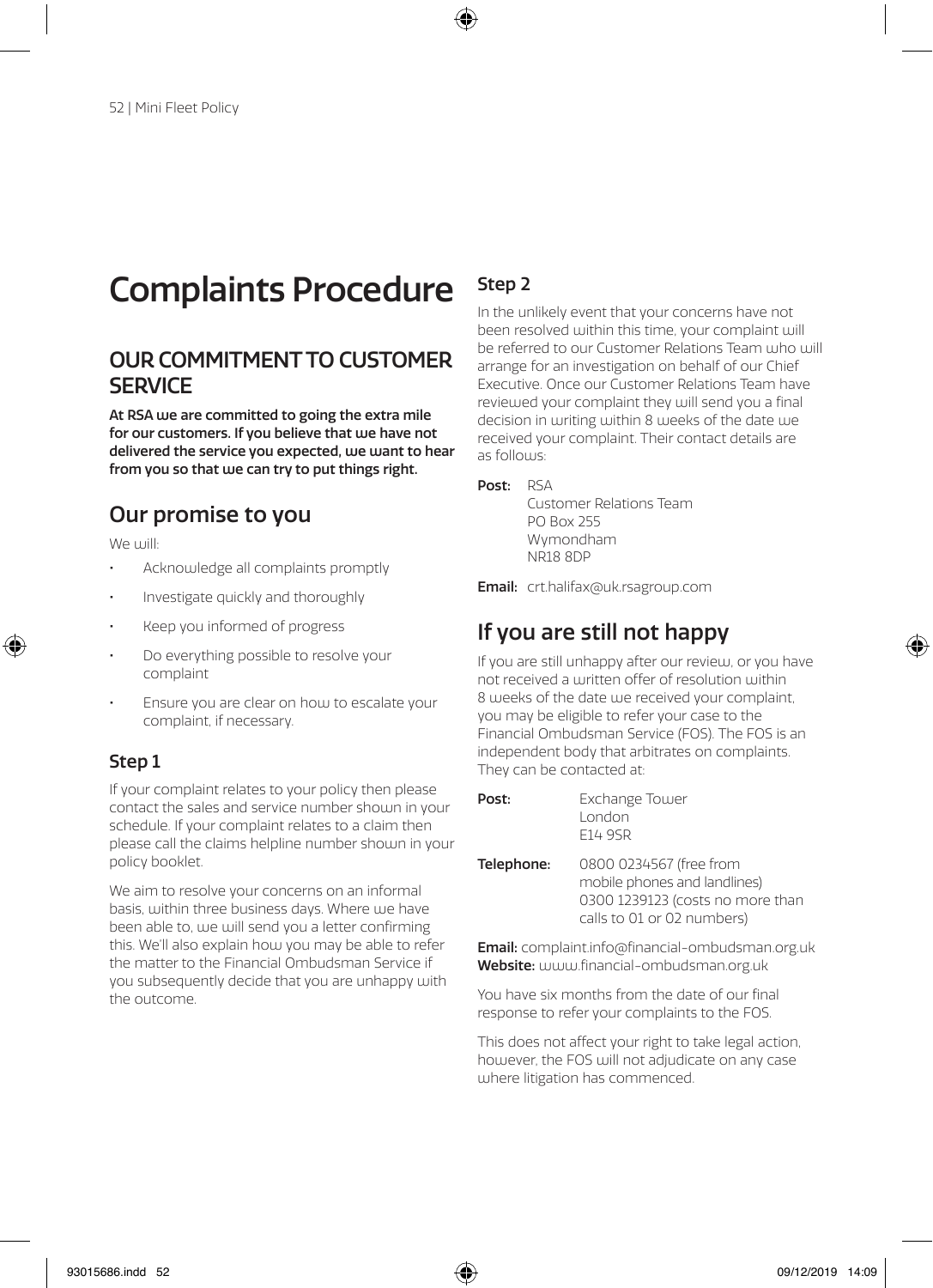# $\mathbf{\hat{\mathbf{\theta}}}$  How We Use Your Information

Your privacy is important to us and we are committed to keeping it protected. We have created this Customer Privacy Notice which will explain how we use the information we collect about you and how you can exercise your data protection rights. This Privacy Notice will help you understand the following:

## Who are use?

We are Royal & Sun Alliance (RSA) Insurance plc, a member of the RSA Group of companies. We provide commercial and consumer insurance products and services under a number of brands.

## Why do we collect and use your personal information?

As an insurer, we need your personal information to understand the level of insurance cover you require. We'll use this information (e.g. your name, address, telephone number and email address) to communicate with you and if you have agreed.

We need to use your information to create a quote for you, allowing you to buy insurance products from us. When buying a product from us, you'll also need to provide us with details about the items you wish to be covered by the insurance.

We may need to check your information with external companies/organisations (e.g. the DVLA, the Motor Insurance Database, credit reference agencies and criminal conviction checks.) When buying certain products, sometimes we will ask for special categories of personal data (e.g. driving offences for motor insurance, medical records in case of injury).

Once you become a customer, we'll need to take your payment details to set up your cover. This could be direct debit, credit or debit card information.

If you need to claim against your insurance policy, we will need to collect information about the incident and this may be shared with other selected companies to help process the claim. If other people are involved in the incident, we may also need to collect additional

information about them which can include special categories of personal data (e.g. injury and health data).

In submitting an application, we may be provided with equivalent or substantially similar information relating to other proposed beneficiaries under the policy. You agree that you will bring this Privacy Notice to the attention of each beneficiary at the earliest possible opportunity.

Data protection laws require us to meet certain conditions before we are allowed to use your personal information in the manner described in this Privacy Notice. To use your personal information, we will rely on one or more of the following grounds:

- Performance of contract: We need to use your personal information in order to provide you with the policy (which is a contract of insurance between you and us), and perform our obligations under it (such as making payments to you in respect of a claim made under the policy).
- Consent: In certain circumstances, we may need your consent unless authorised by law in order to use personal information about you which is classed as "special categories of personal data".
- Necessity to establish, exercise or defend legal claim: If you, or we, bring a legal claim (e.g. a court action) against the other, we may use your information in either establishing our position, or defending ourselves in relation to that legal claim.
- Compliance with a legal obligation: Where laws or regulations may require us to use your personal information in certain ways.
- Legitimate Interests: We will also process your personal information where this processing is in our "legitimate interests". When relying on this condition, we are required to carry out a balancing test of our interests in using your personal information (for example, carrying out analytical research), against the interests you have as a citizen and the rights you have under data protection laws. The outcome of this balancing test will determine whether we can use your personal information in the ways described in this Privacy Notice. We will always act reasonably and give full and proper consideration to your interests in carrying out this balancing test.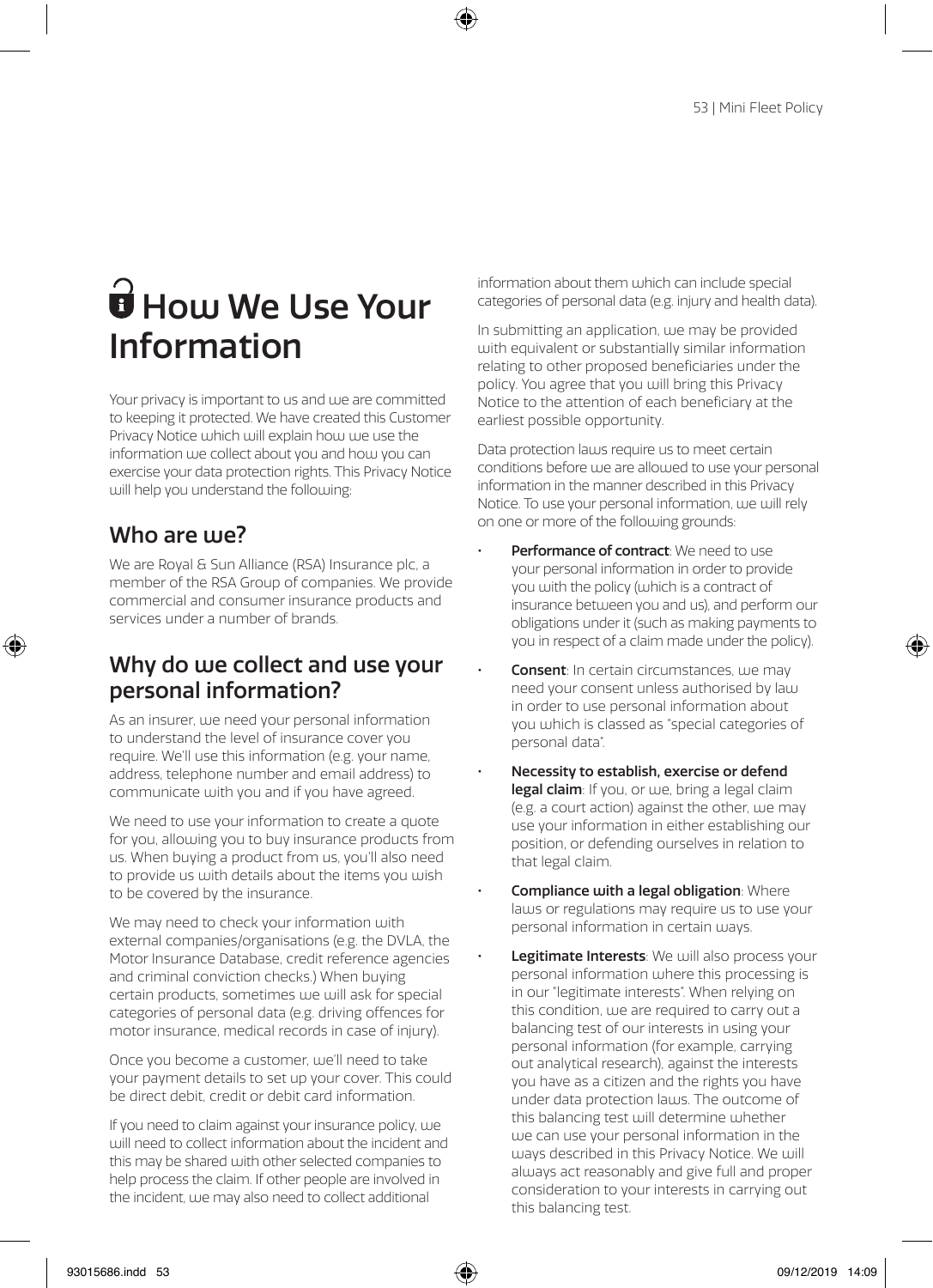## Where else do use collect information about you?

We will receive details about you from other people or companies. For example:

- Given to us by someone who applied for an insurance product on your behalf (e.g. an insurance broker) where you have given them the permission to do so; or
- Lawfully collected from other sources (e.g. Motor Insurance Database, Claims and Underwriting Exchange or fraud prevention databases) to validate the information you have provided to us.

We request those third parties to comply with data protection laws and to be transparent about any such disclosures. If you would like some further information, please contact us.

## Will we share your personal information with anyone else?

We do not disclose your information outside of the RSA Group except:

- Where we need to check the information provided to us before use can offer you an insurance product (e.g. reference agencies);
- Where we are required or permitted to do so by law or relevant regulatory authority (e.g. financial crime screening, fraud detection/ prevention);
- Where we provide insurance services in partnership with other companies;
- In the event that we are bought or we sell any business or assets, in which case we will disclose your personal information to the prospective buyer of such business or assets;
- As required to enforce or apply this Privacy Notice, or the contract of insurance itself;
- Within our group for administrative purposes;
- As required in order to give effect to contractual arrangements we have in place with any insurance broker and/or intermediary through which you have arranged this policy;
- With healthcare providers in the context of any relevant claim being made against your policy;
- If we appoint a third party to process and settle claims under the policy on our behalf, in which case we will make your personal information available to them for the purposes of processing and settling such claims;
- With our third party service providers (including hosting/storage providers, research agencies, technology suppliers etc.);
- With our reinsurers (and brokers of reinsurers) in connection with the normal operation of our business;

Sometimes your personal information may be sent to other parties outside of the European Economic Area (EEA) in connection with the purposes set out above. We will take all reasonable steps to ensure that your personal information is treated securely and in accordance with this Privacy Notice, and in doing so may rely on certain "transfer mechanisms" such as the EU-US Privacy Shield, and the standard contractual clauses approved by the European Commission. If you would like further information please contact us.

## Which decisions made about you will be automated?

Before we can offer you an insurance product or service, we may need to conduct the following activities, which involve automated (computer based) decision-making:

- **Pricing and Underwriting this process** calculates the insurance risks based on the information that you have supplied. This will be used to calculate the premium you will have to pay.
- **Credit Referencing using the information** given, calculations are performed to evaluate your credit rating. This rating will help us to evaluate your ability to pay for the quoted products and services.
- **Automated Claims some small claims may** qualify for automated processing, which will check the information you provide, resulting in a settlement or rejection of your claim.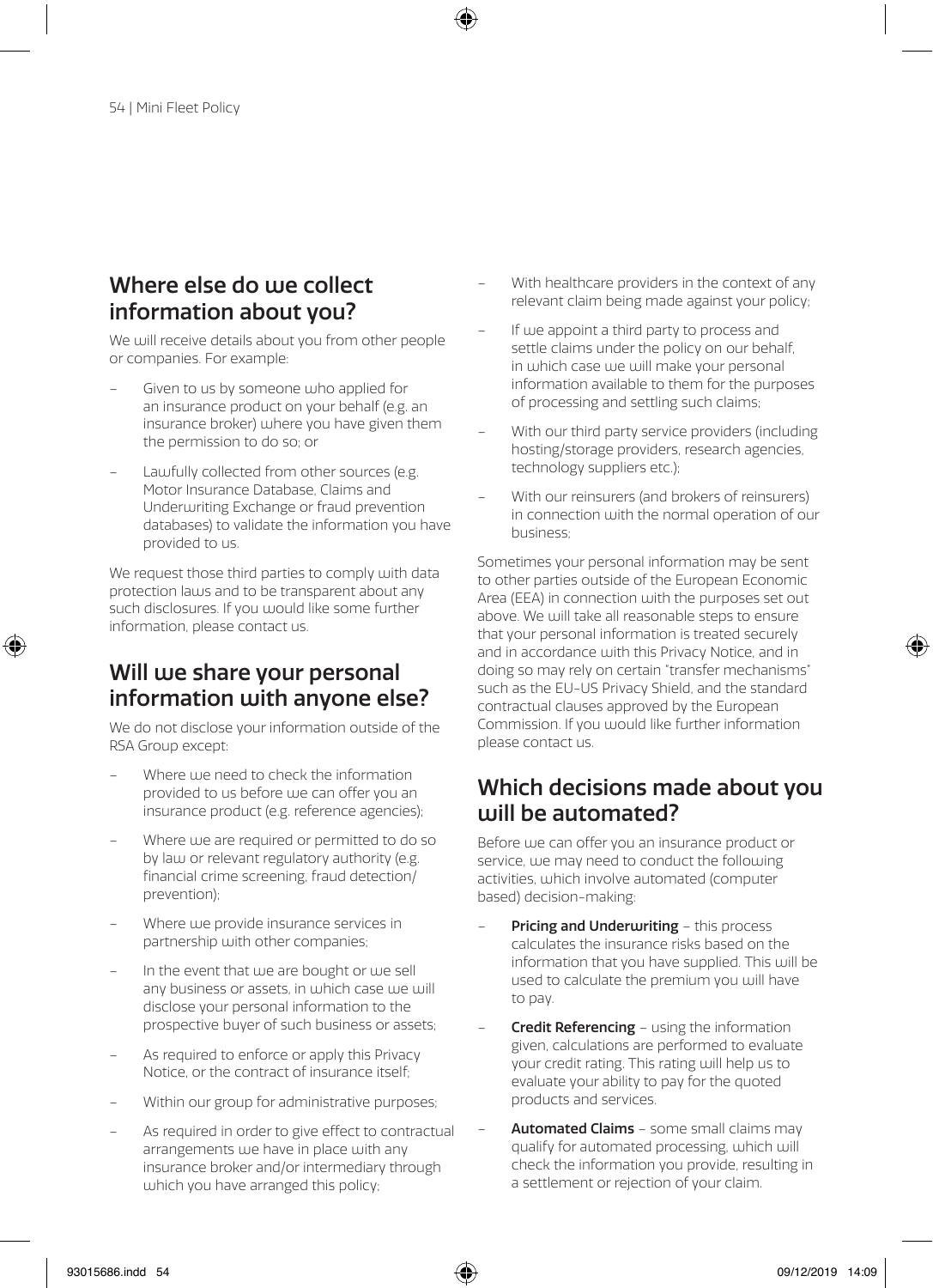The results of these automated decision-making processes may limit the products and services use can offer you. If you do not agree with the result, you have the right to request that we perform a manual reassessment using the same information that you originally provided. If you wish to do so please contact us.

## For how long will we keep your information?

Your personal information will be retained under one or more of the following criteria:

- Where the personal information is used to provide you with the correct insurance cover, which will be kept as long as it is required to fulfil the conditions of the insurance contract.
- Where the use of your personal information for a specific purpose is based on your consent, it will be kept for as long as we continue to have your consent.
- Where, for a limited period of time, we are using some of your information to improve the products or services we provide.
- For as long as your information is required to allow us to conduct fraud and/or criminal checks and investigations.

## Your information is incorrect what should you do?

If you hold a product or service with us and think that the information we hold about you is incorrect or incomplete, please contact us and we will be happy to update it for you.

## What are your rights over the information that is held by RSA?

We understand that your personal information is important to you, therefore you may request the following from us to:

1 Provide you with details about the personal information we hold about you, as a well as a copy of the information itself in a commonly used format. [Request Ref: DSR 1]

- 2 Request your personal information be deleted where you believe it is no longer required. Please note however, we may not be able to comply with this request in full where, for example, you are still insured with us and the information is required to fulfil the conditions of the insurance contract. [Request Ref: DSR 2]
- 3 Request the electronic version of the personal information you have supplied to us, so it can be provided to another company. We would provide the information in a commonly used electronic format. [Request Ref: DSR 3]
- 4 Request to restrict the use of your information by us, under the following circumstances [Request Ref: DSR 4]:
	- a. If you believe that the information we hold about you is inaccurate, or;
	- b. If you believe that our processing activities are unlawful and you do not want your information to be deleted.
	- c. Where we no longer need to use your information for the purposes set out in this Privacy Notice, but it is required for the establishment, exercise or defence of a legal claim.
	- d. Where you have made an objection to us (in accordance with section 5 below). pending the outcome of any assessment we make regarding your objection.
- 5 Object to the processing of your data under the following circumstances [Request Ref: DSR 5]:
	- a. Where we believe it is in the public interest to use your information in a particular way, but you disagree.
	- b. Where we have told you we are using your data for our legitimate business interests and you believe we shouldn't be (e.g. you were in the background of a promotional video but you did not agree to be in it.)

In each case under section 5 above, we will stop using your information unless we can reasonably demonstrate legitimate grounds for continuing to use it in the manner you are objecting to.